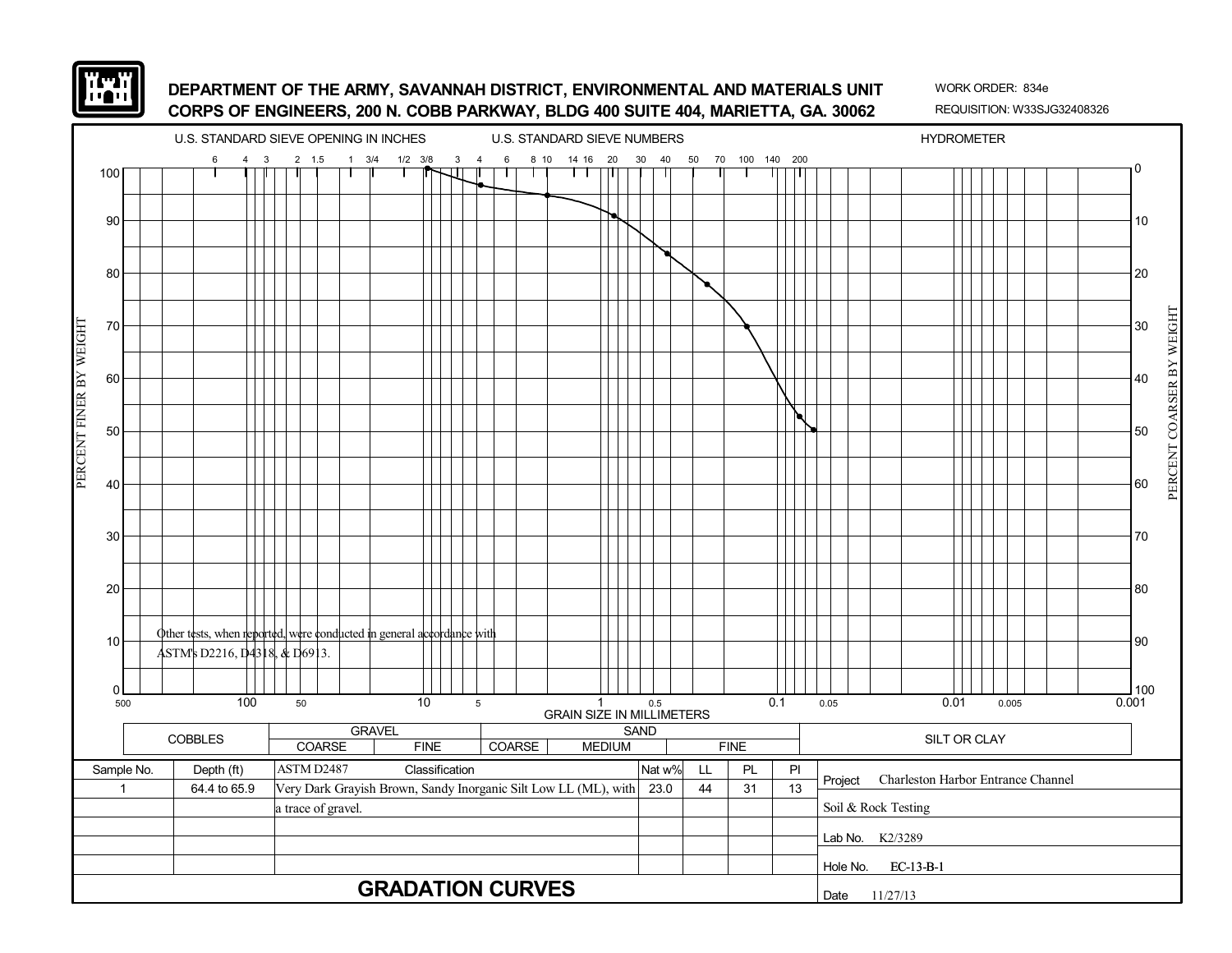

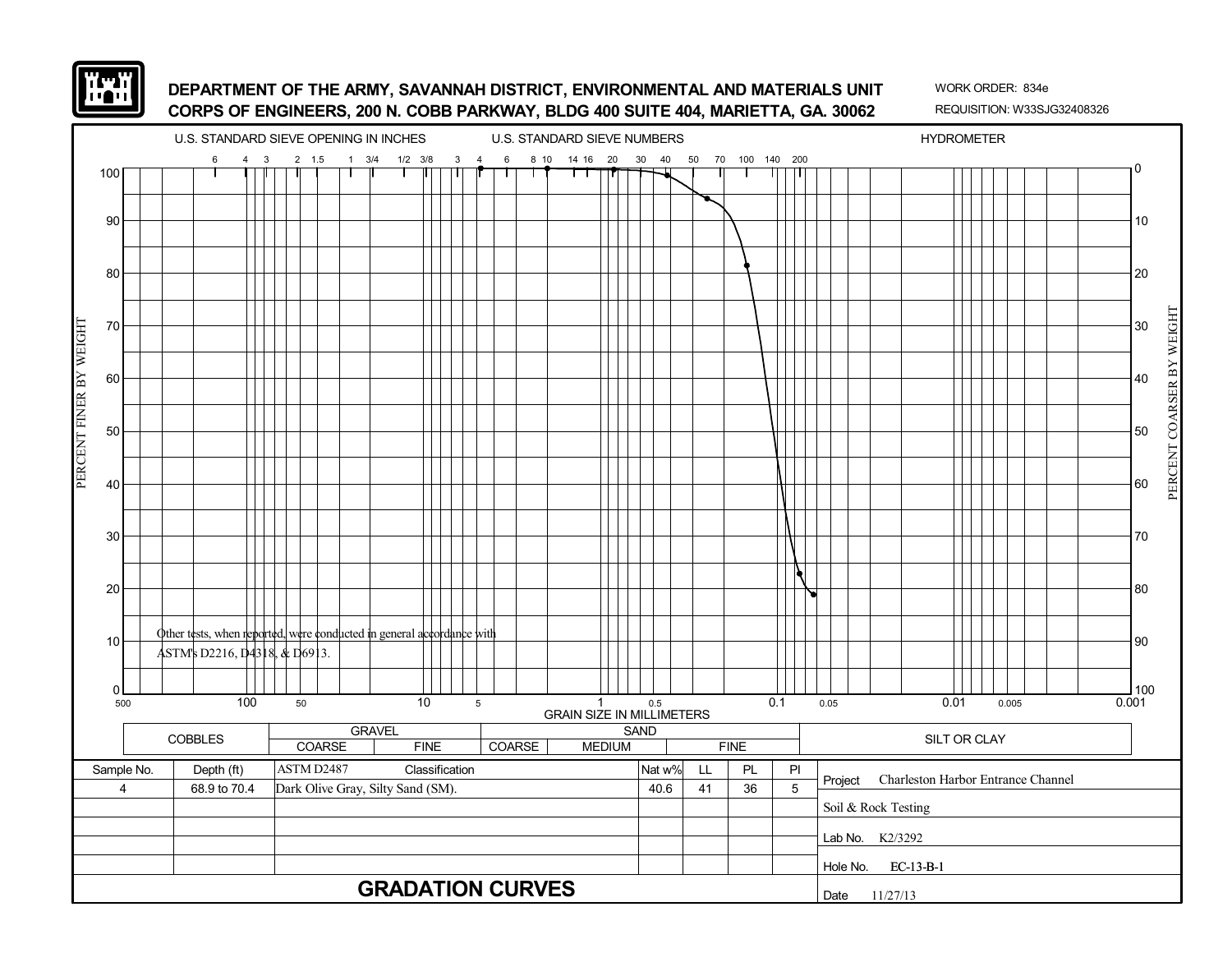

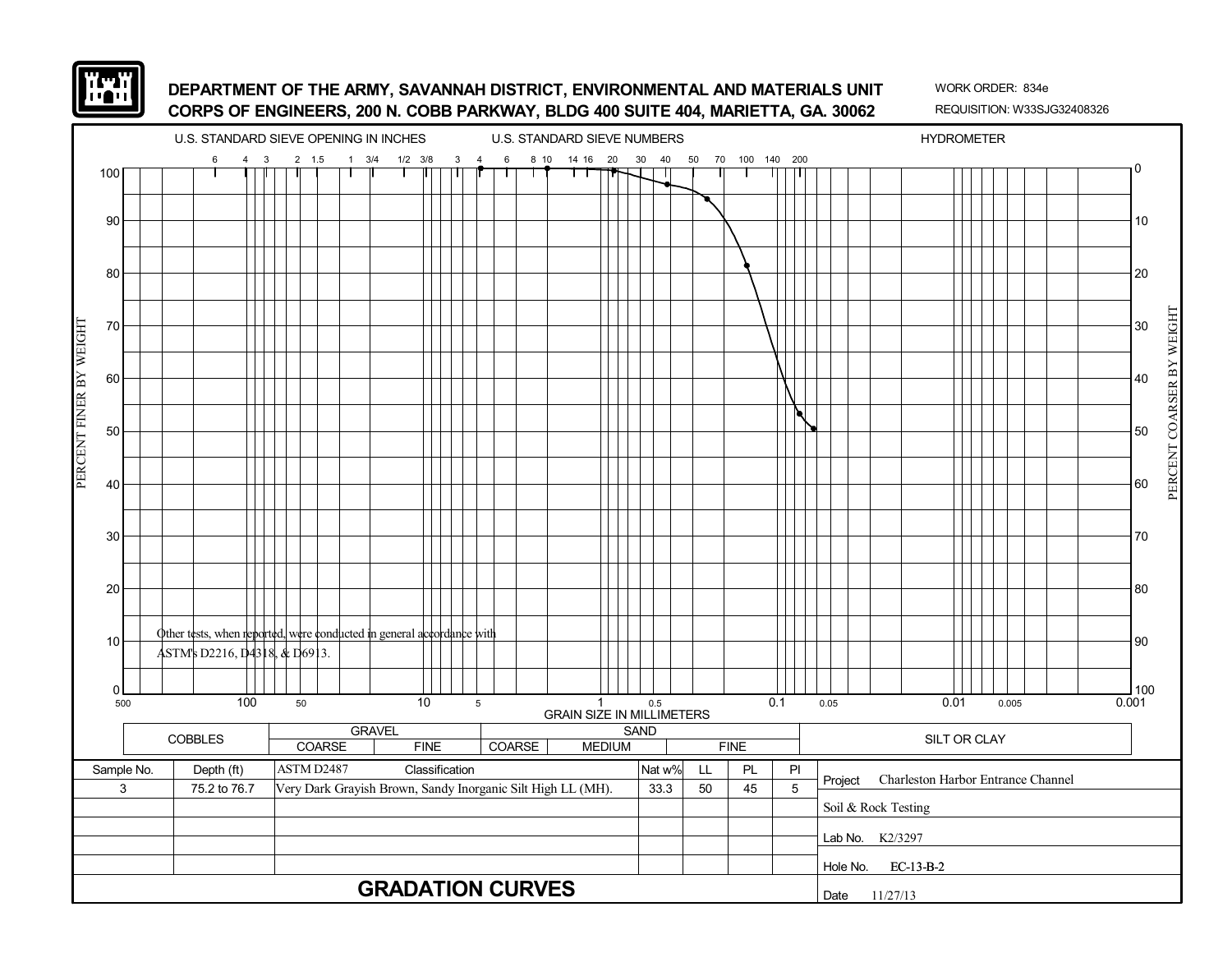

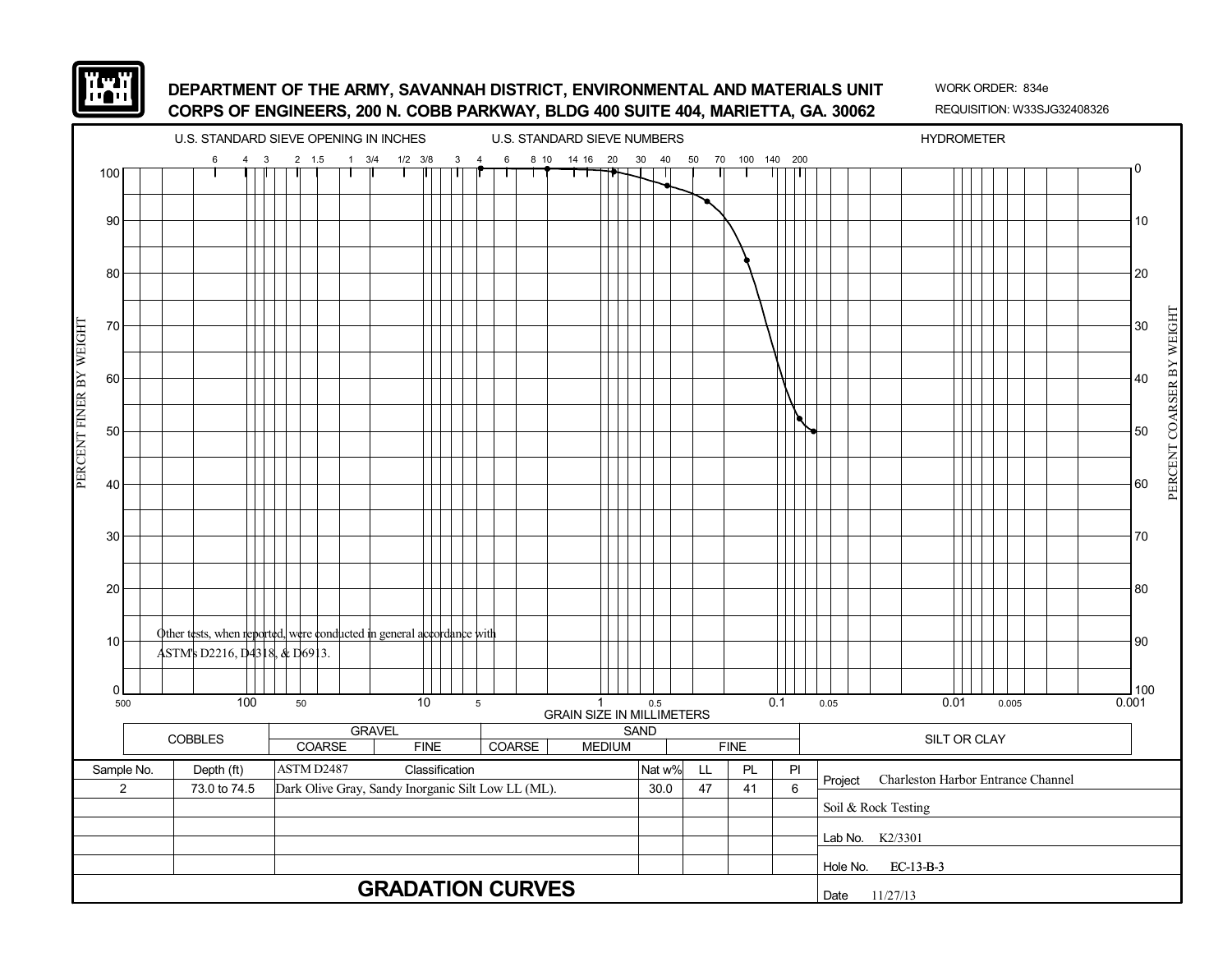

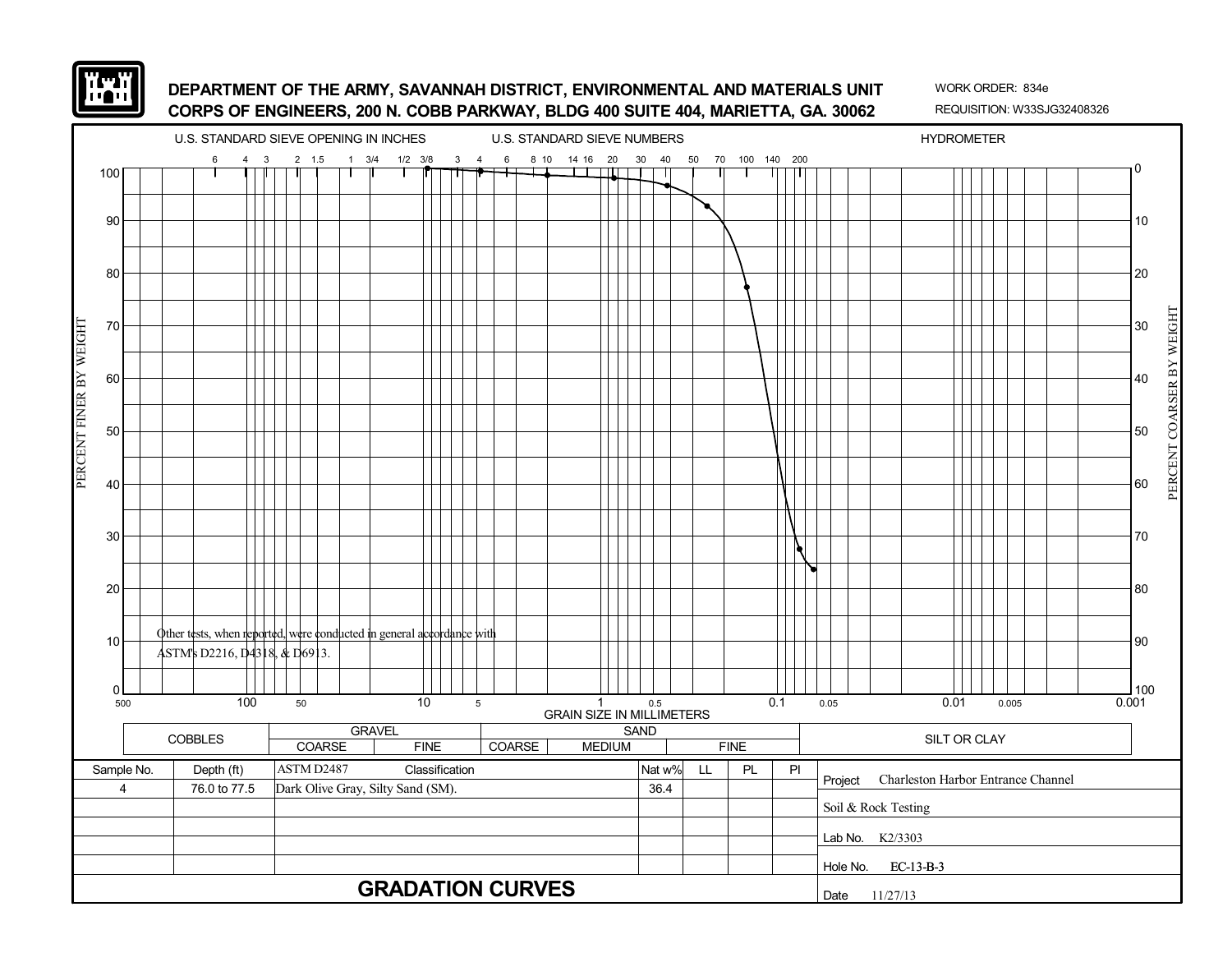

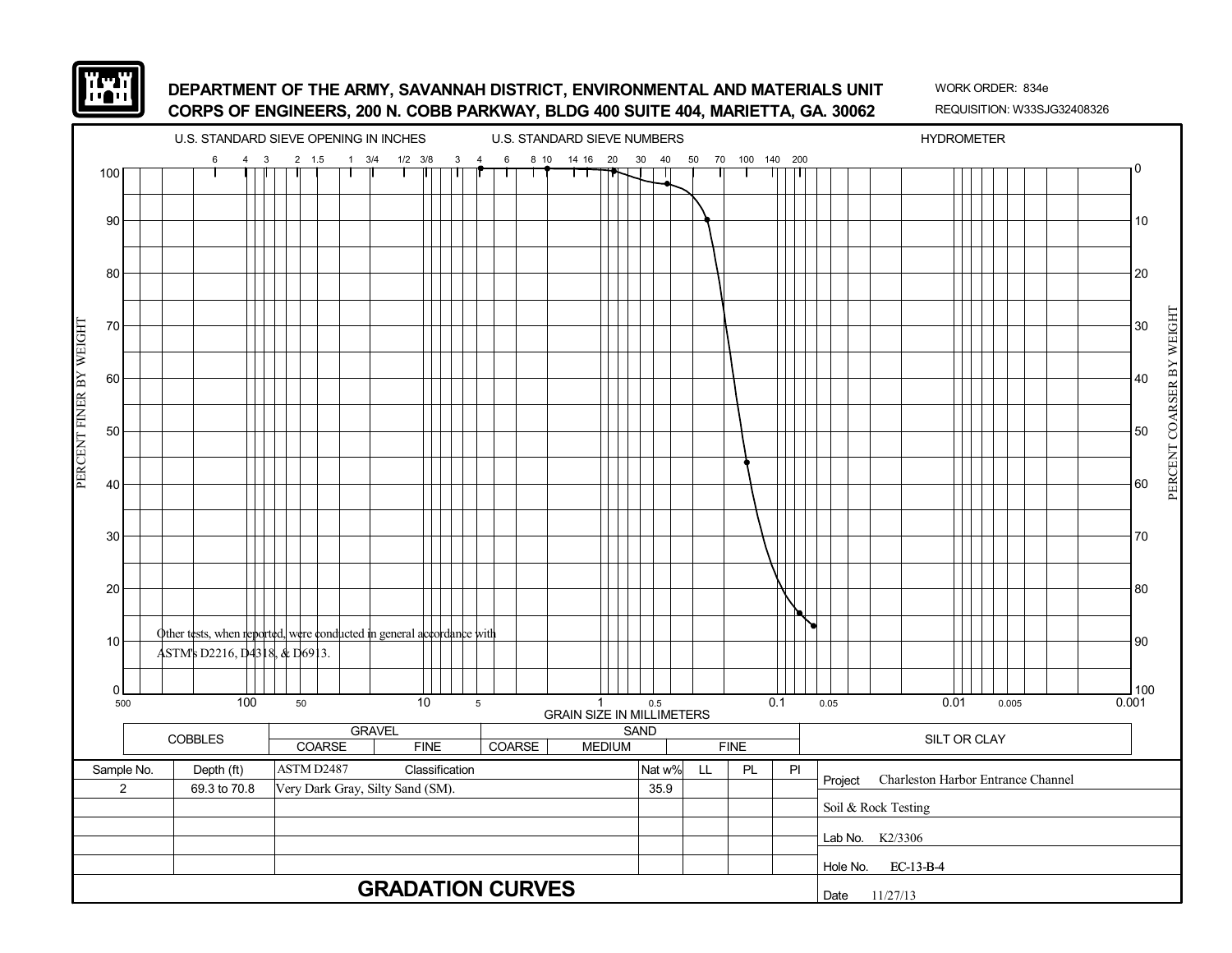

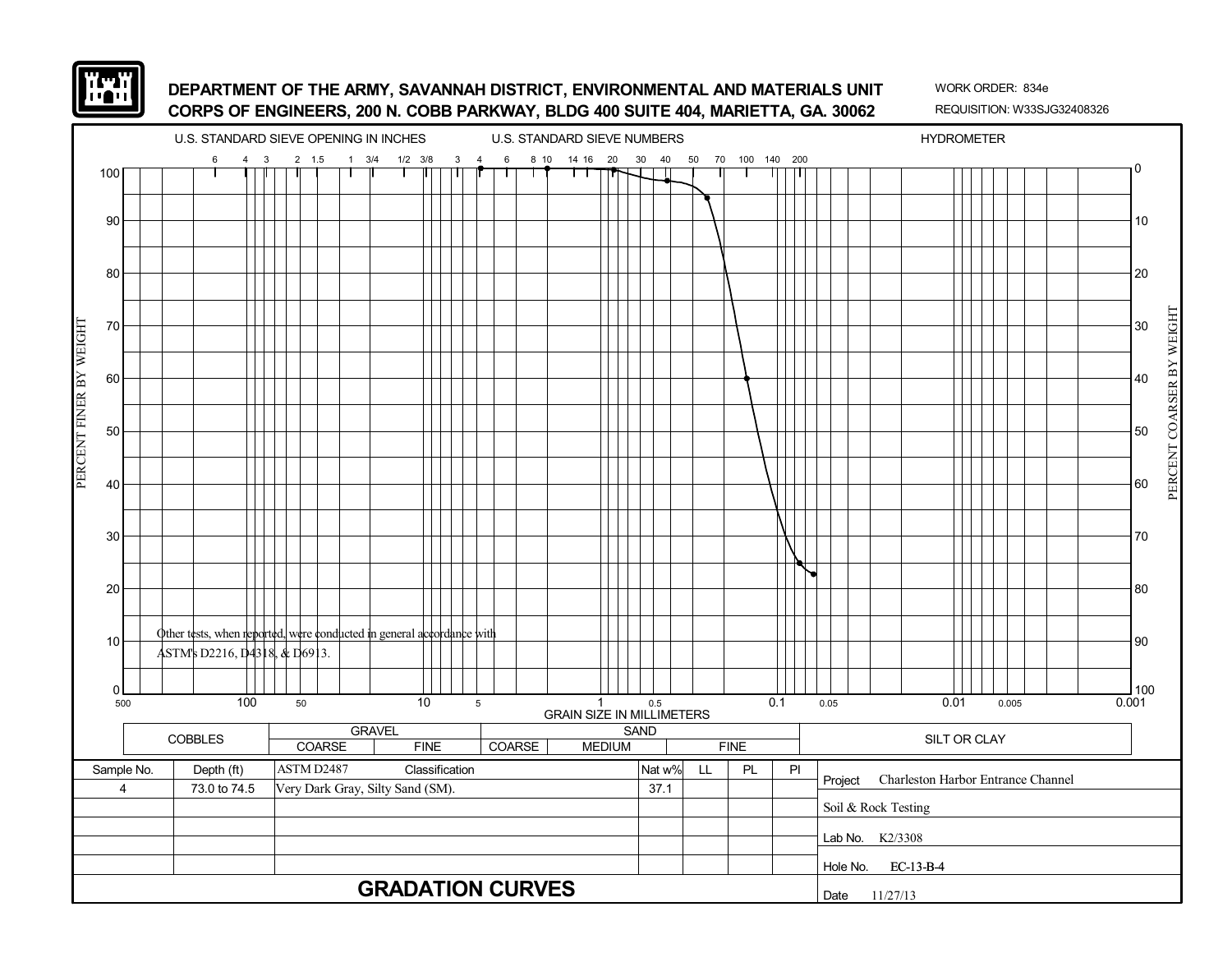

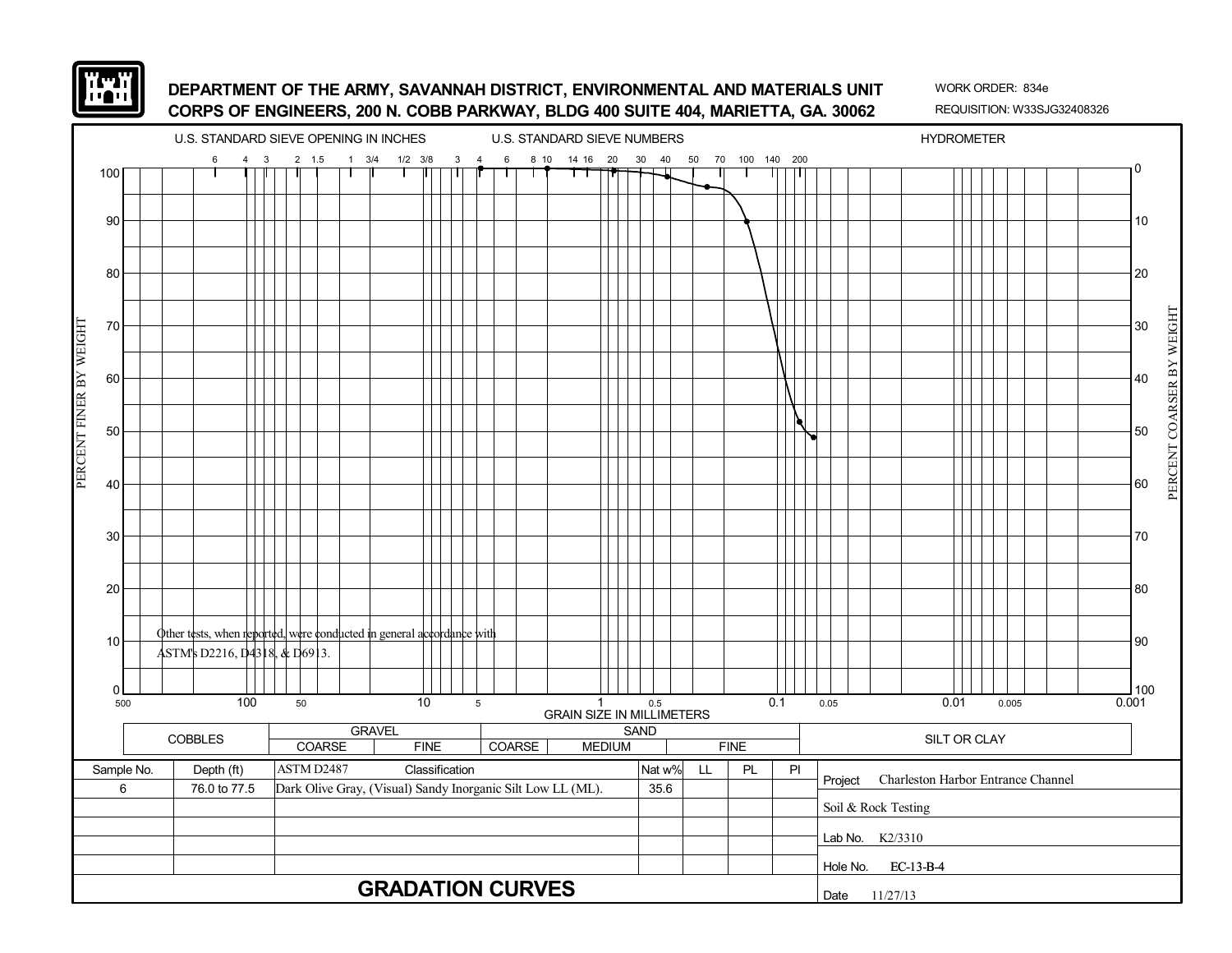

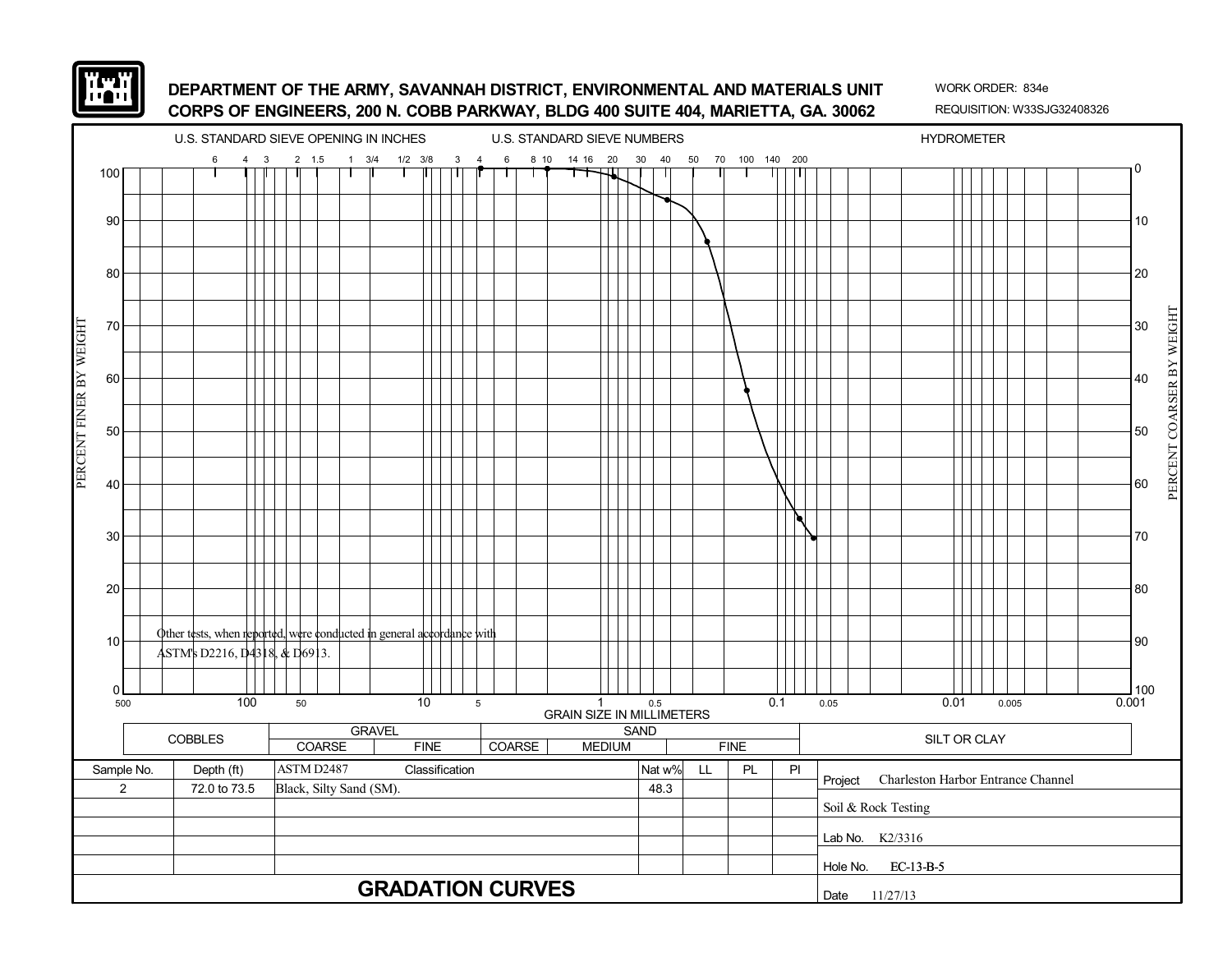

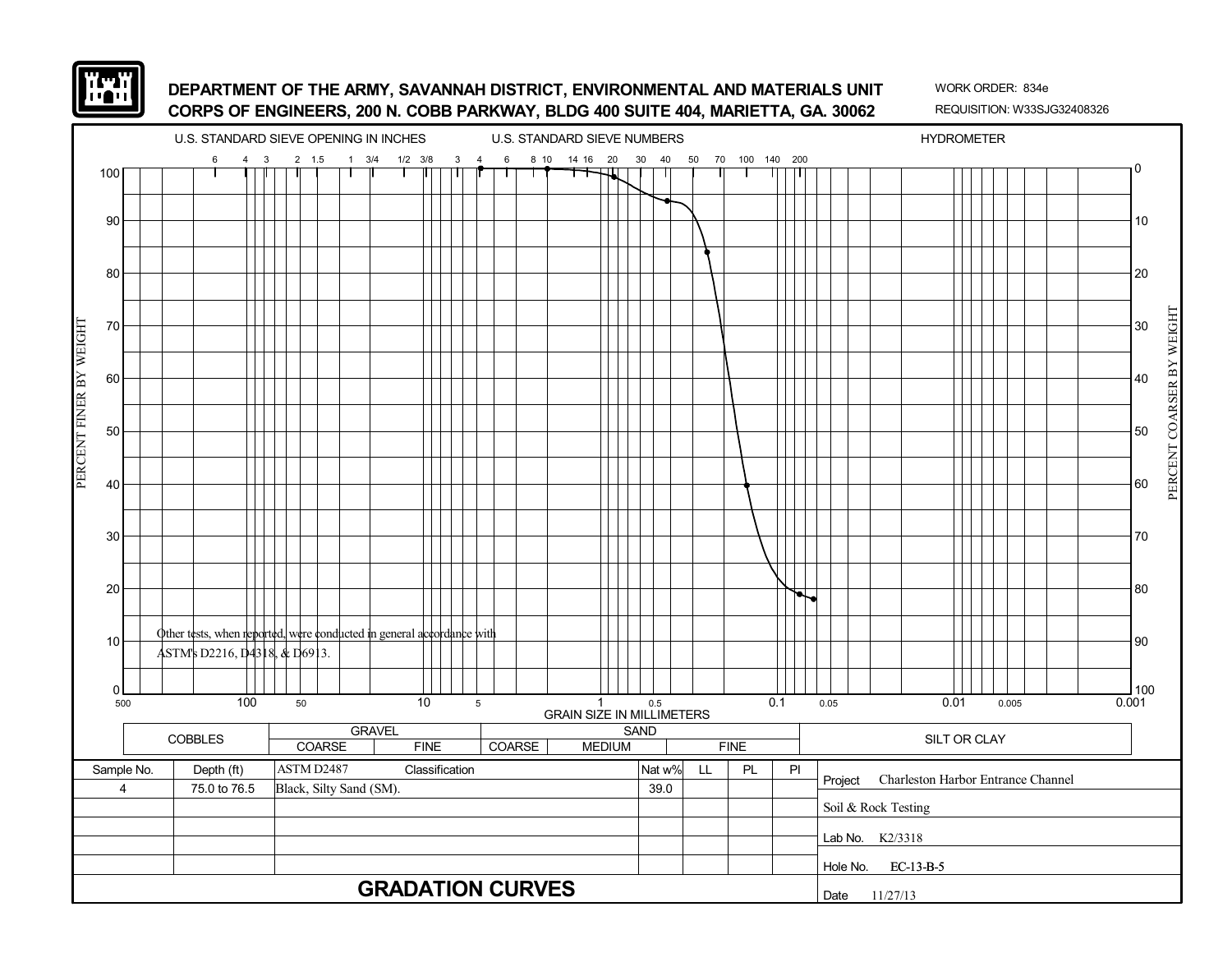

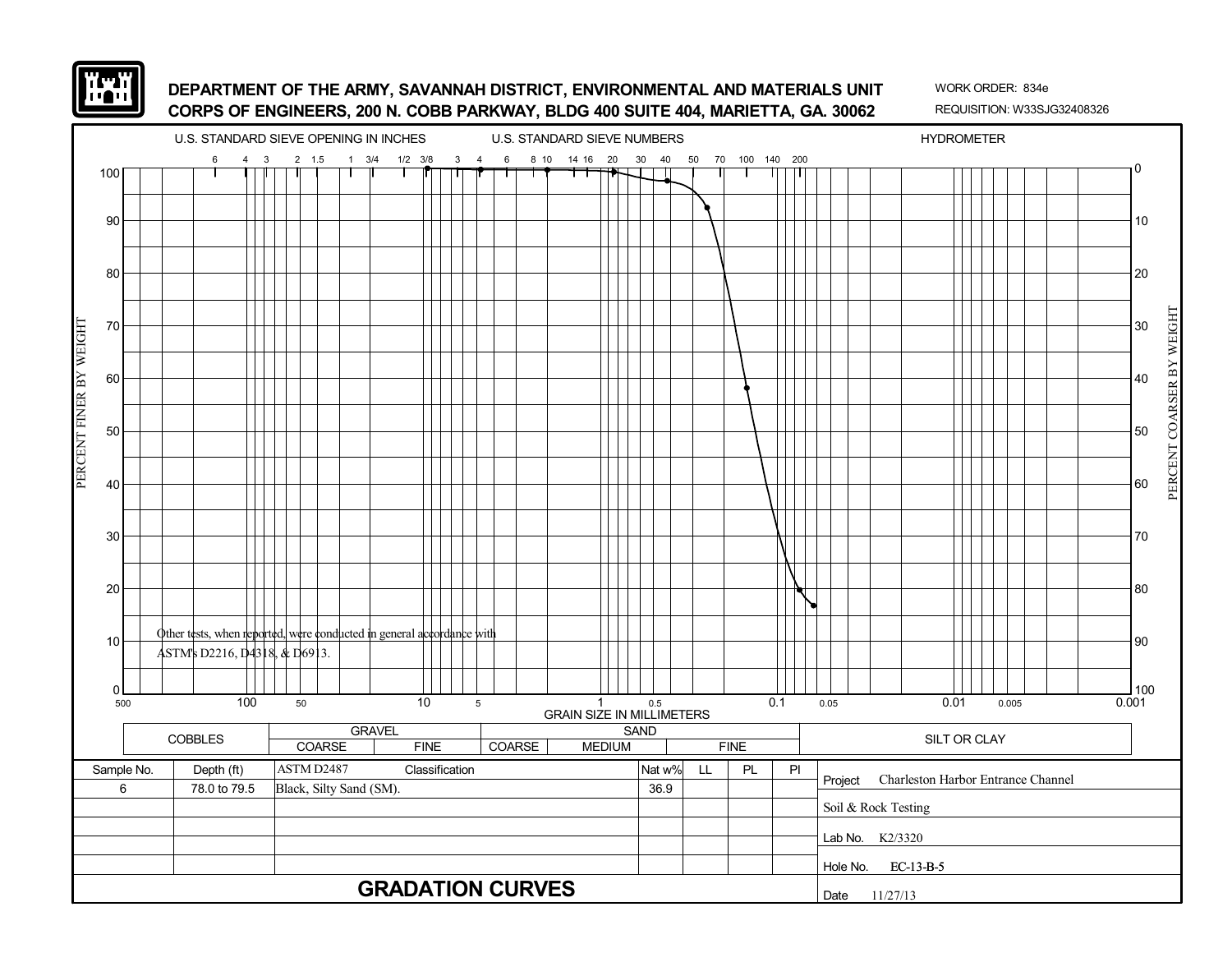

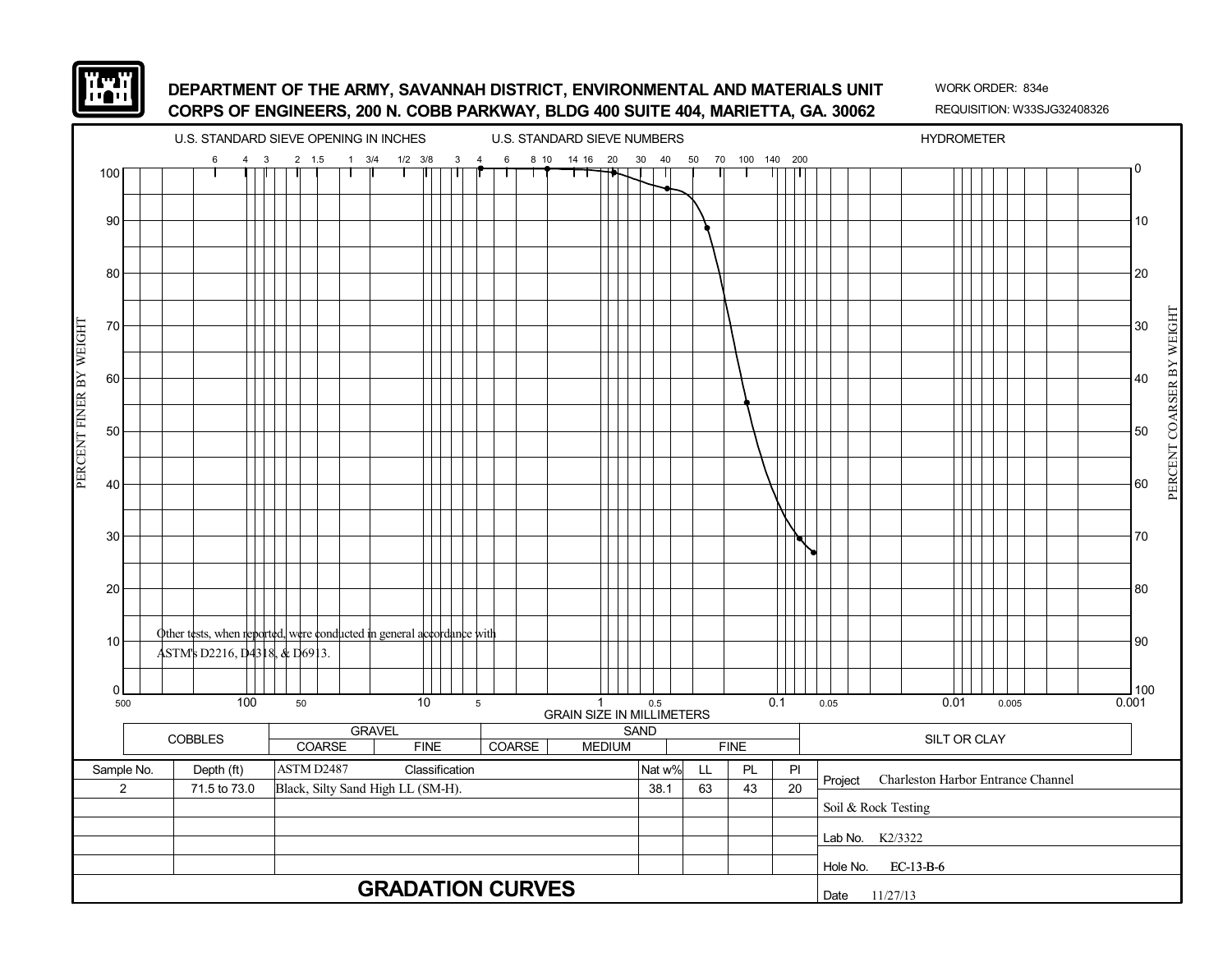

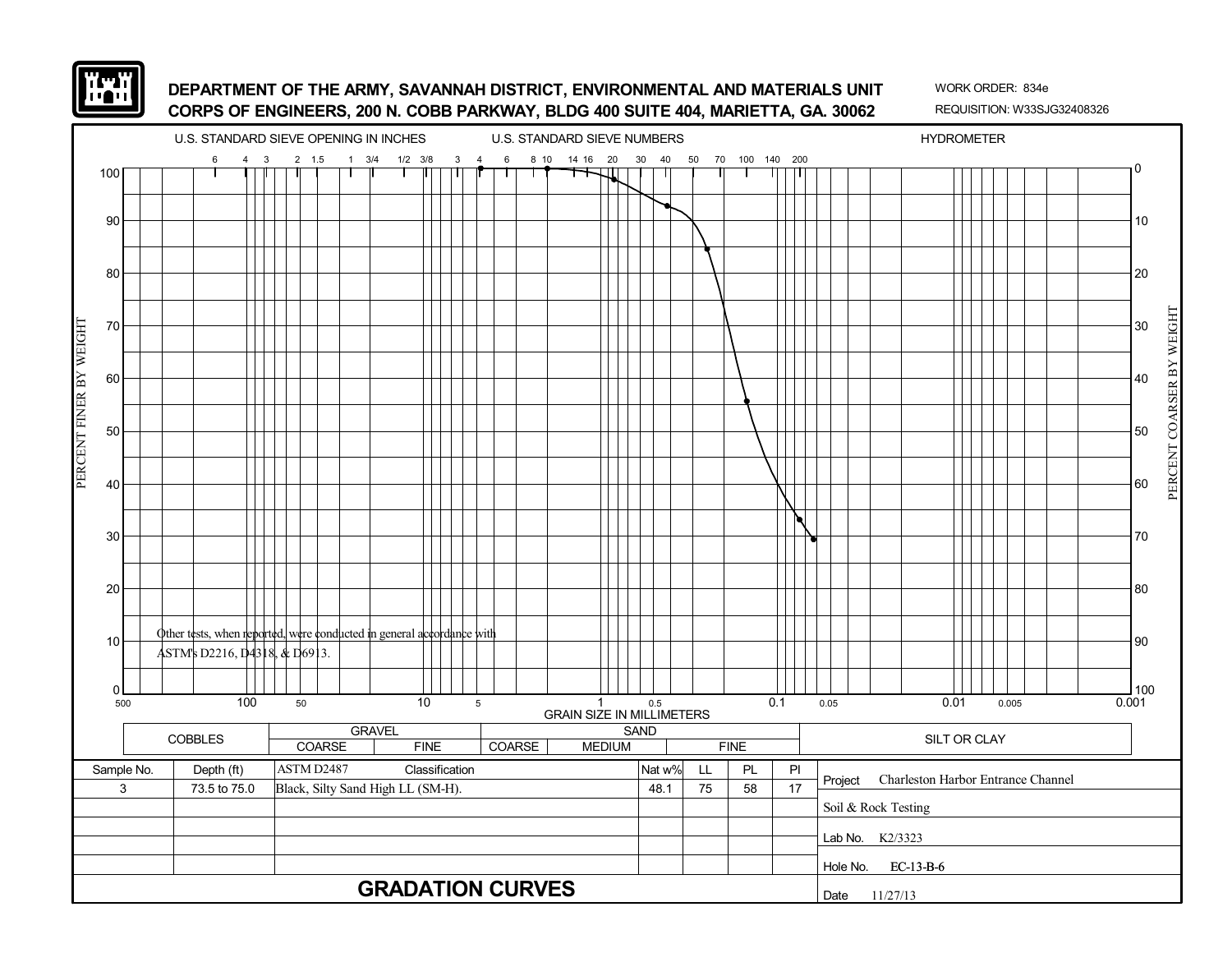

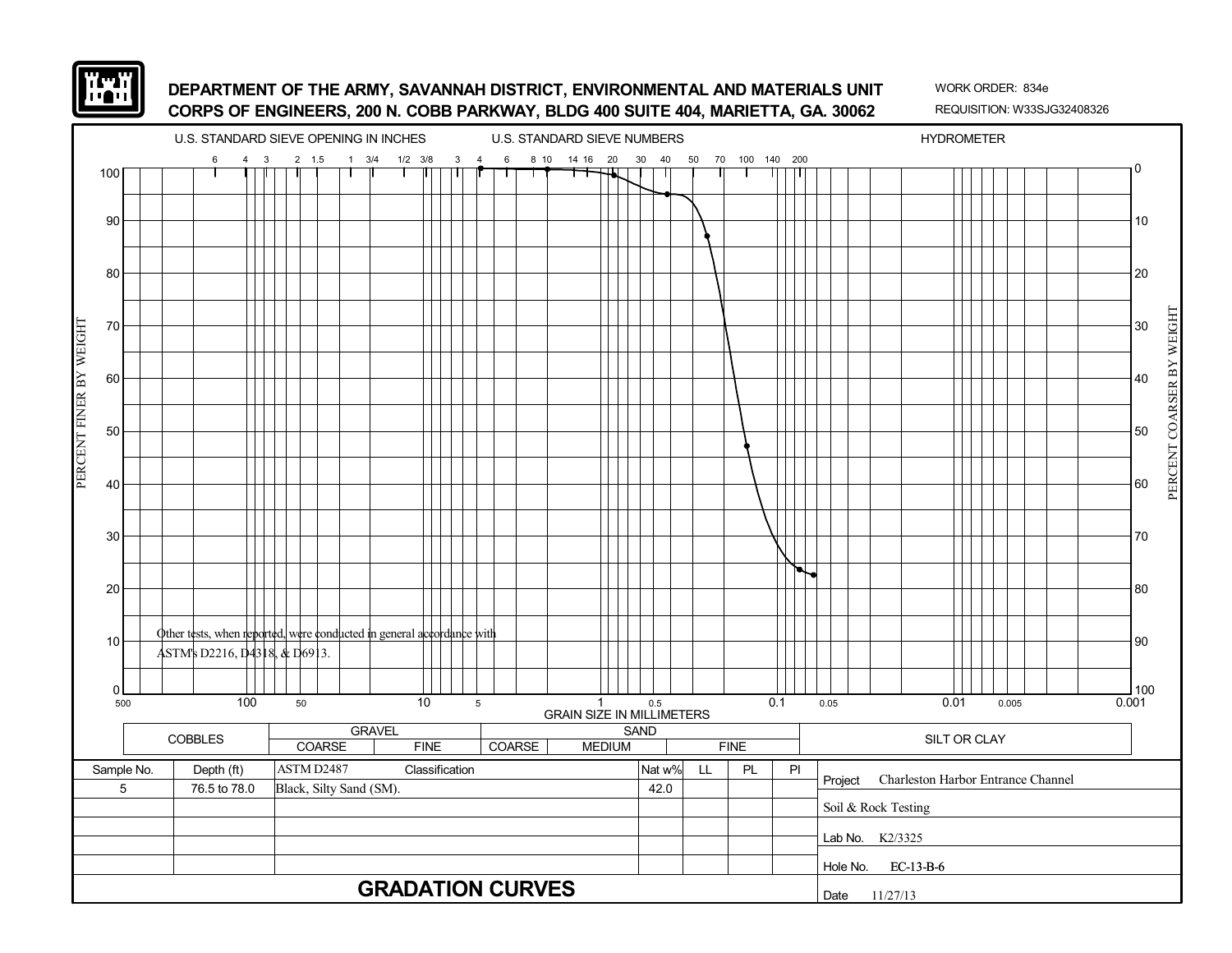

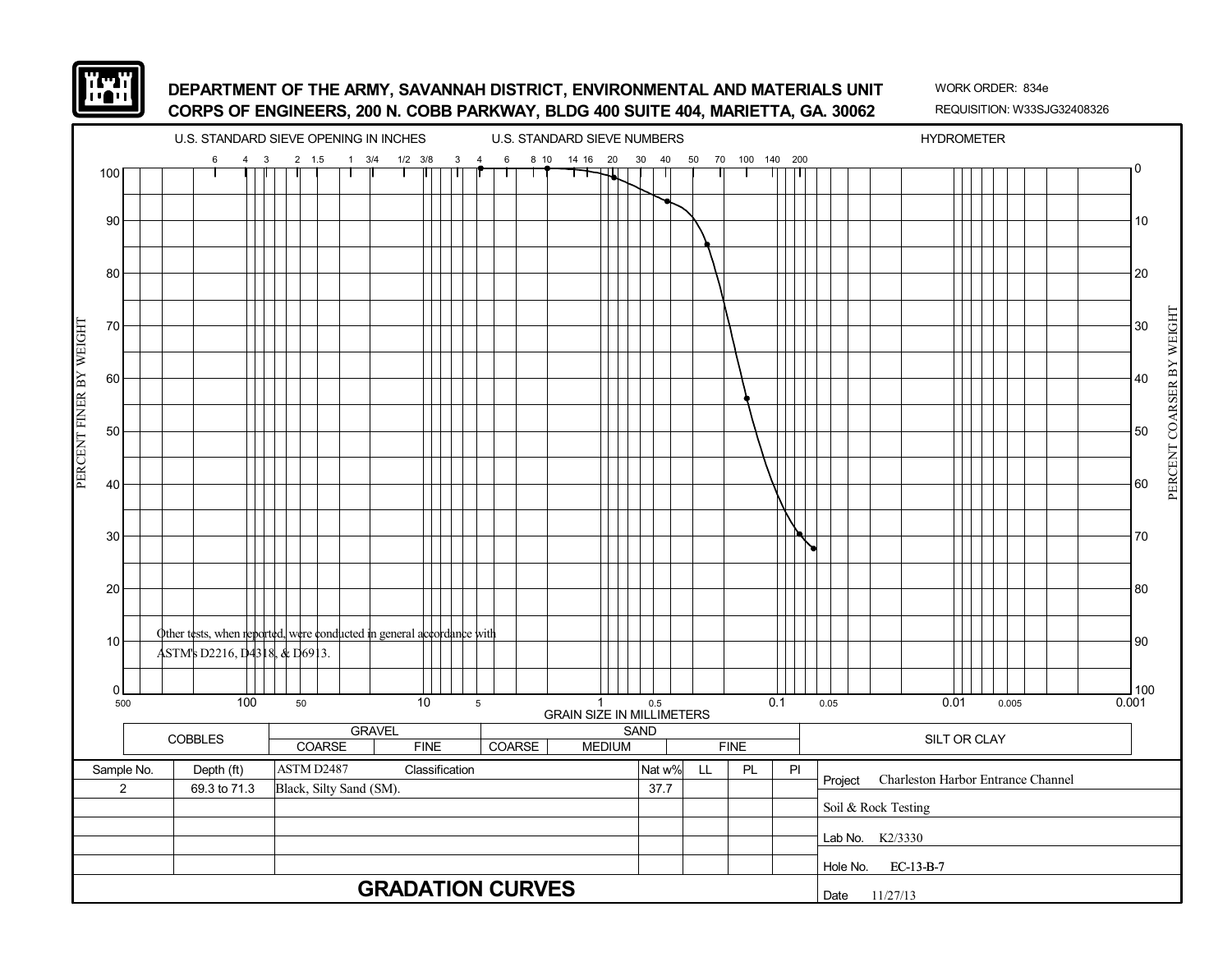

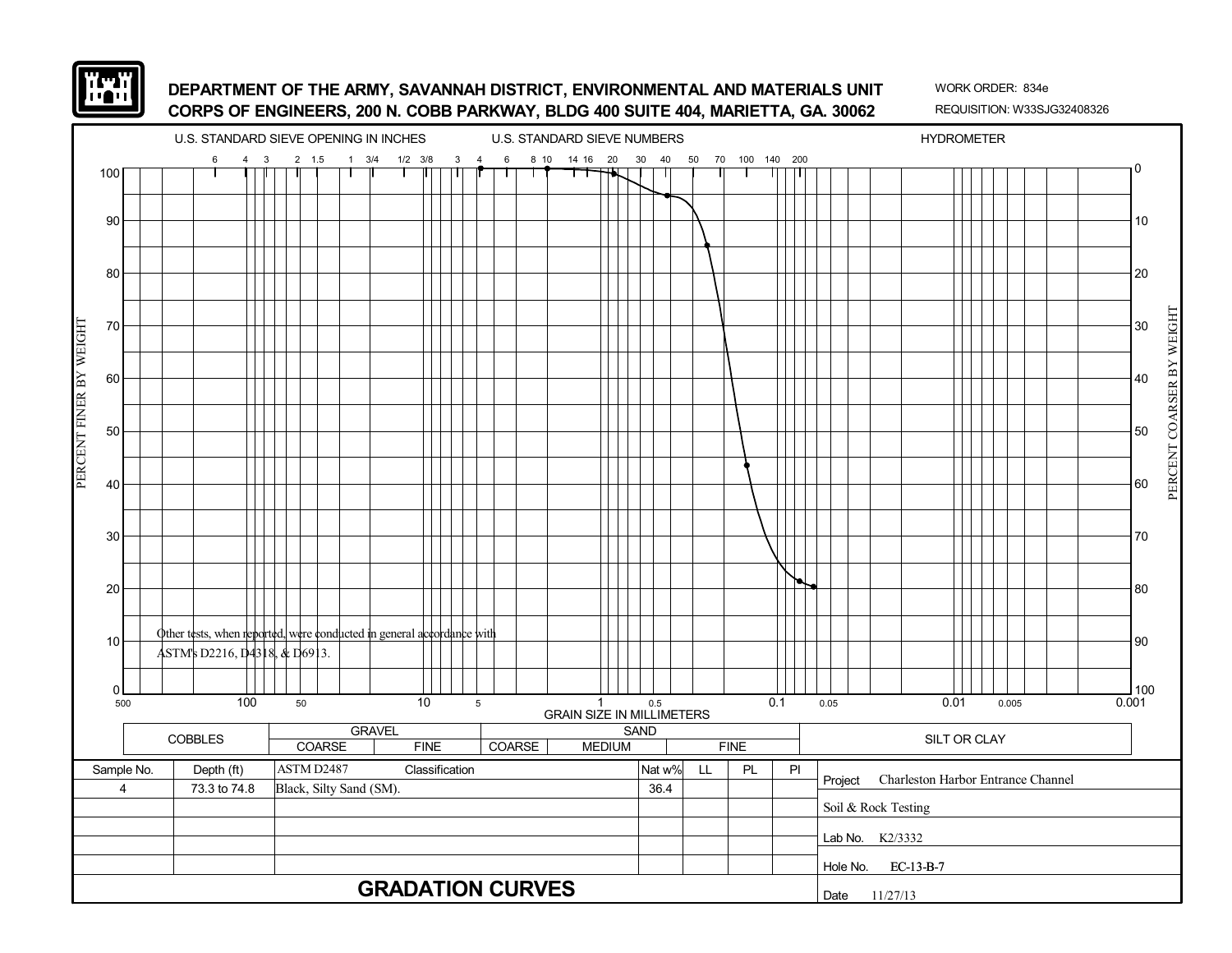

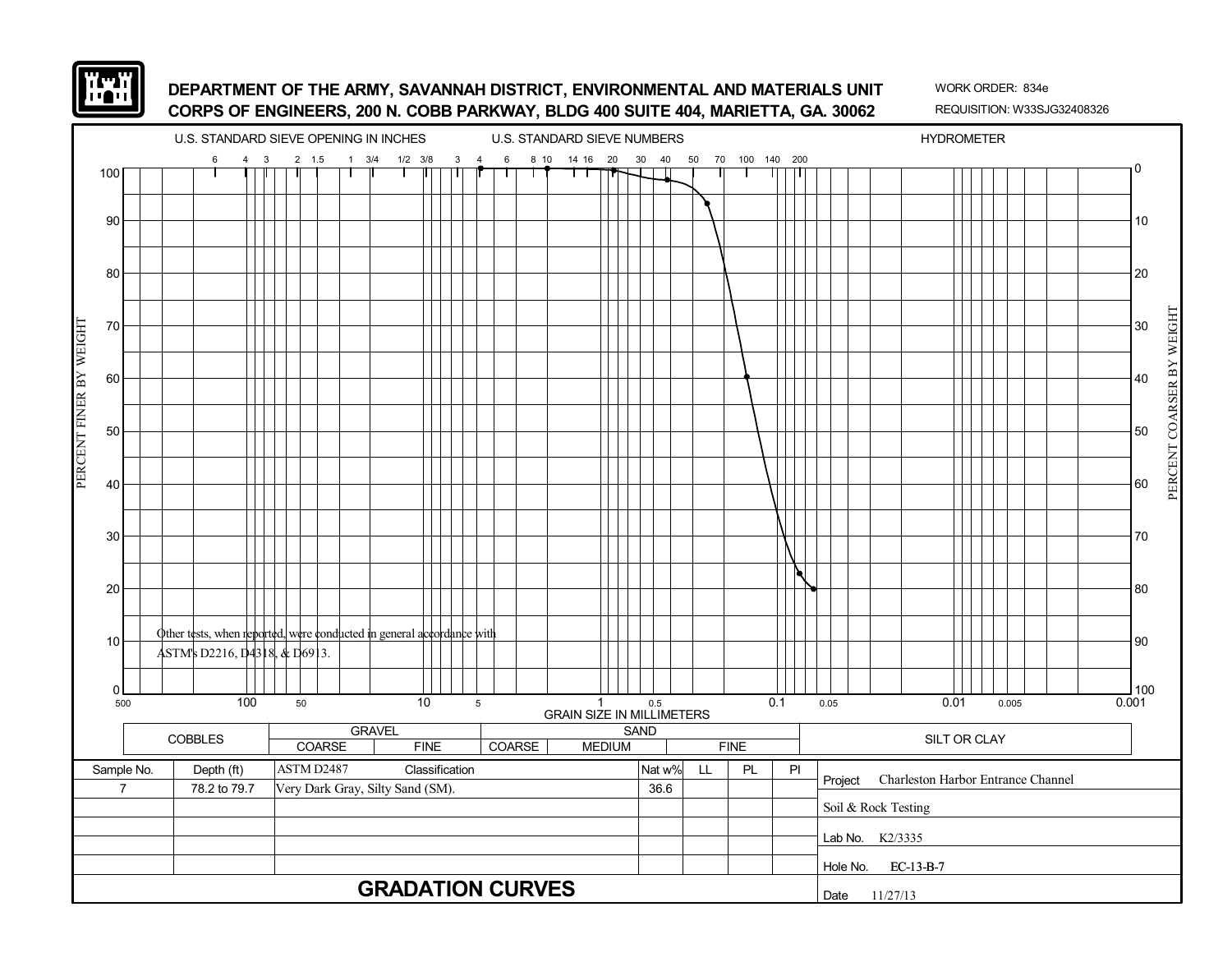

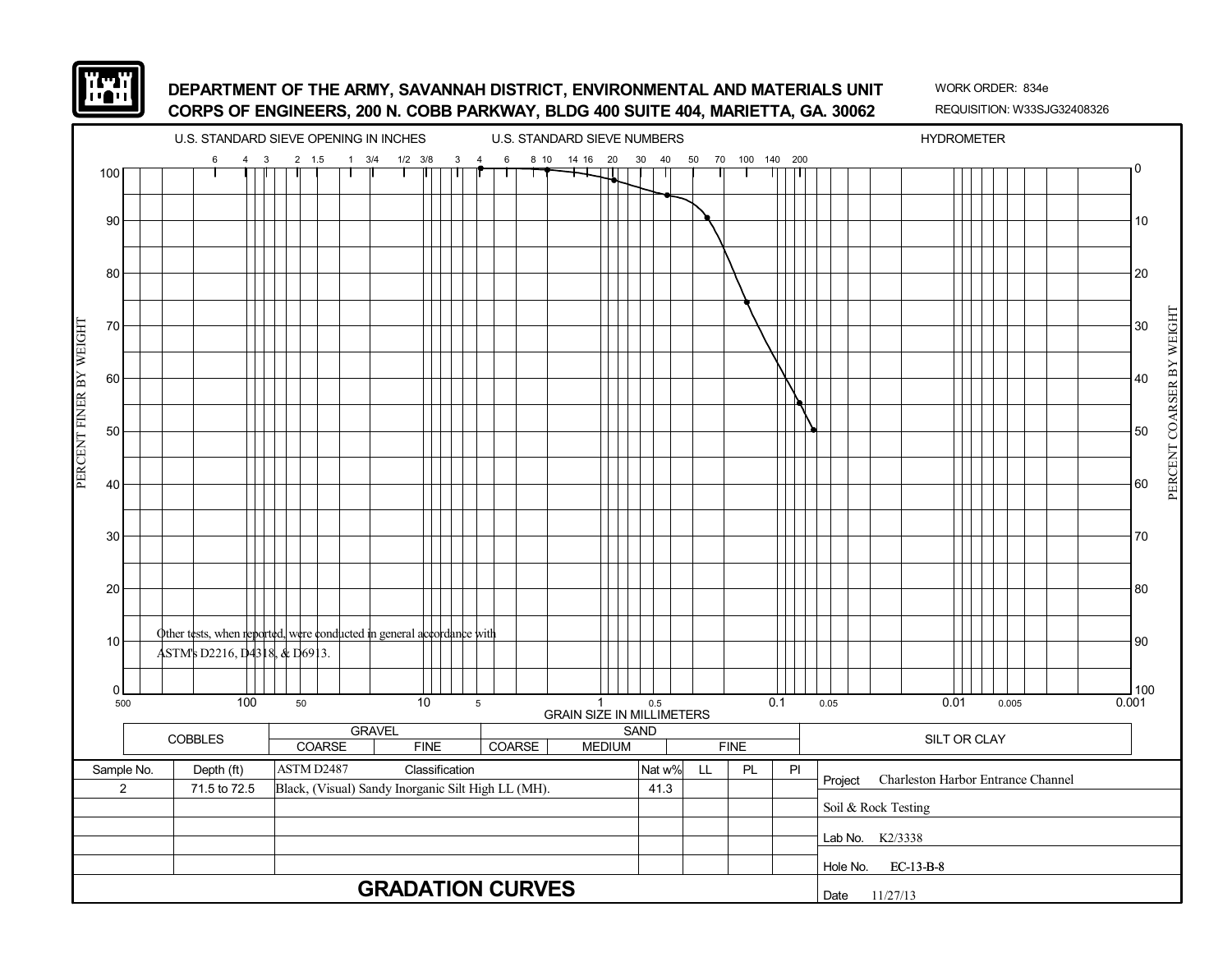

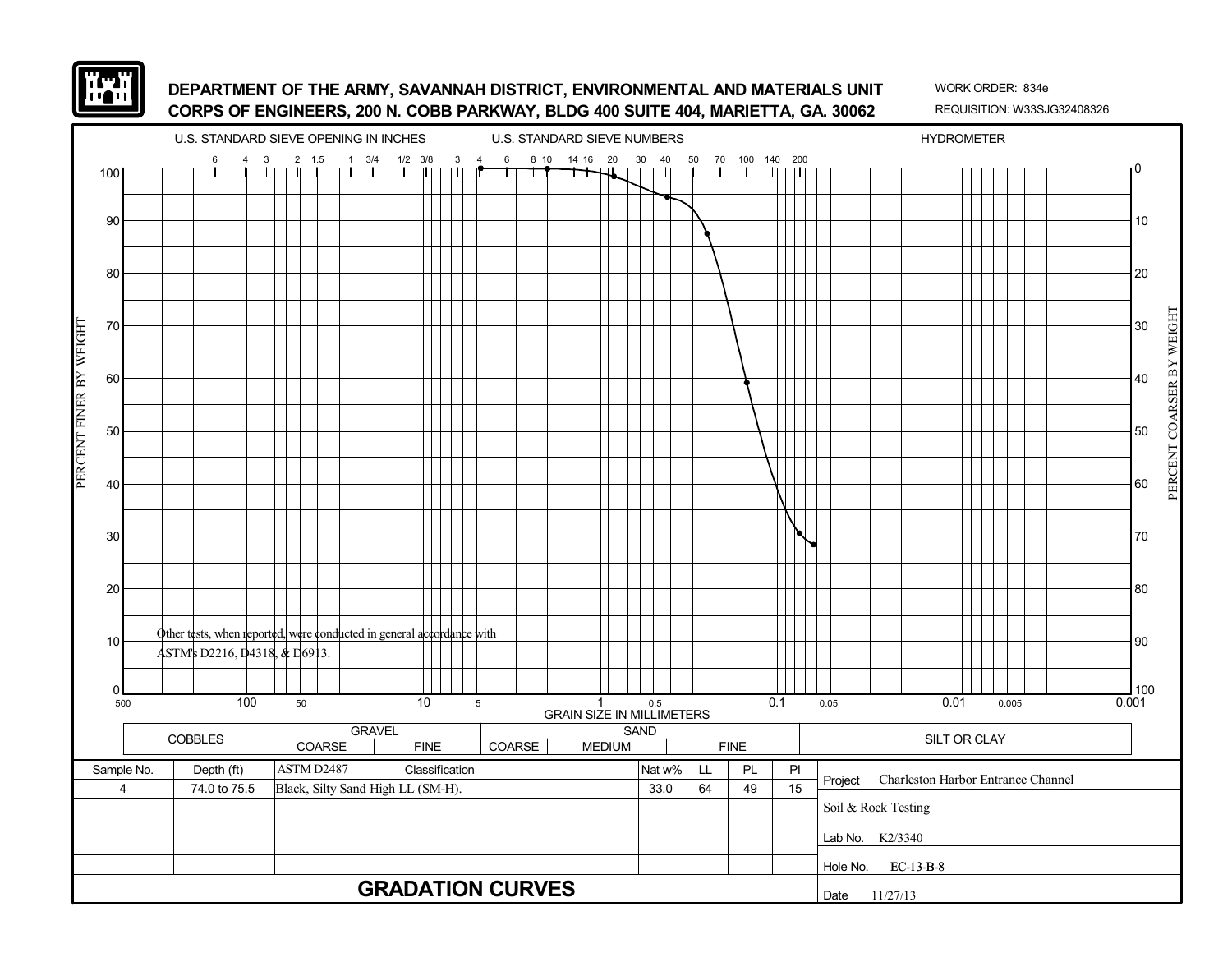

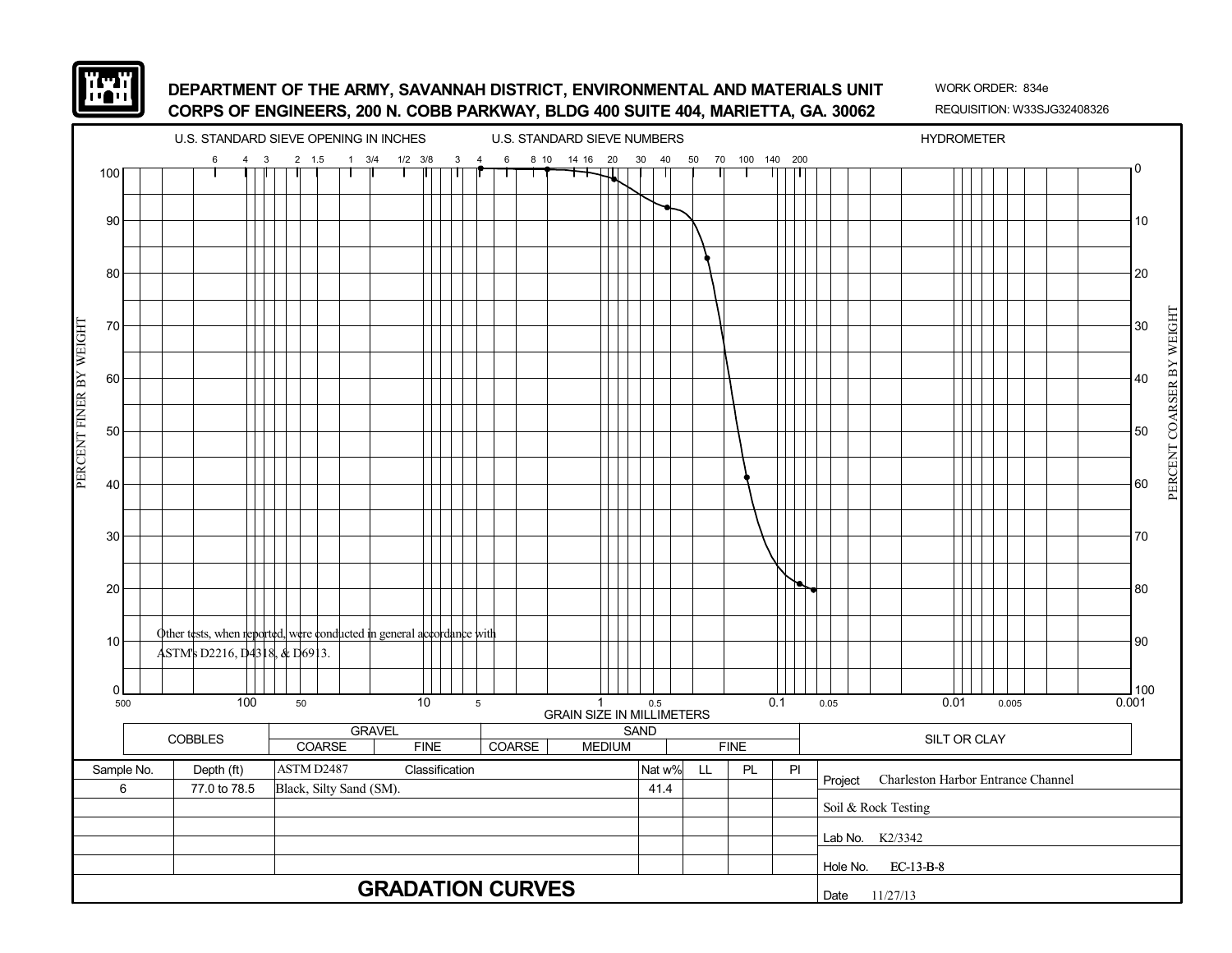

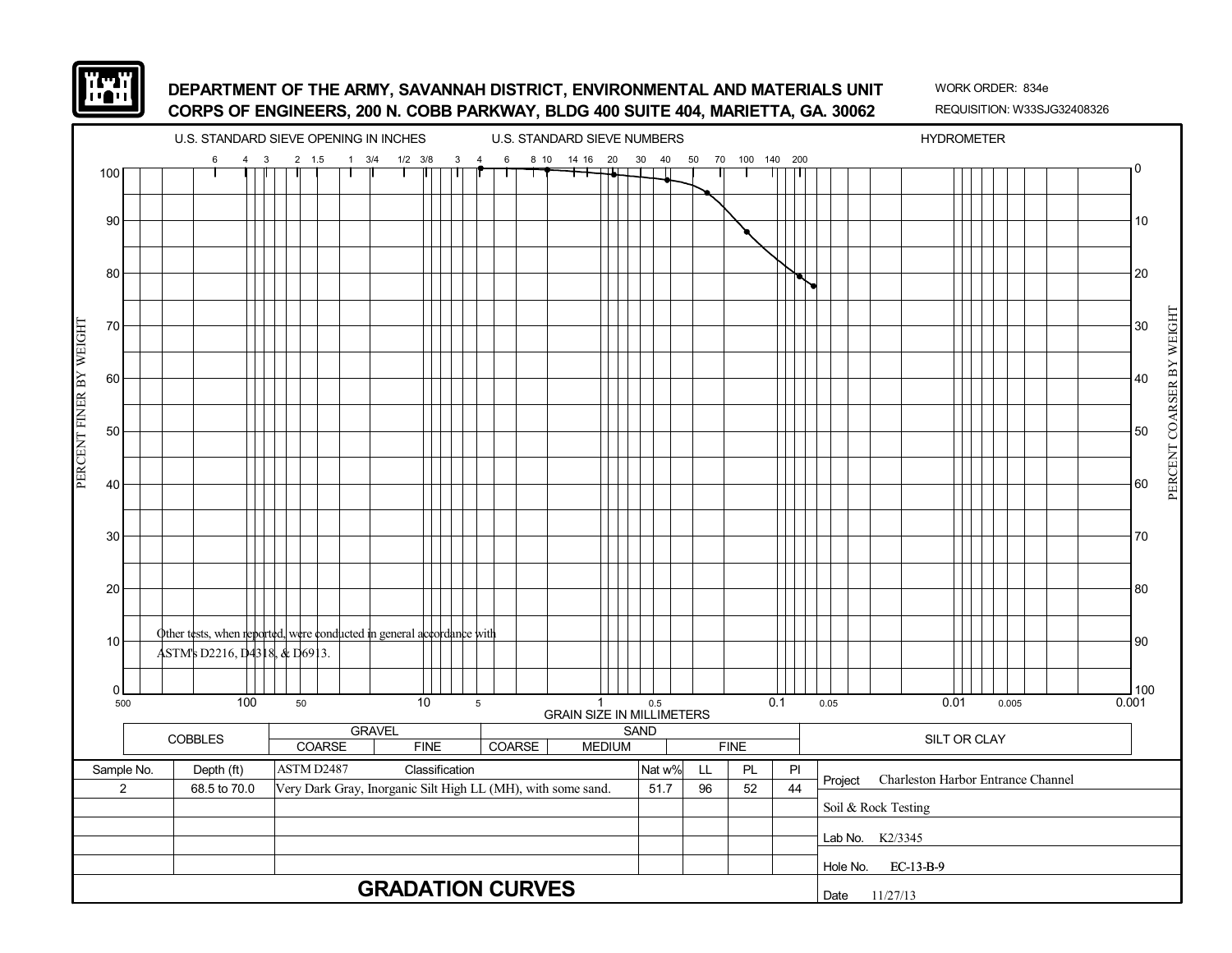

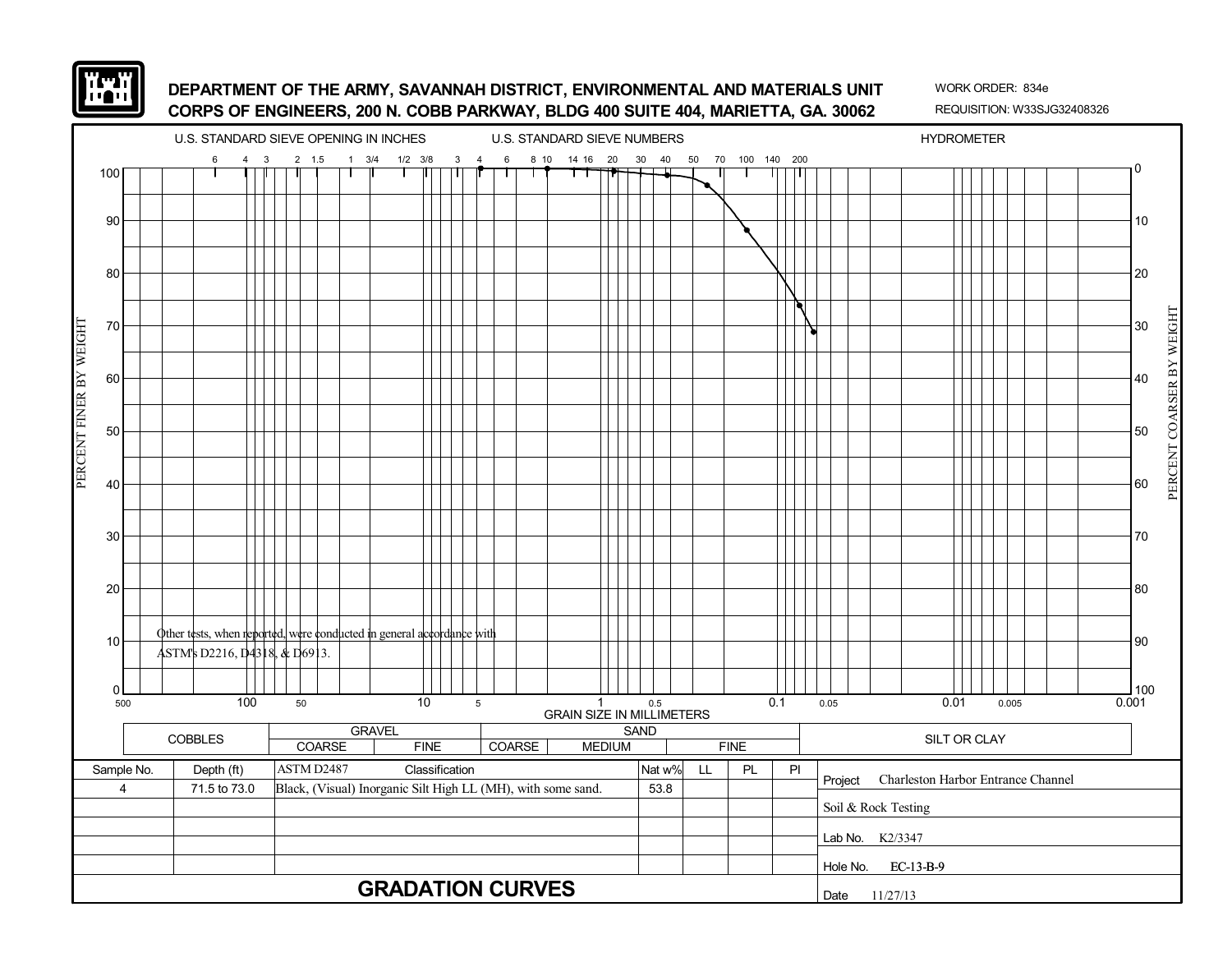

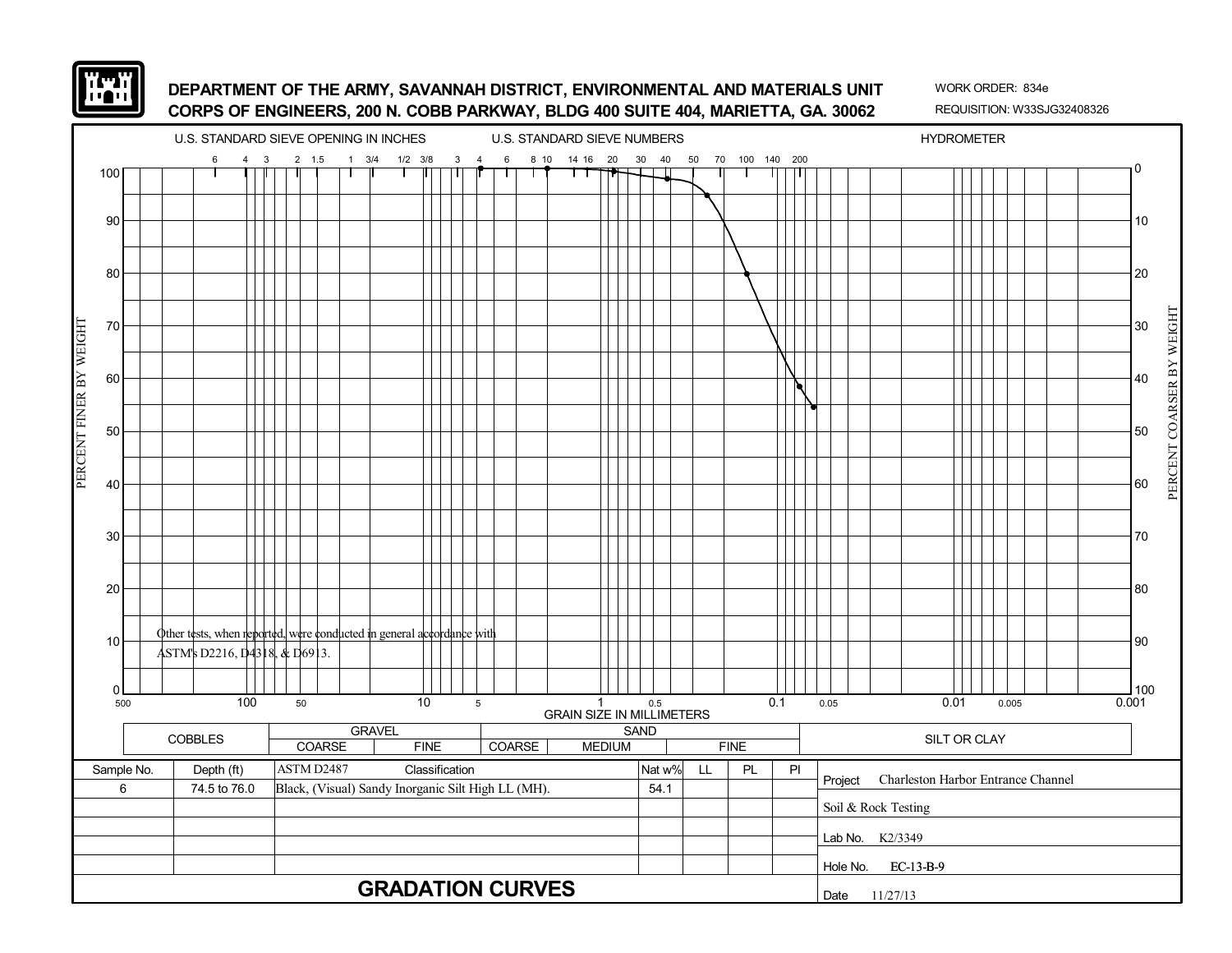

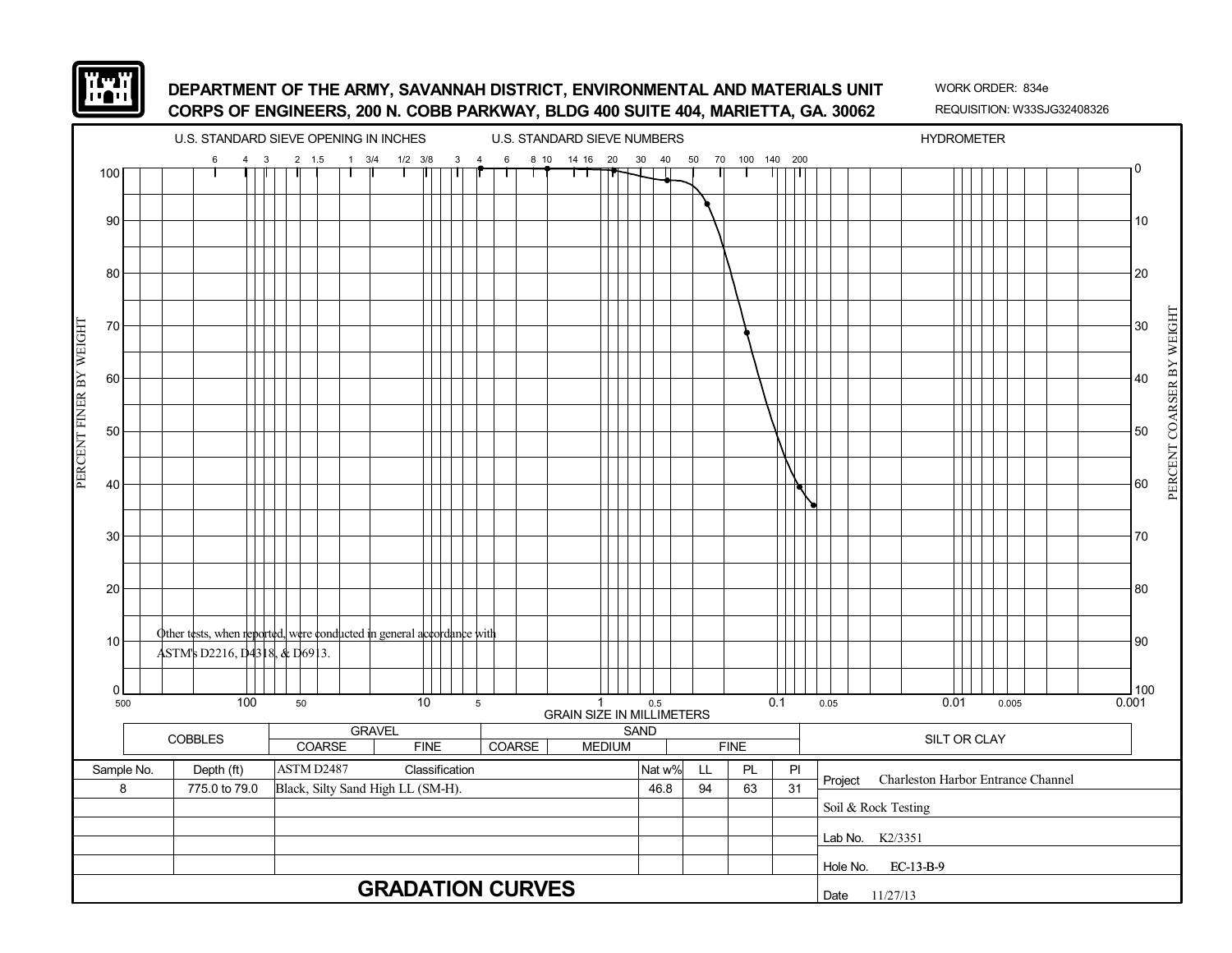

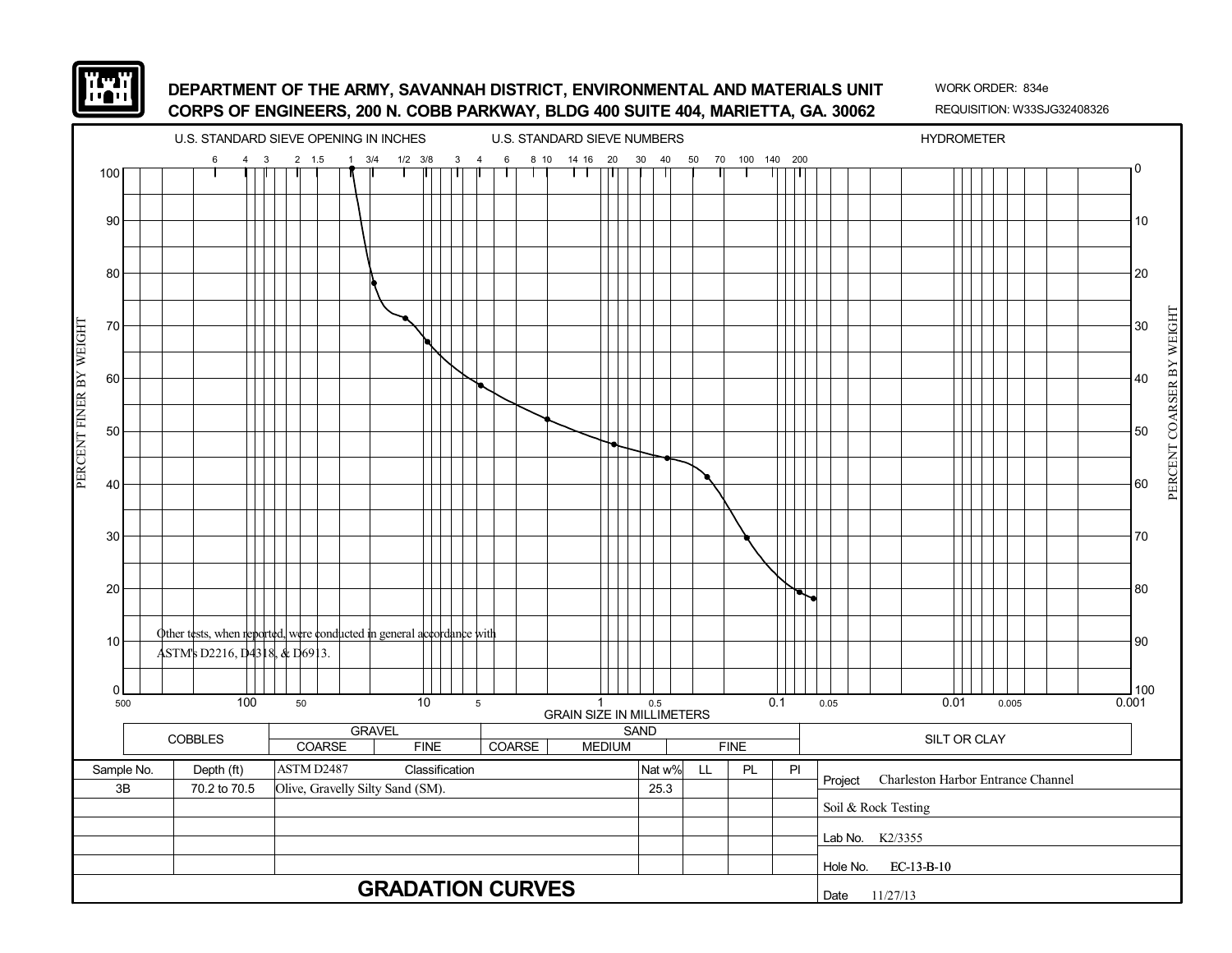

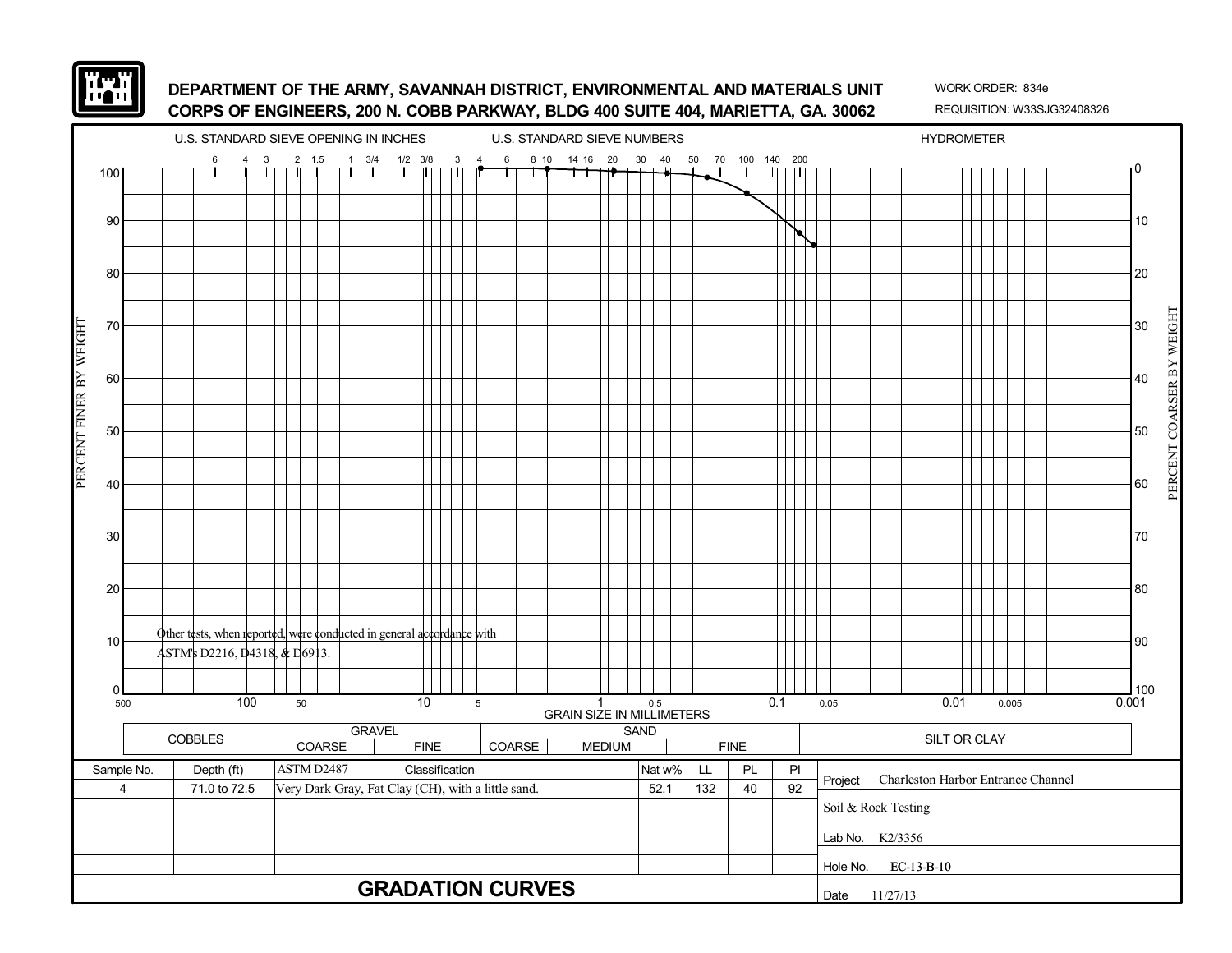

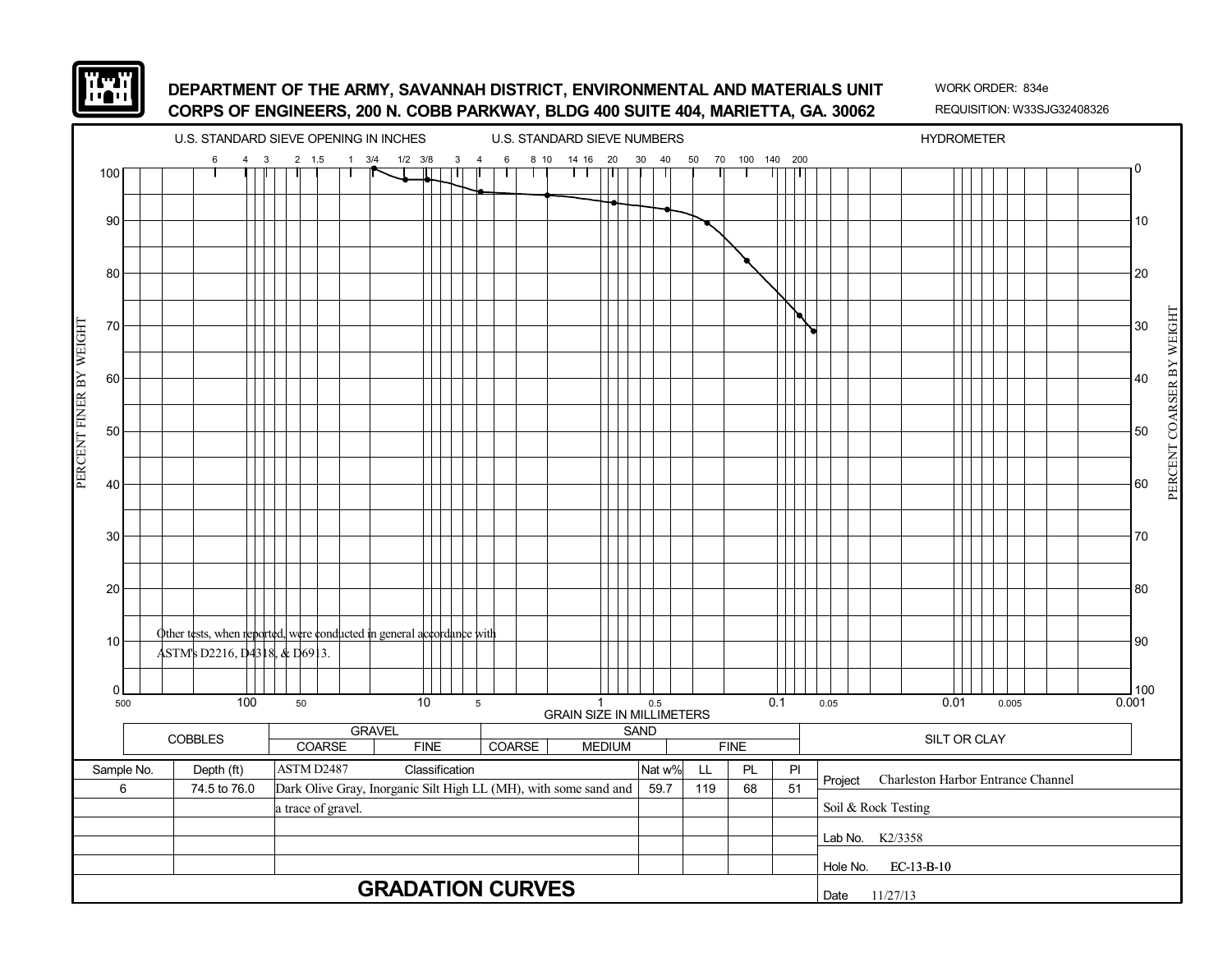

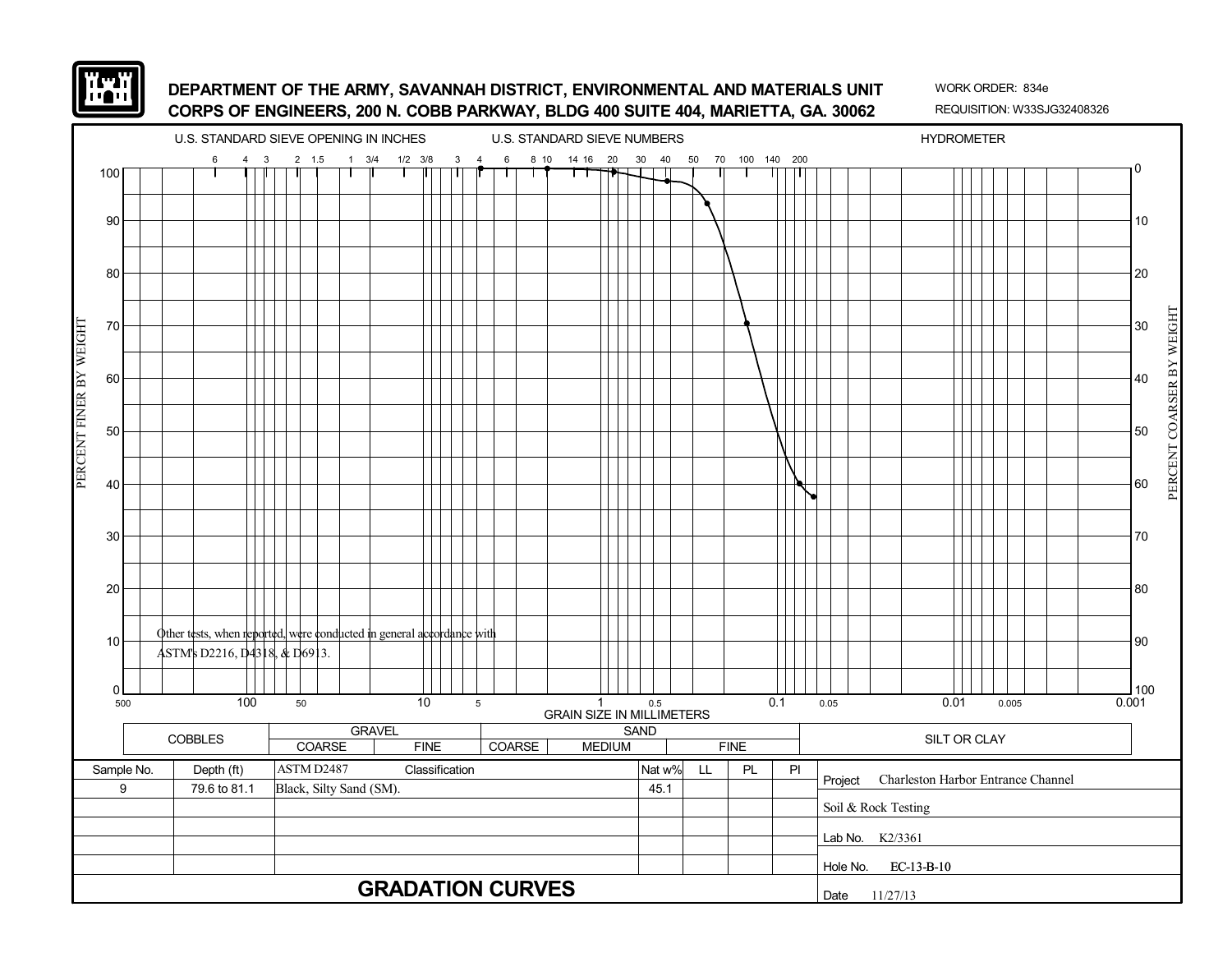

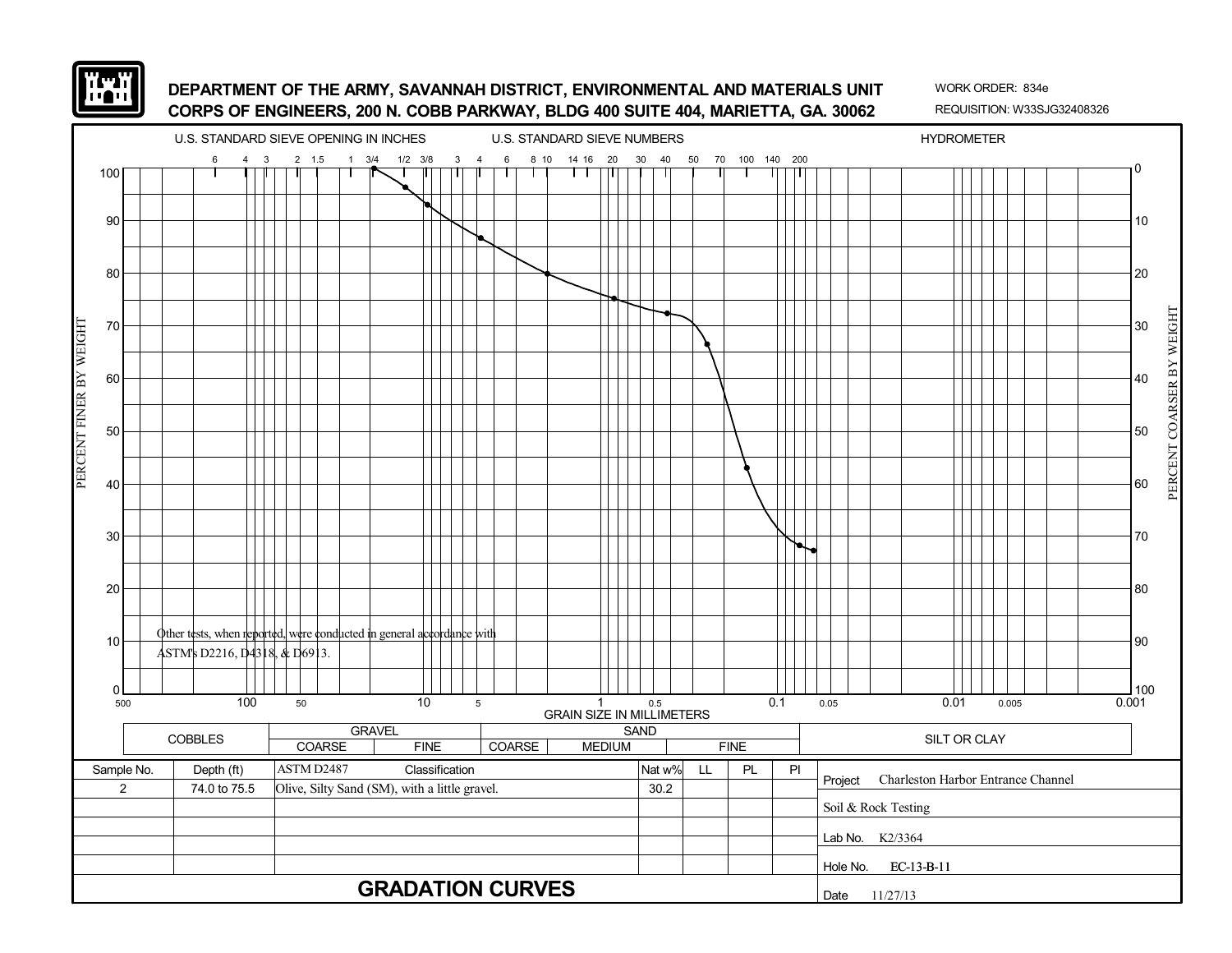

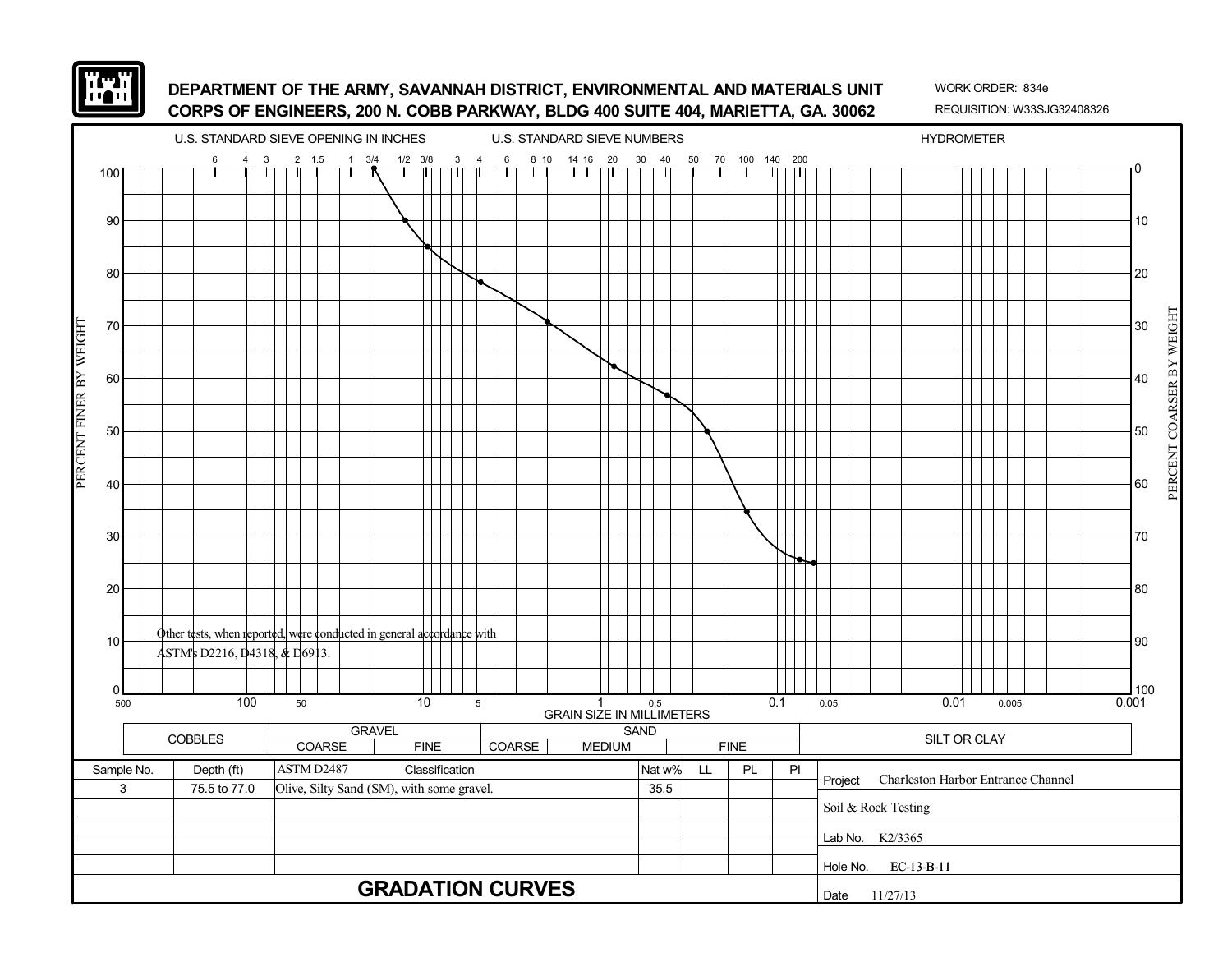

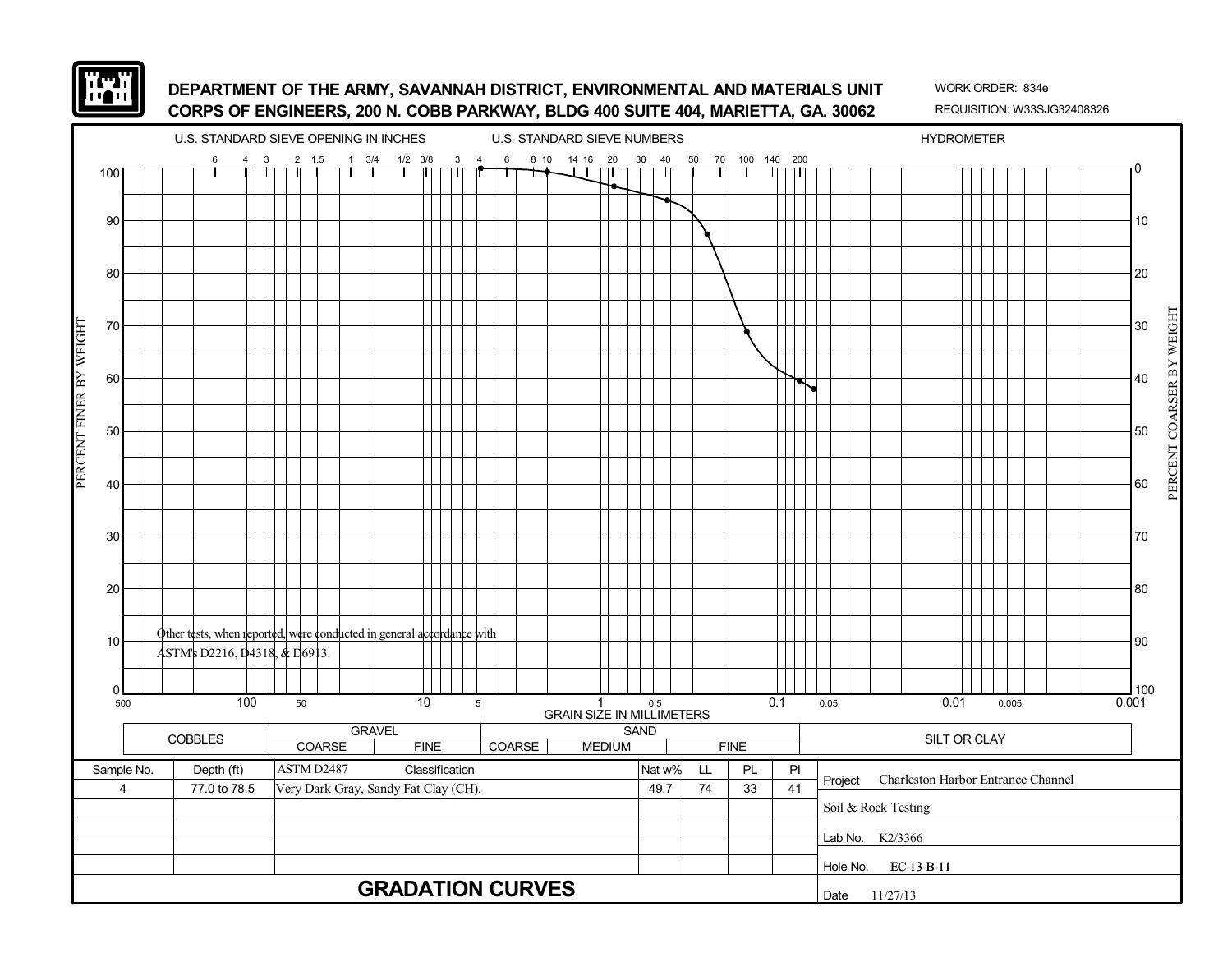

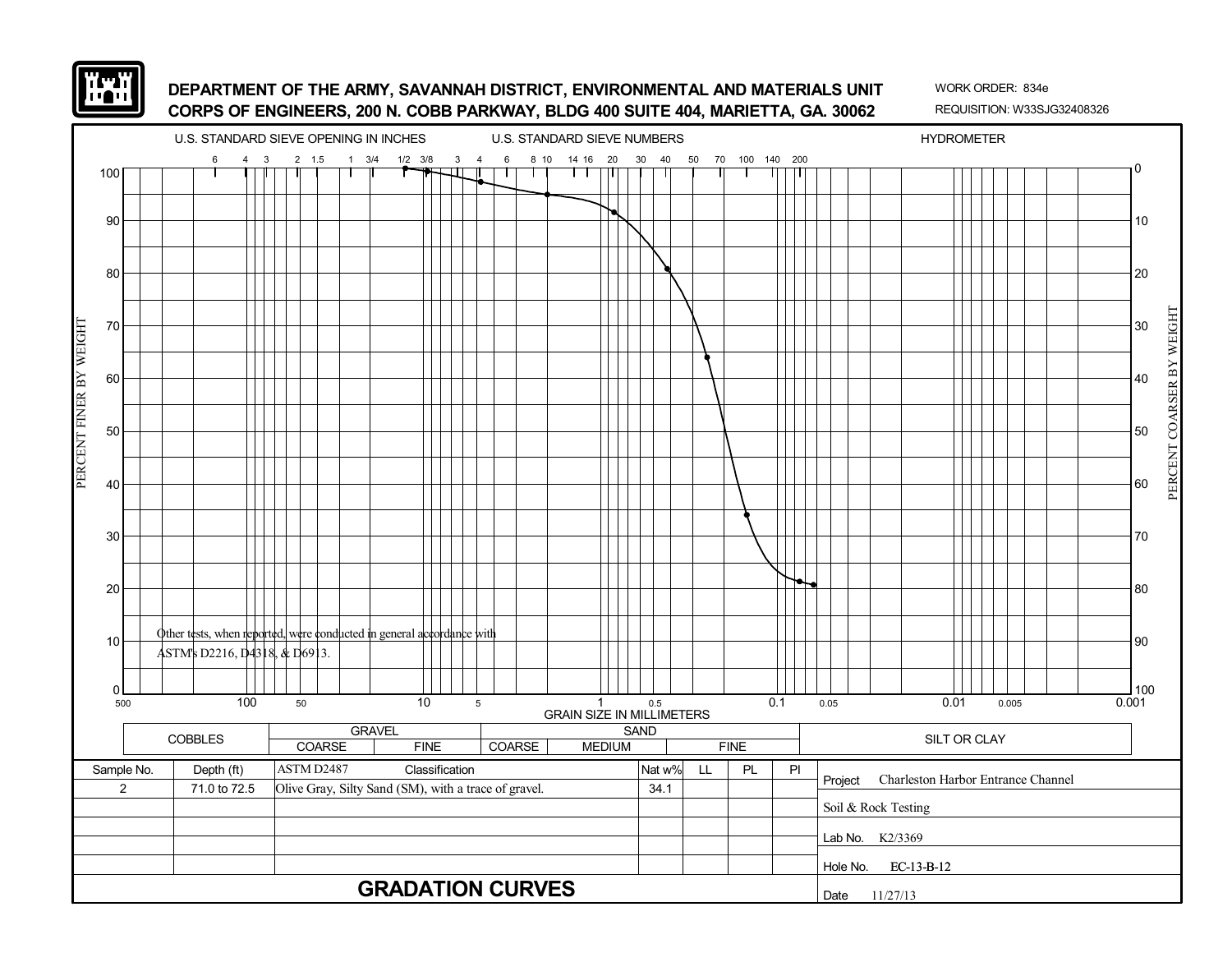

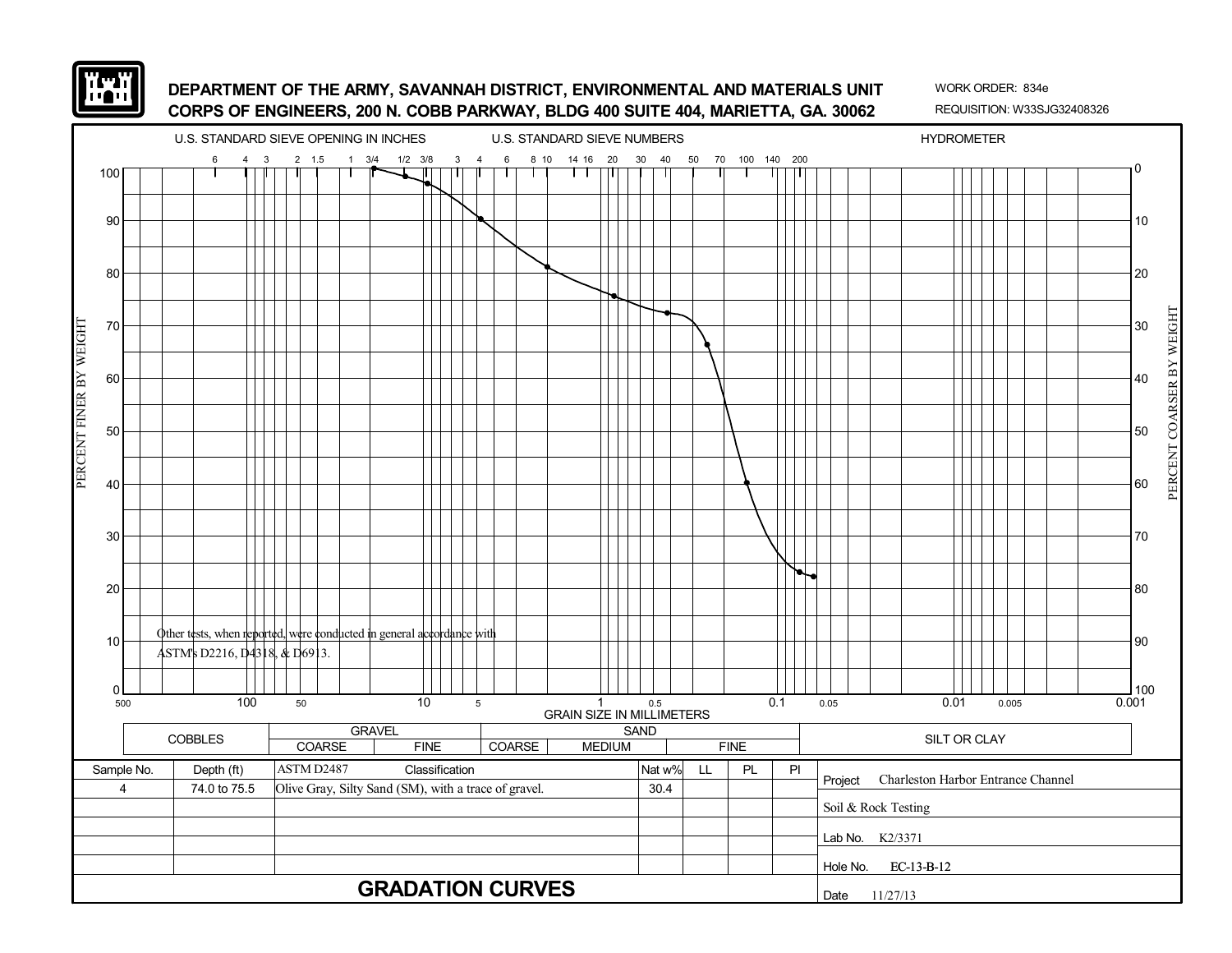

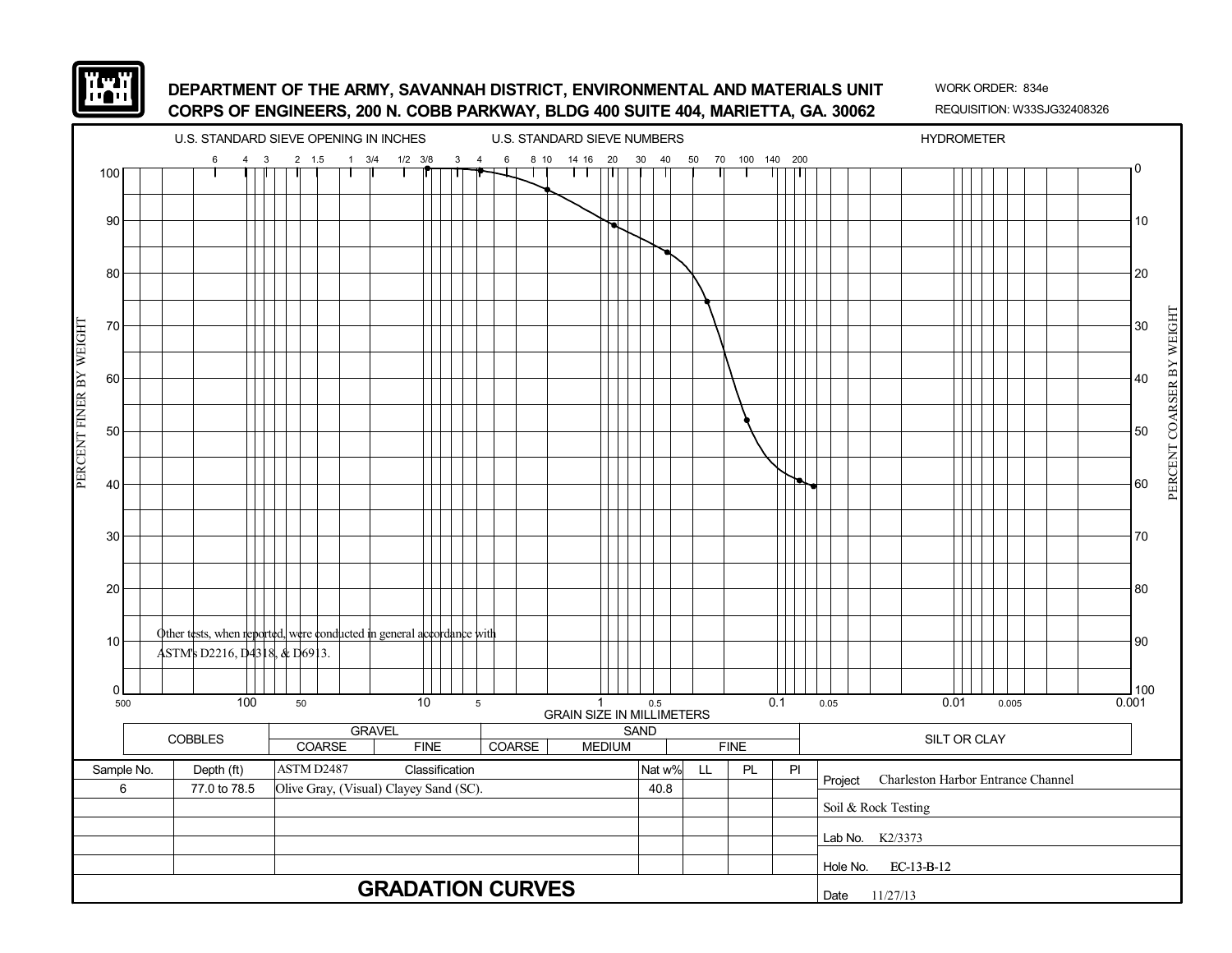

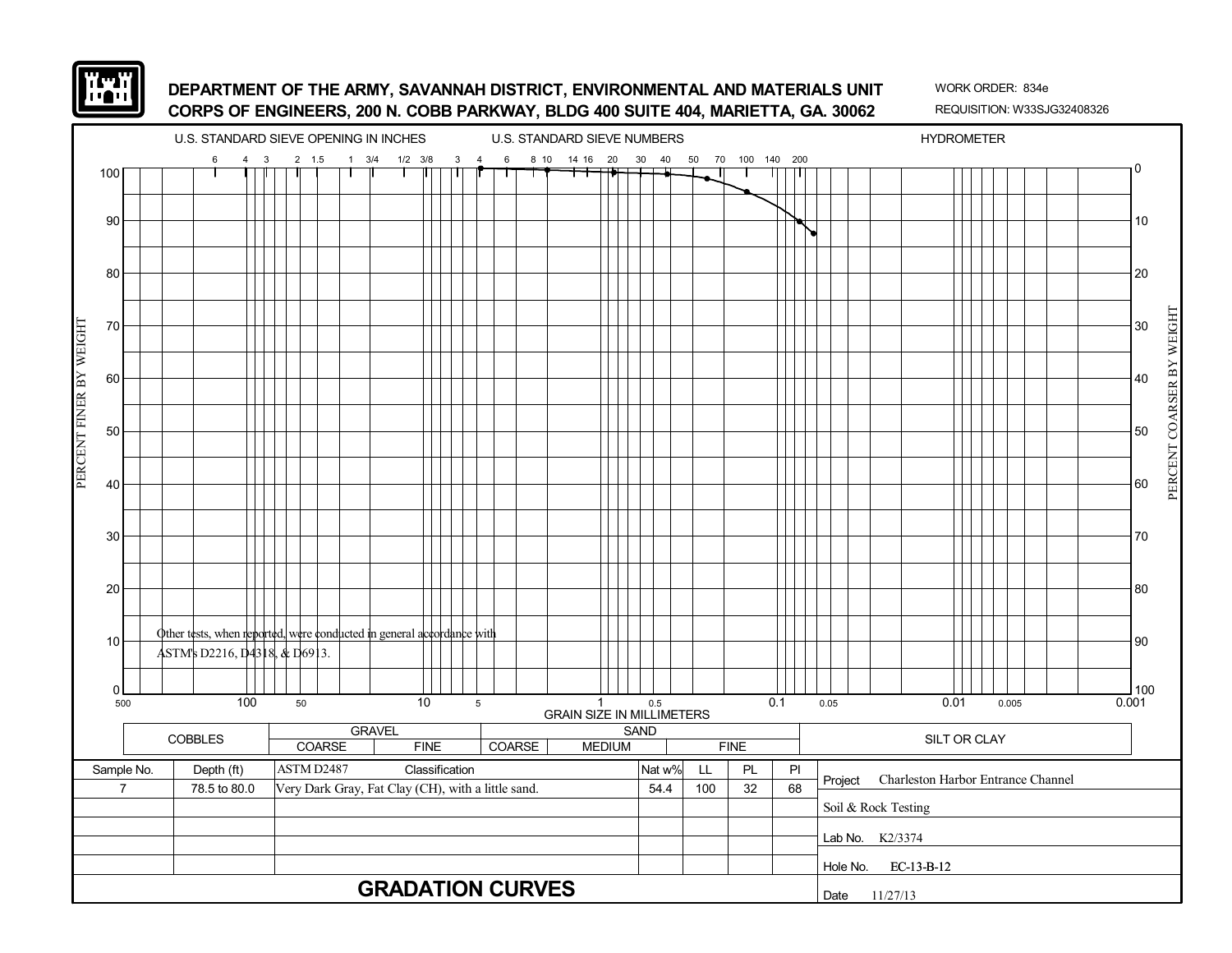

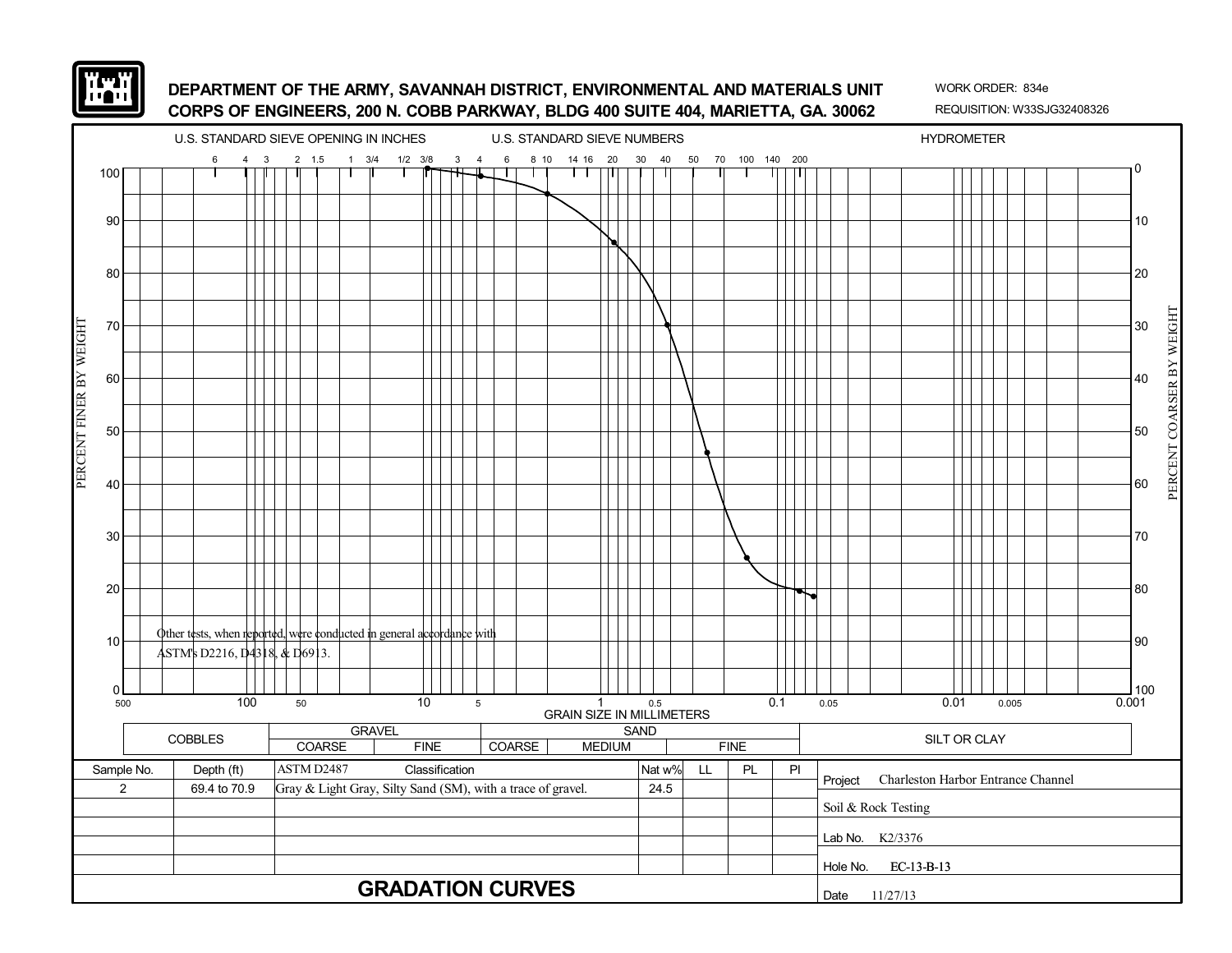

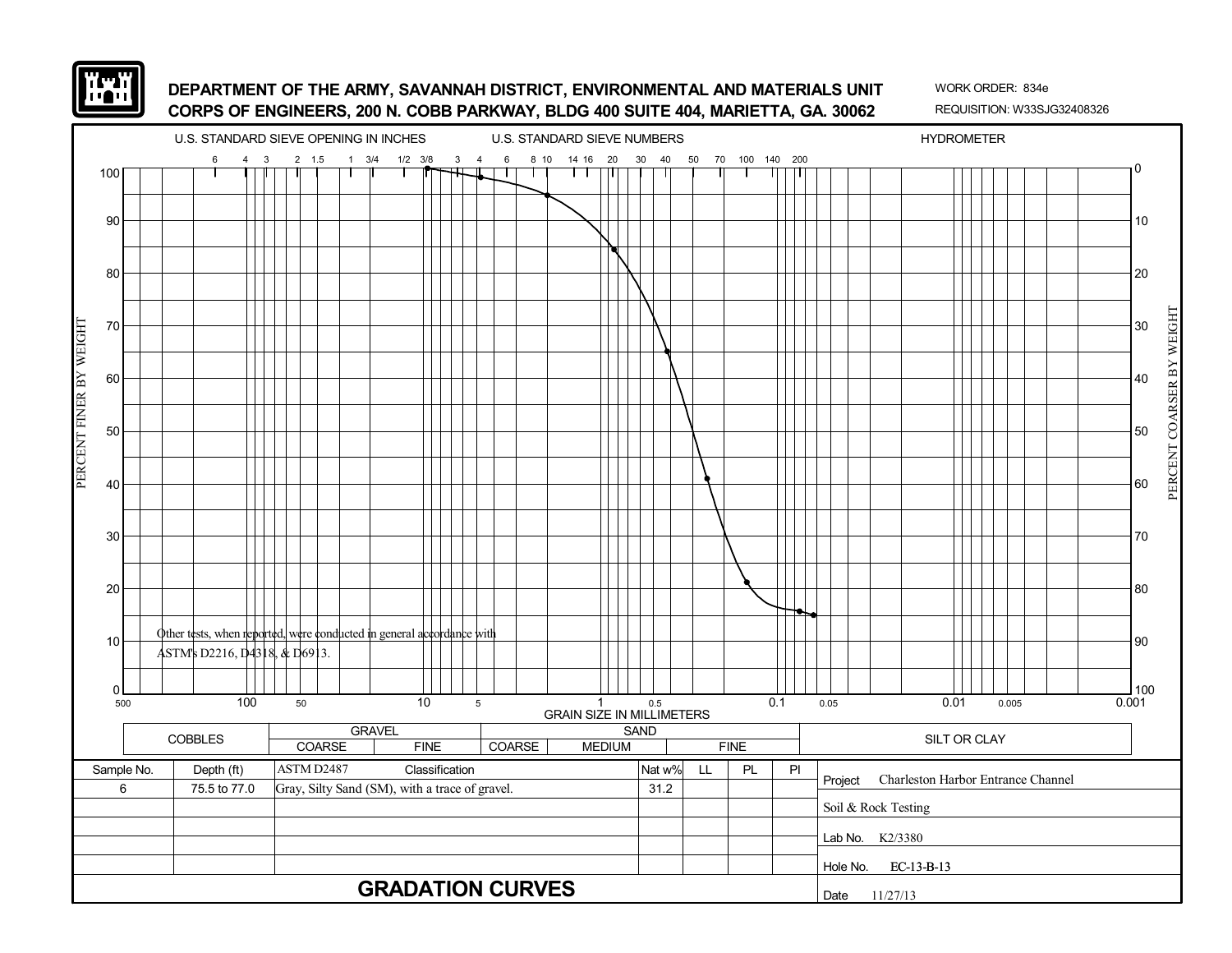

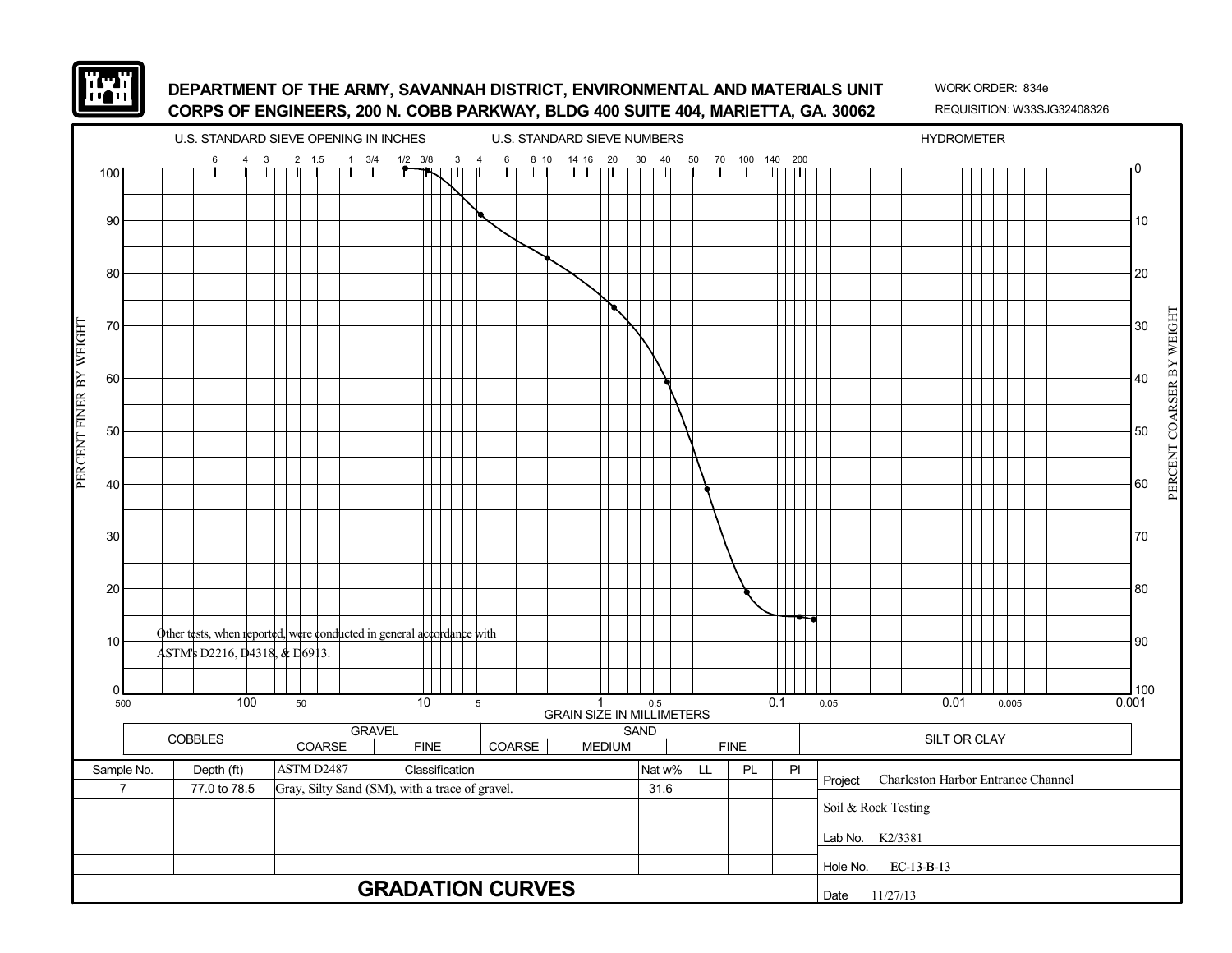

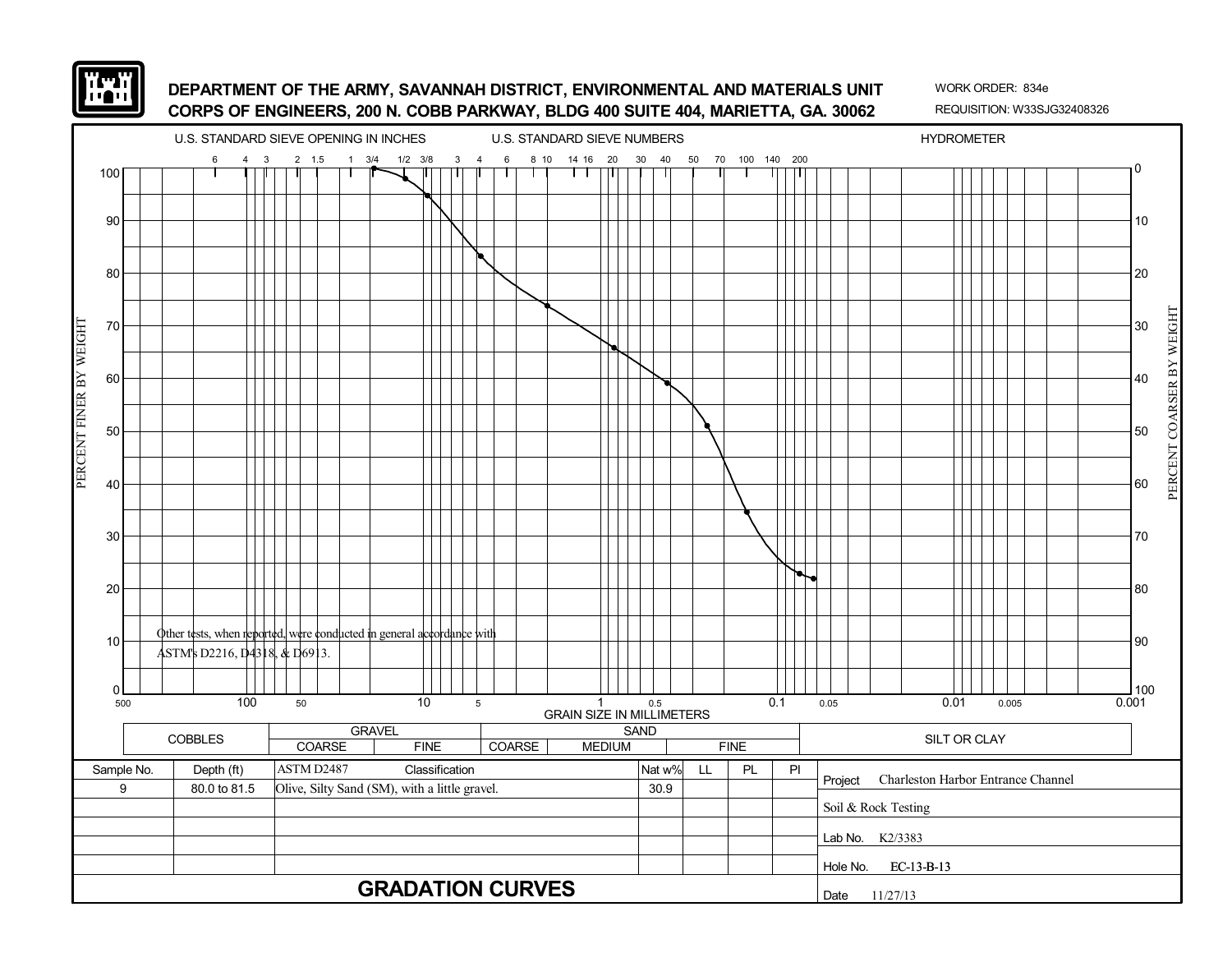

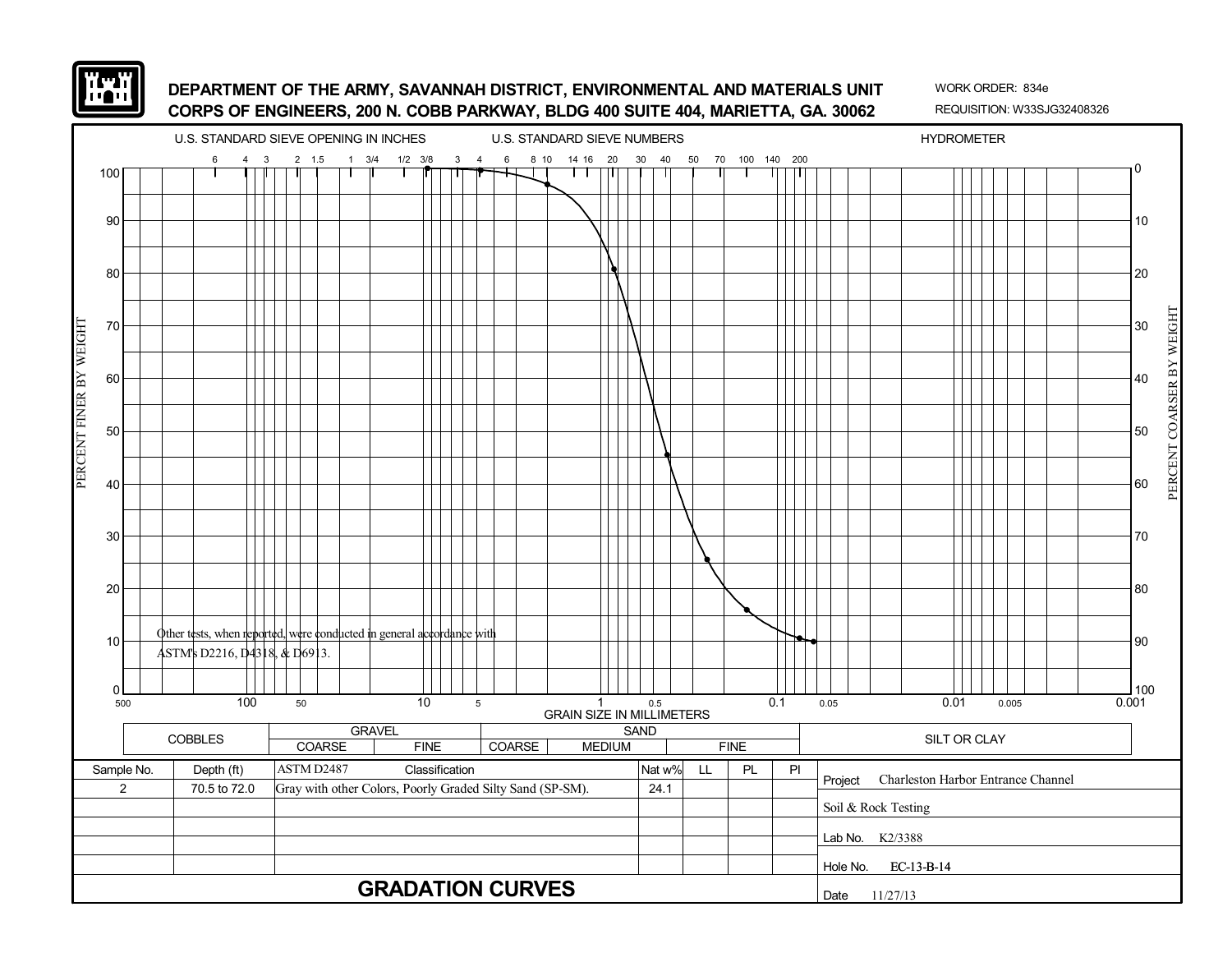

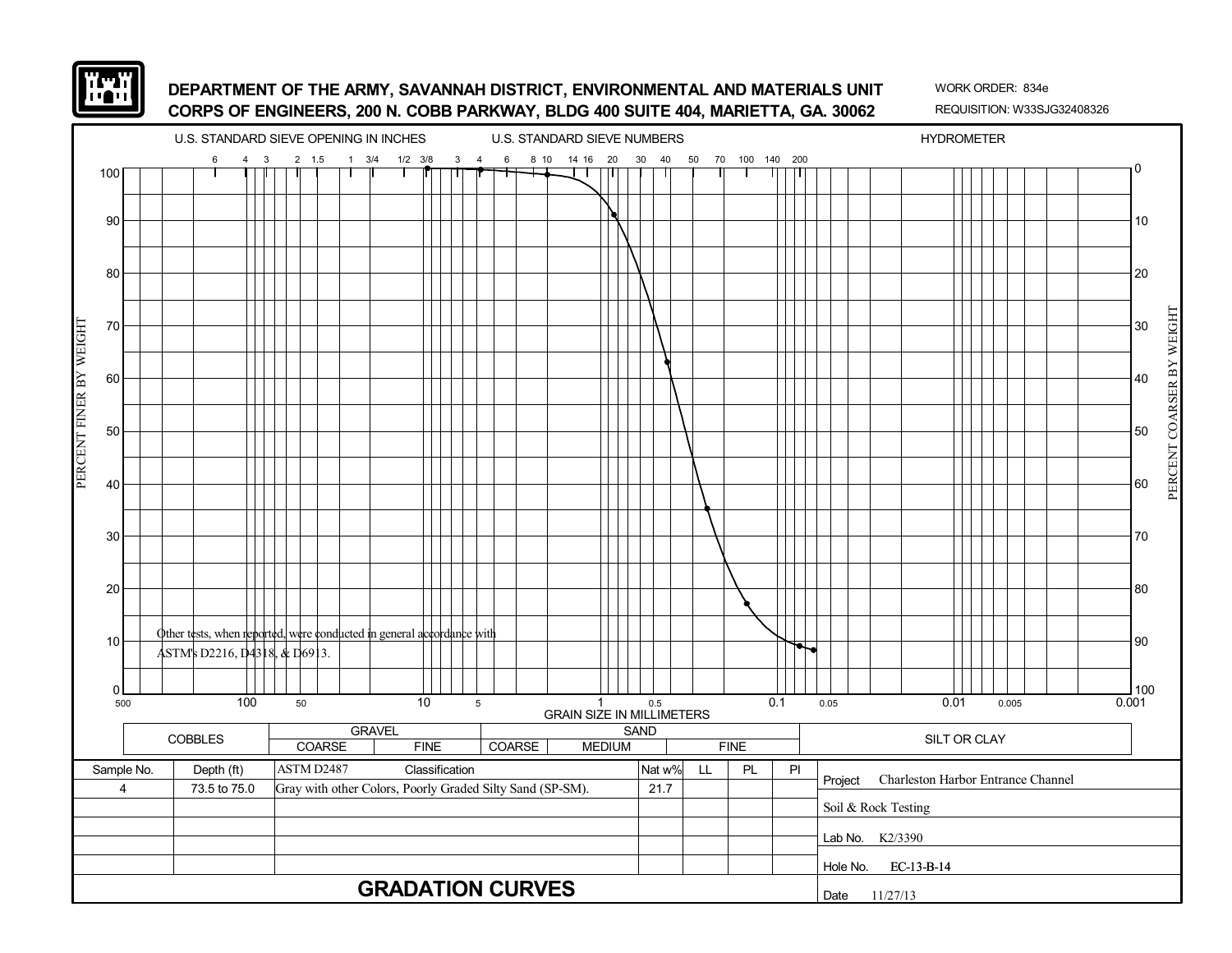

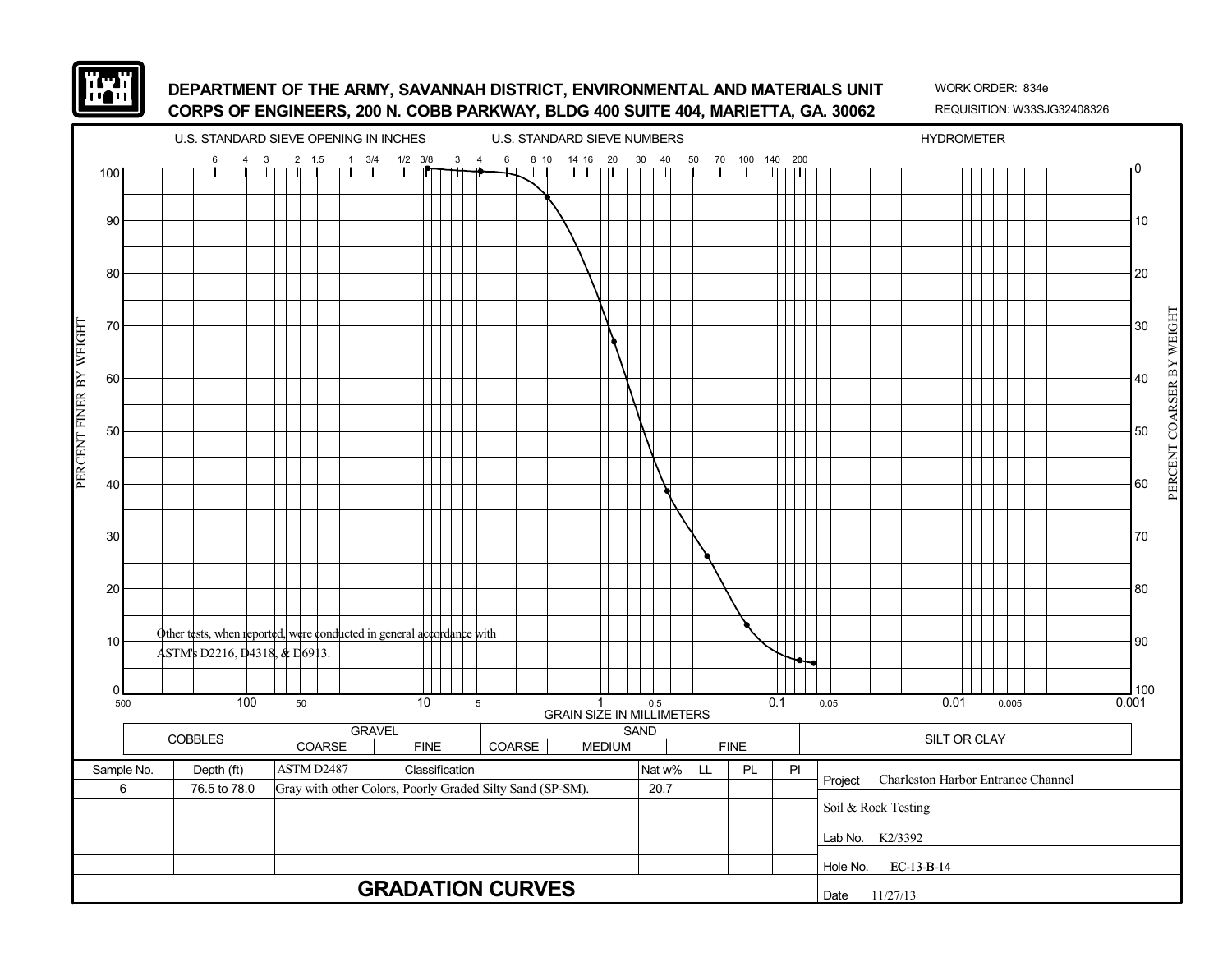

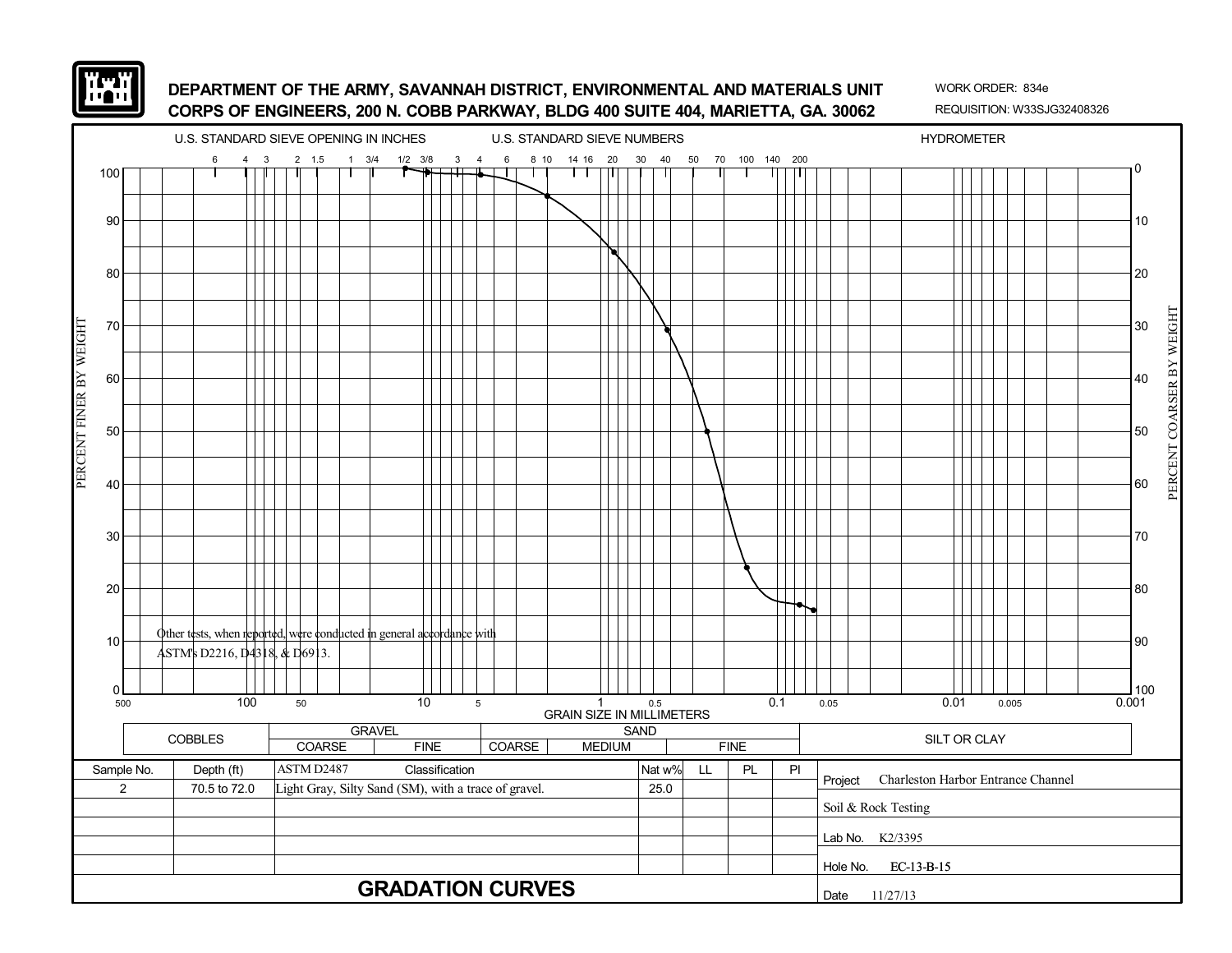

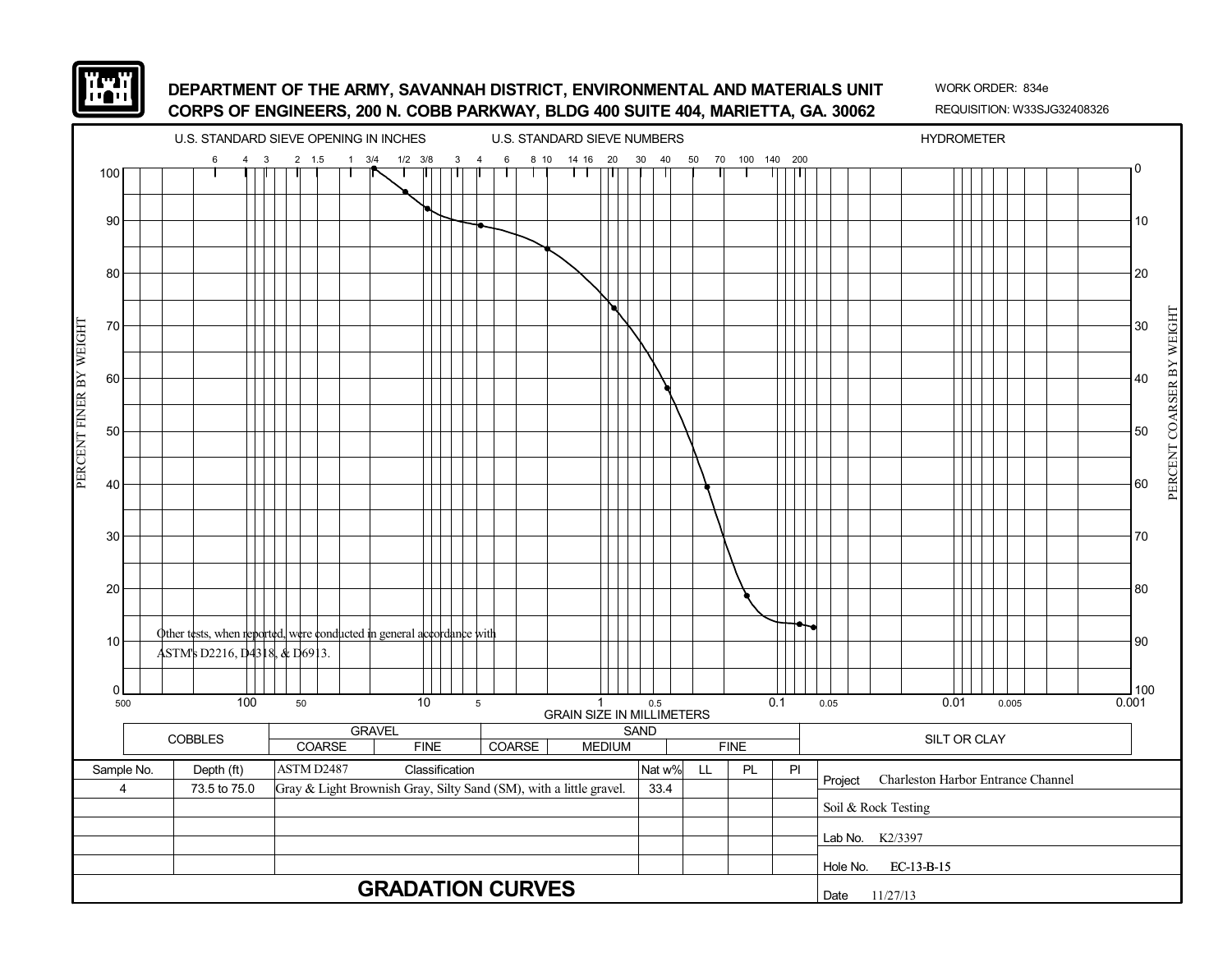

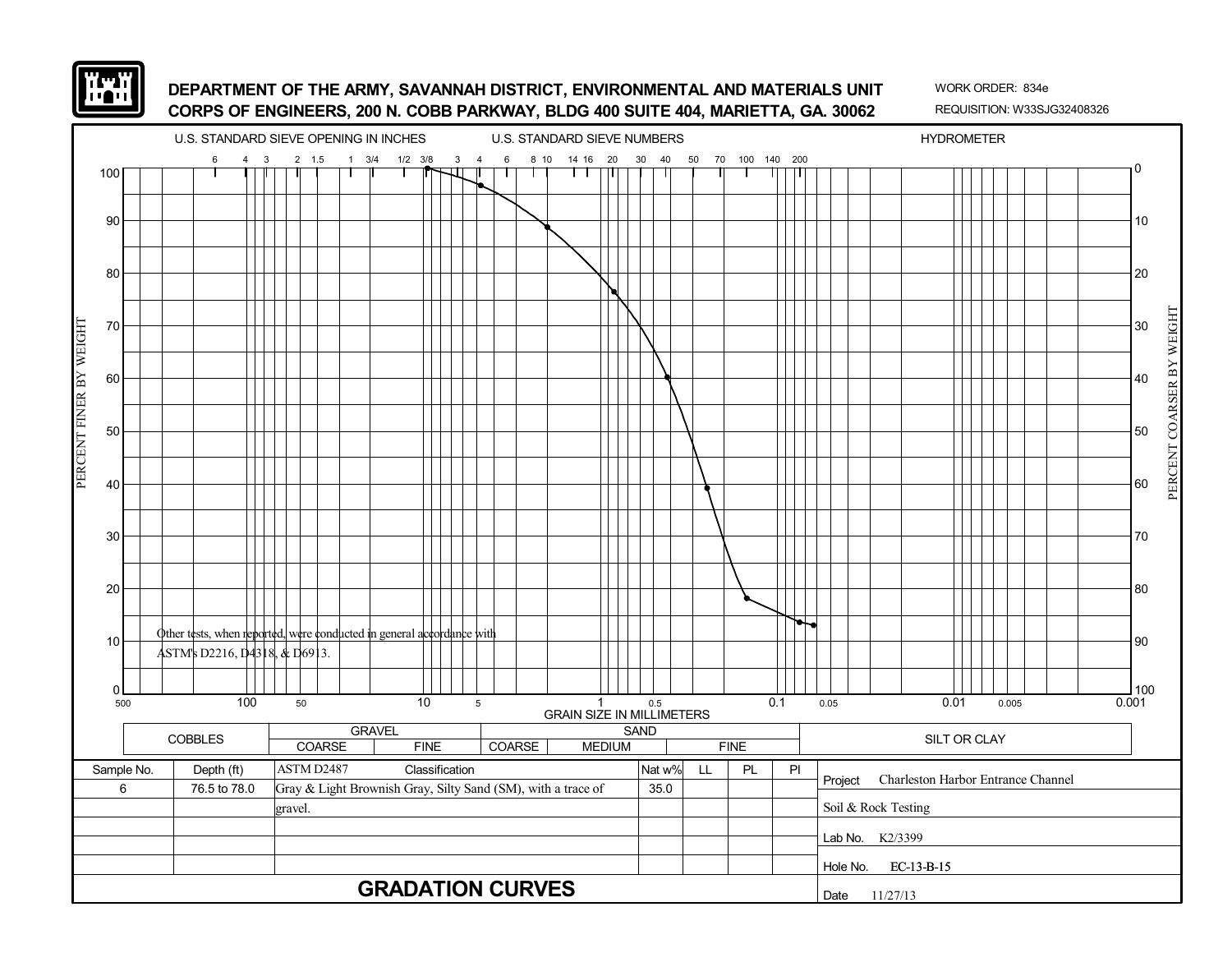

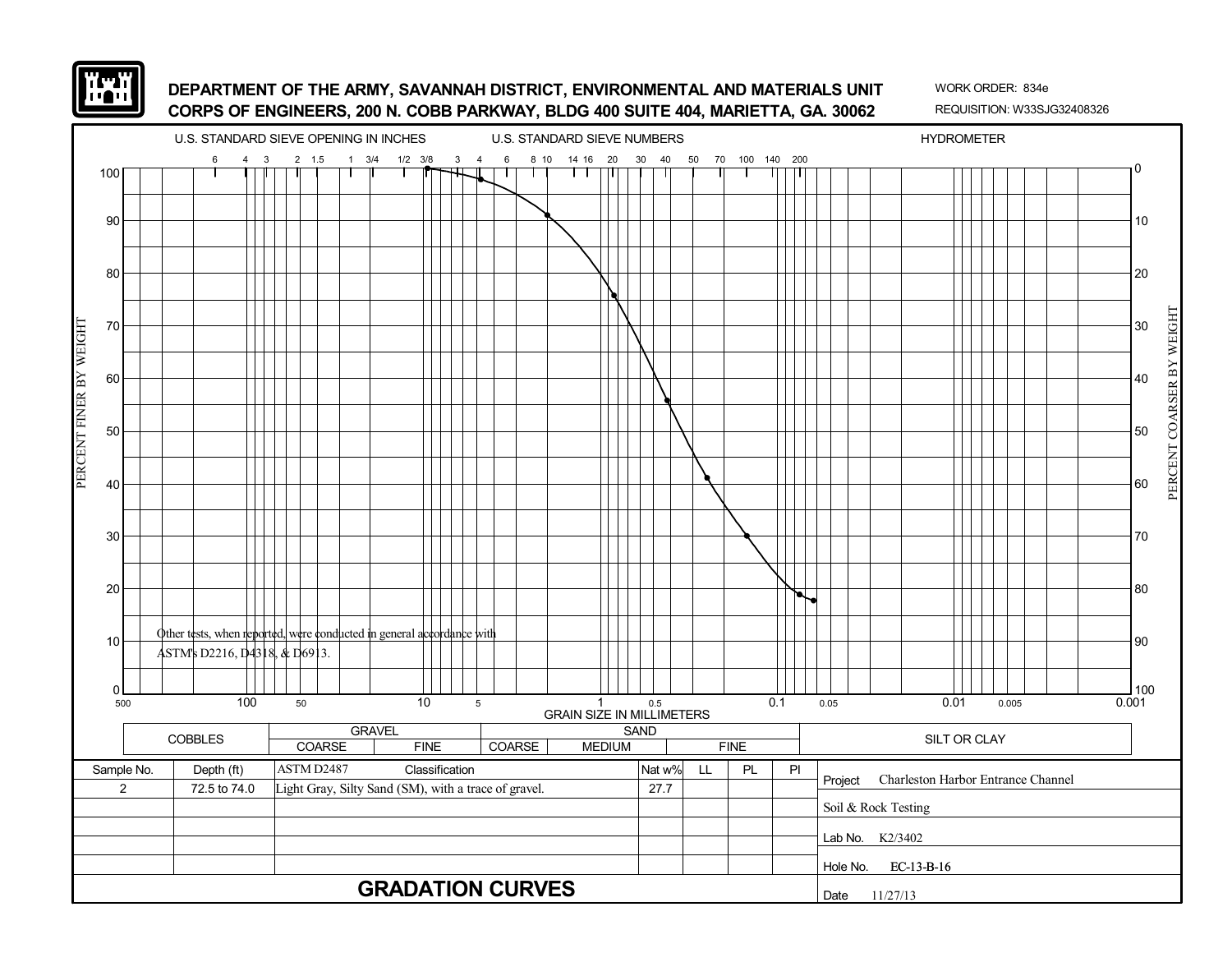

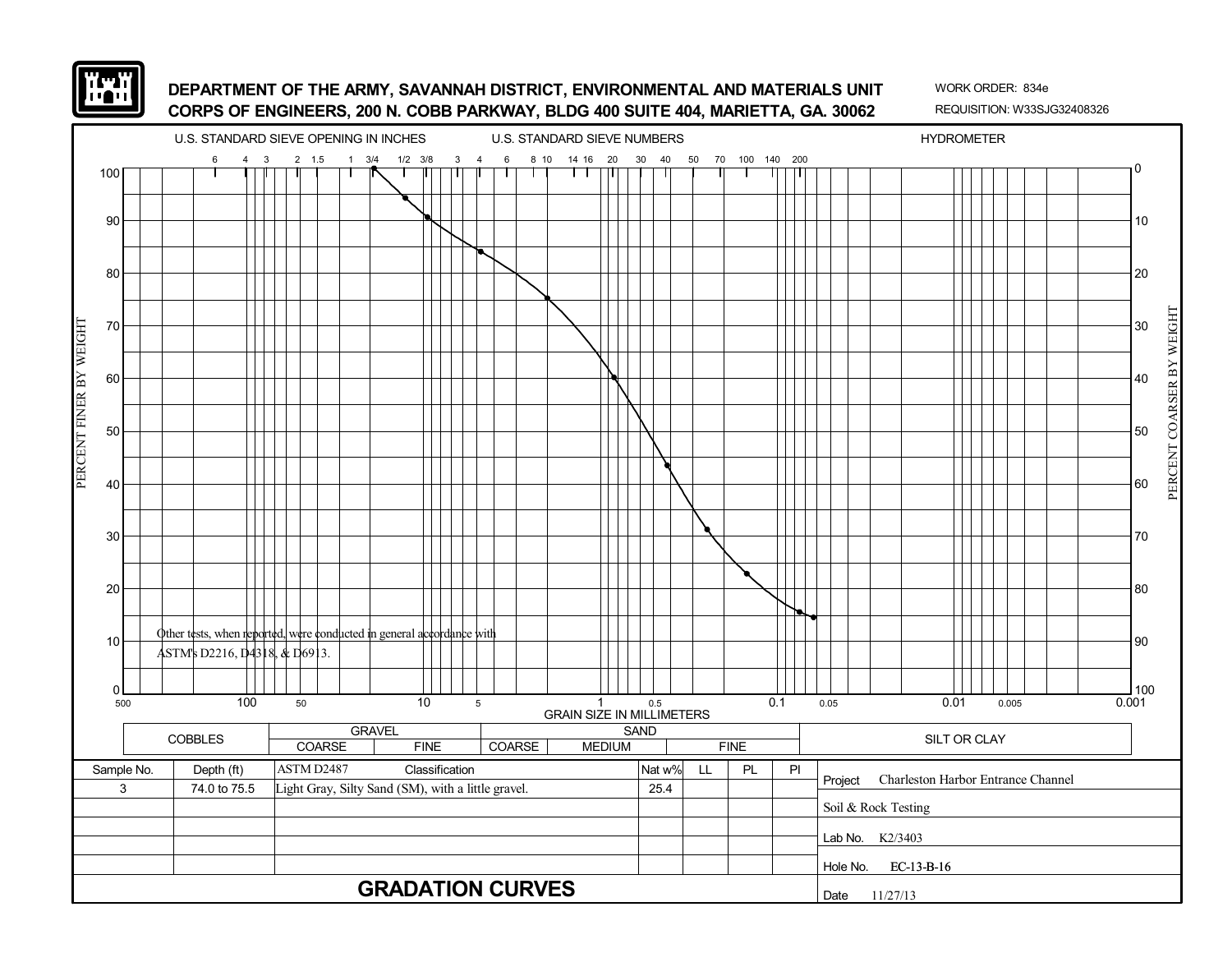

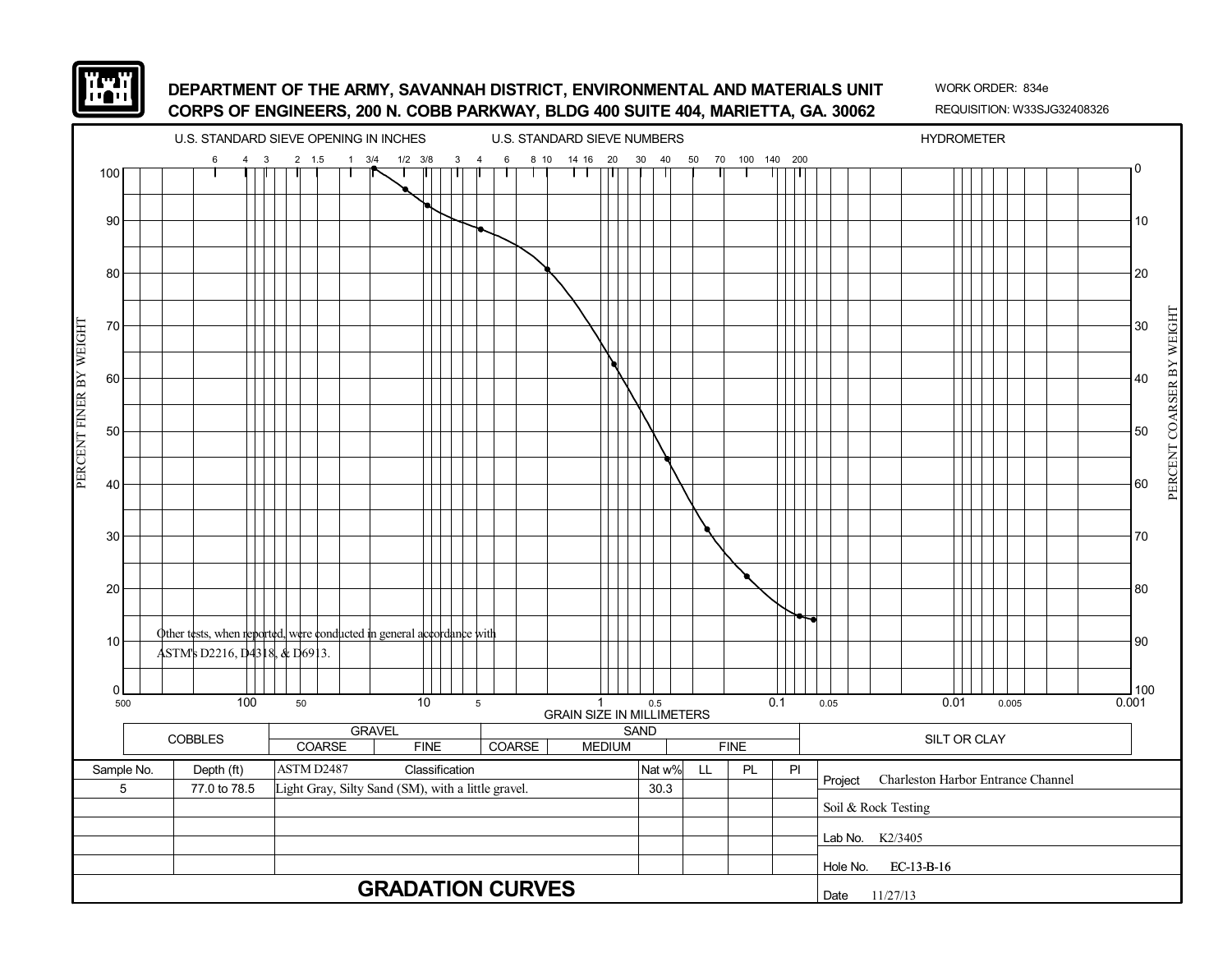

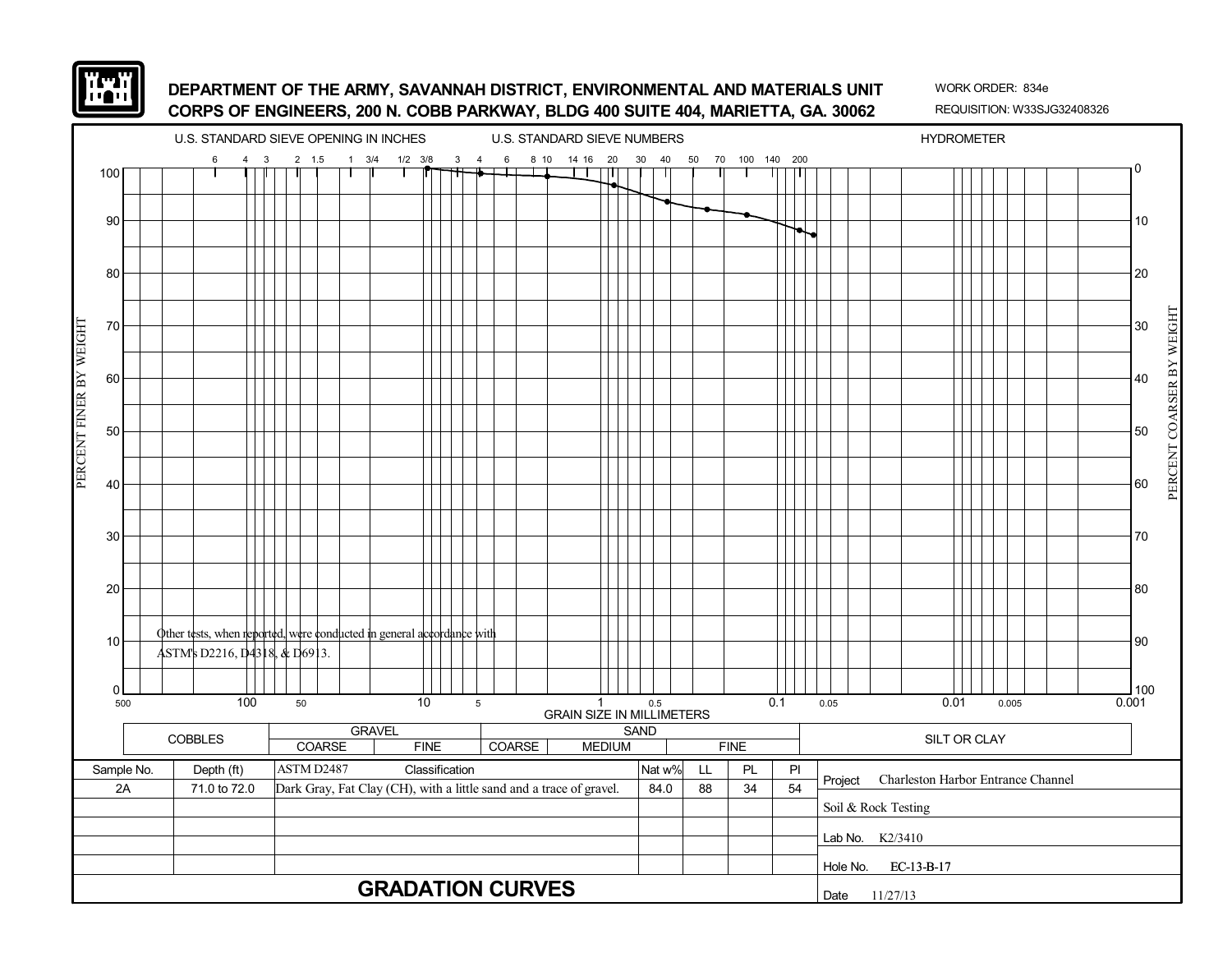![](_page_49_Picture_0.jpeg)

![](_page_49_Figure_3.jpeg)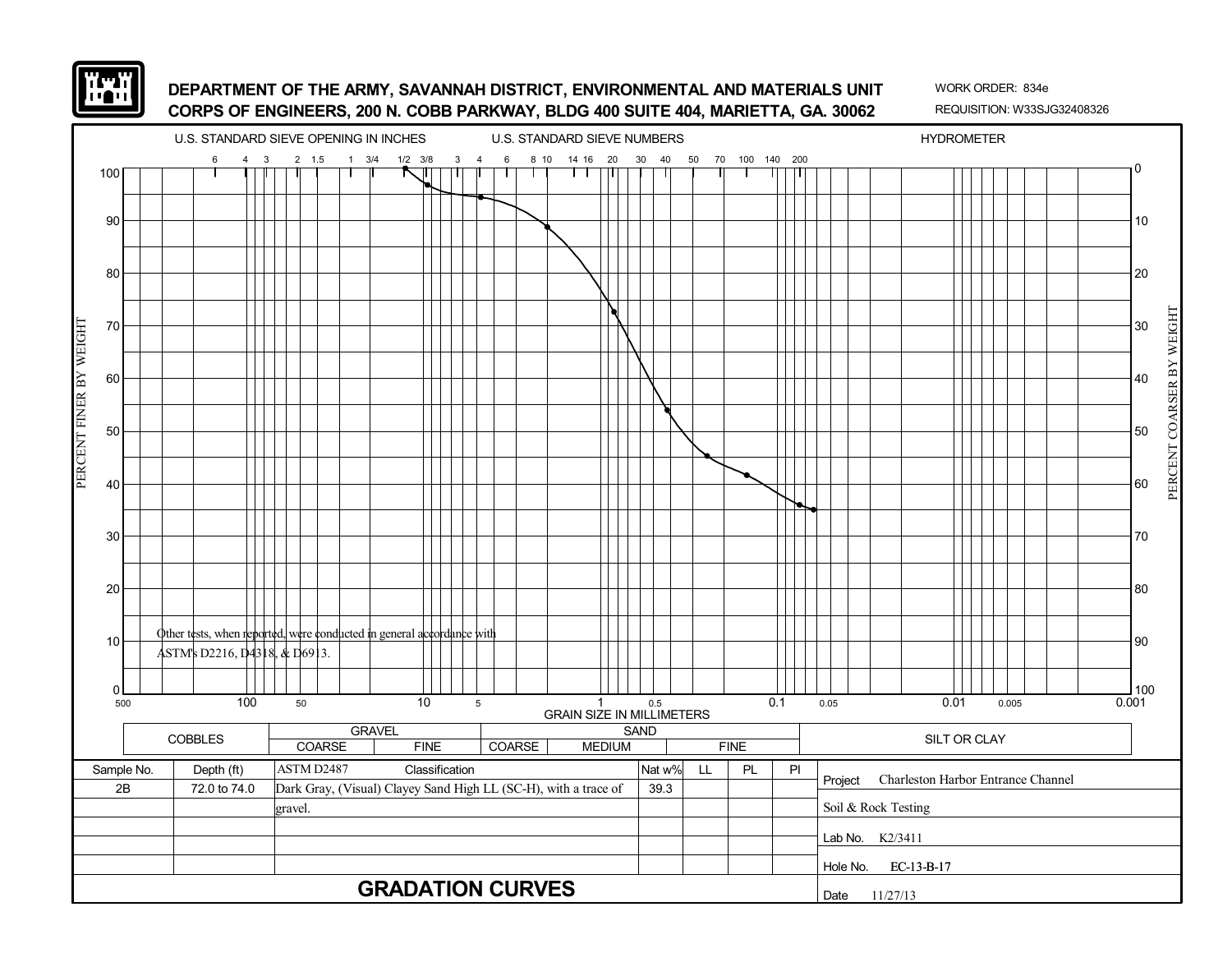![](_page_50_Picture_0.jpeg)

![](_page_50_Figure_3.jpeg)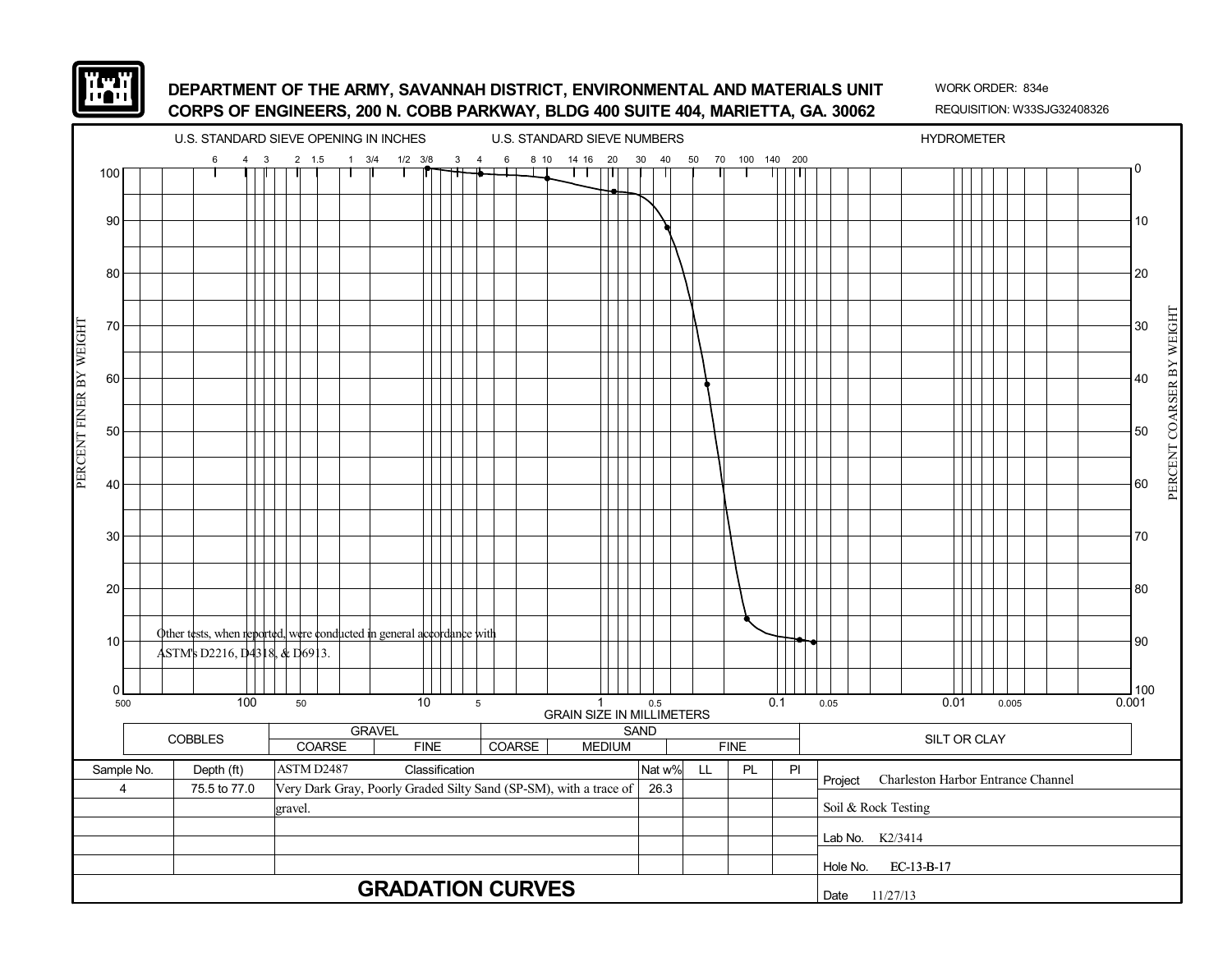![](_page_51_Picture_0.jpeg)

![](_page_51_Figure_3.jpeg)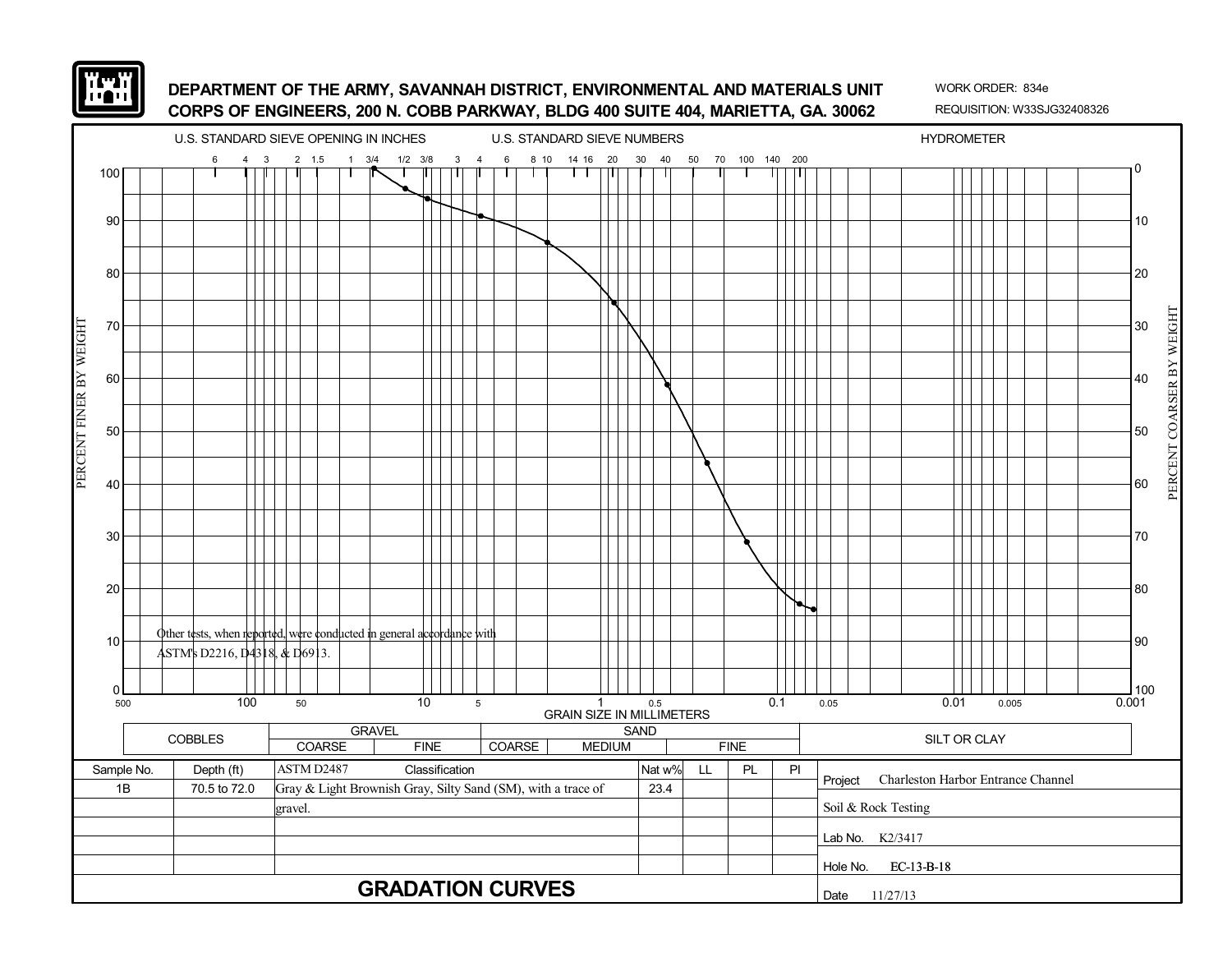![](_page_52_Picture_0.jpeg)

![](_page_52_Figure_3.jpeg)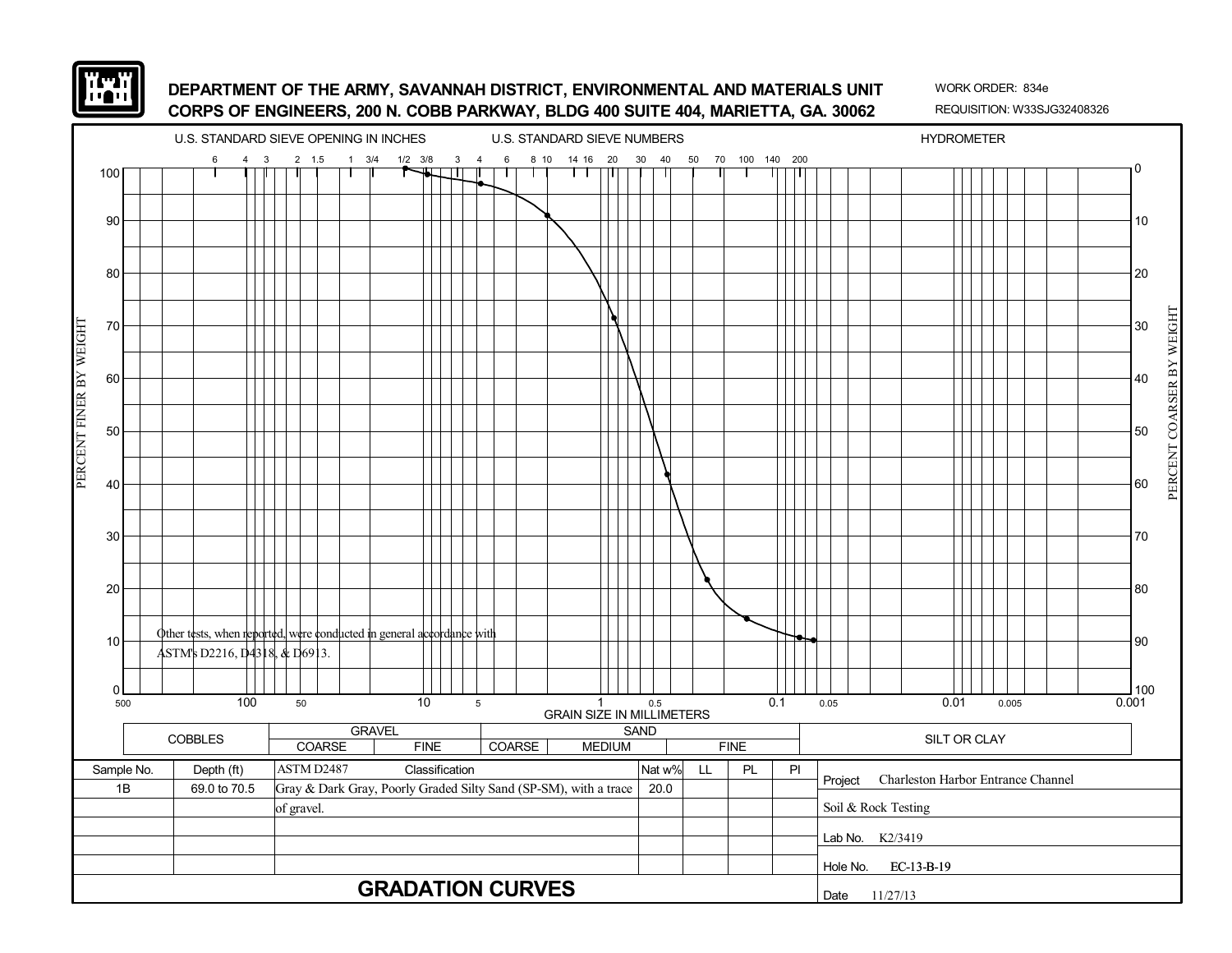![](_page_53_Picture_0.jpeg)

![](_page_53_Figure_3.jpeg)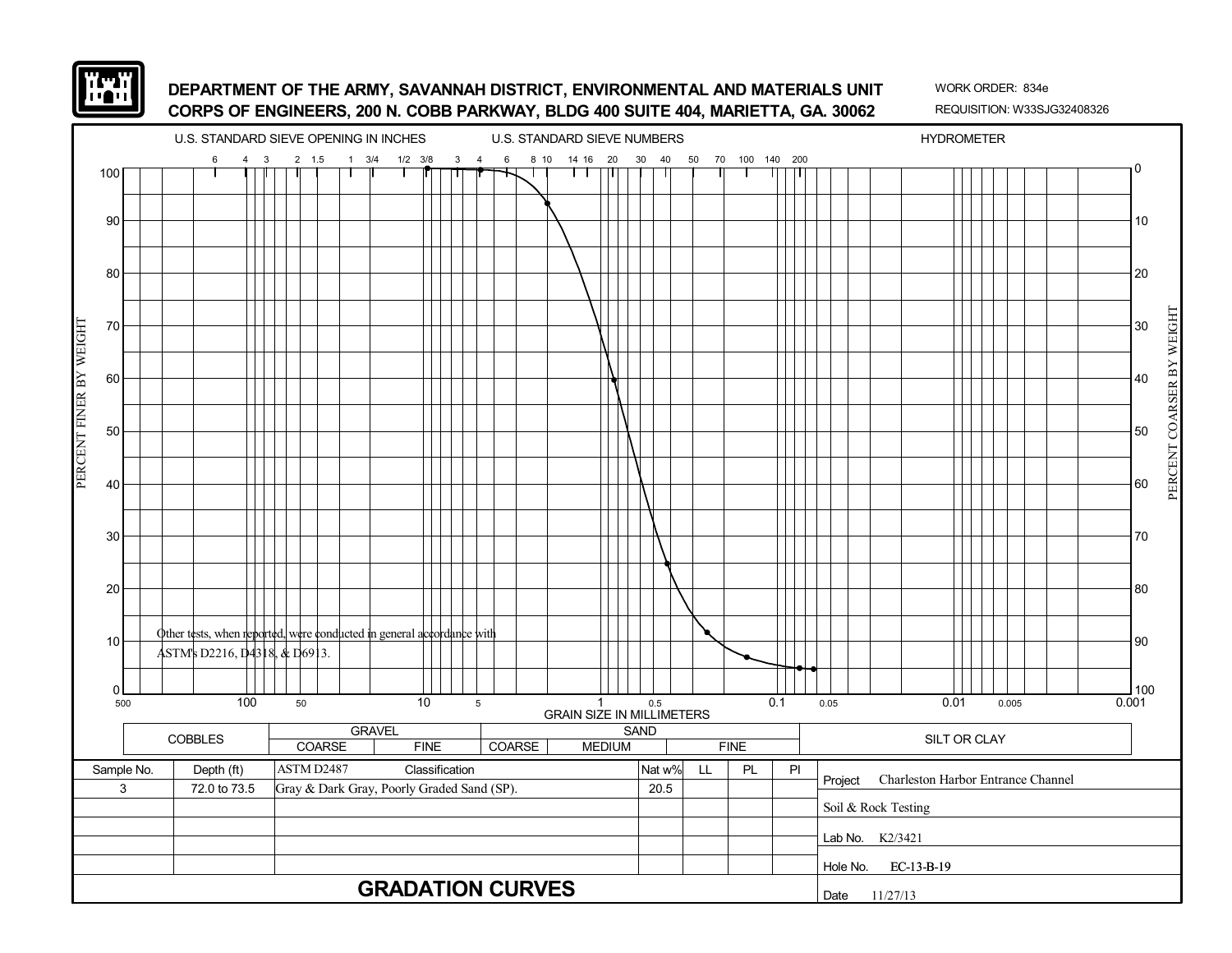![](_page_54_Picture_0.jpeg)

![](_page_54_Figure_3.jpeg)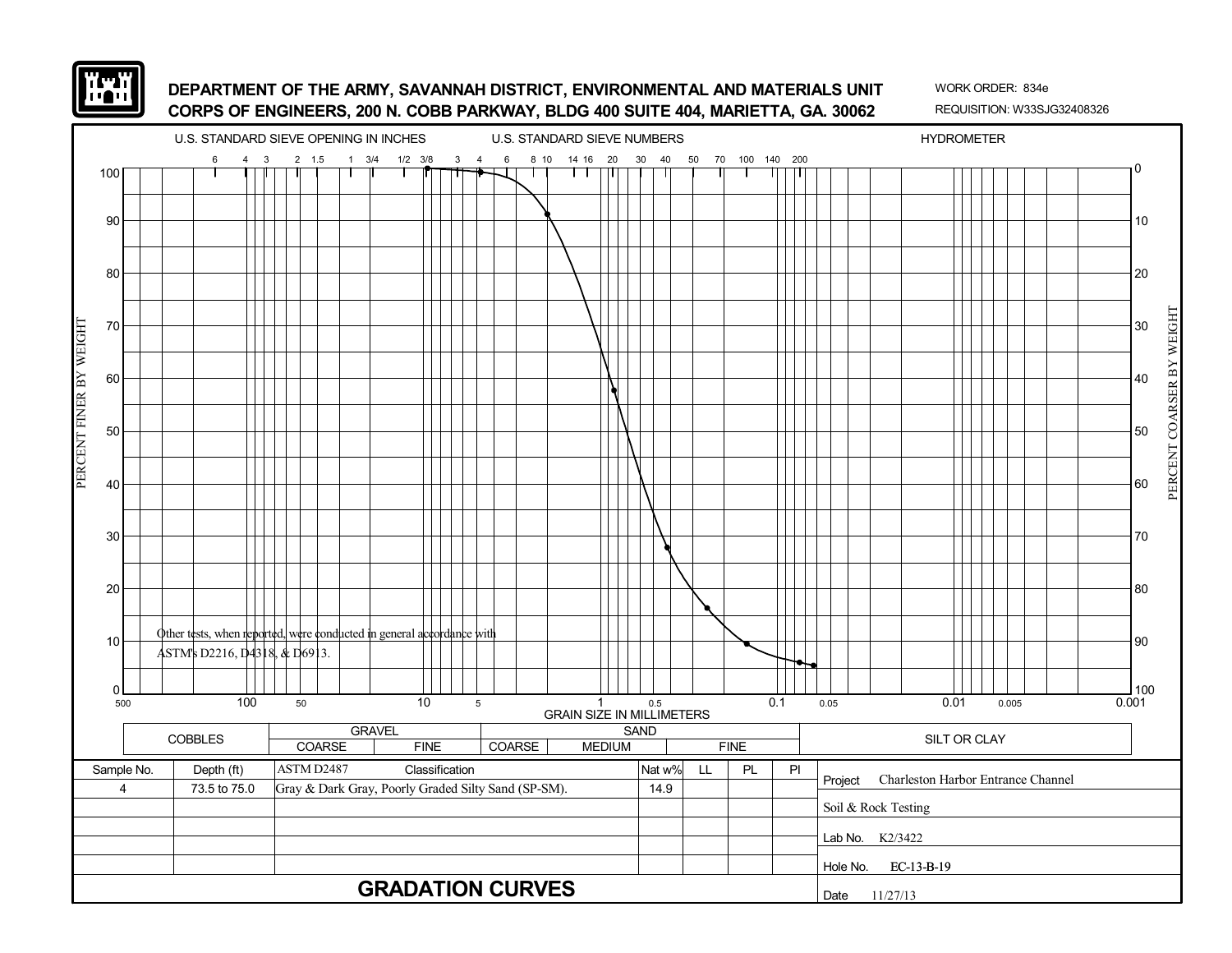![](_page_55_Picture_0.jpeg)

![](_page_55_Figure_3.jpeg)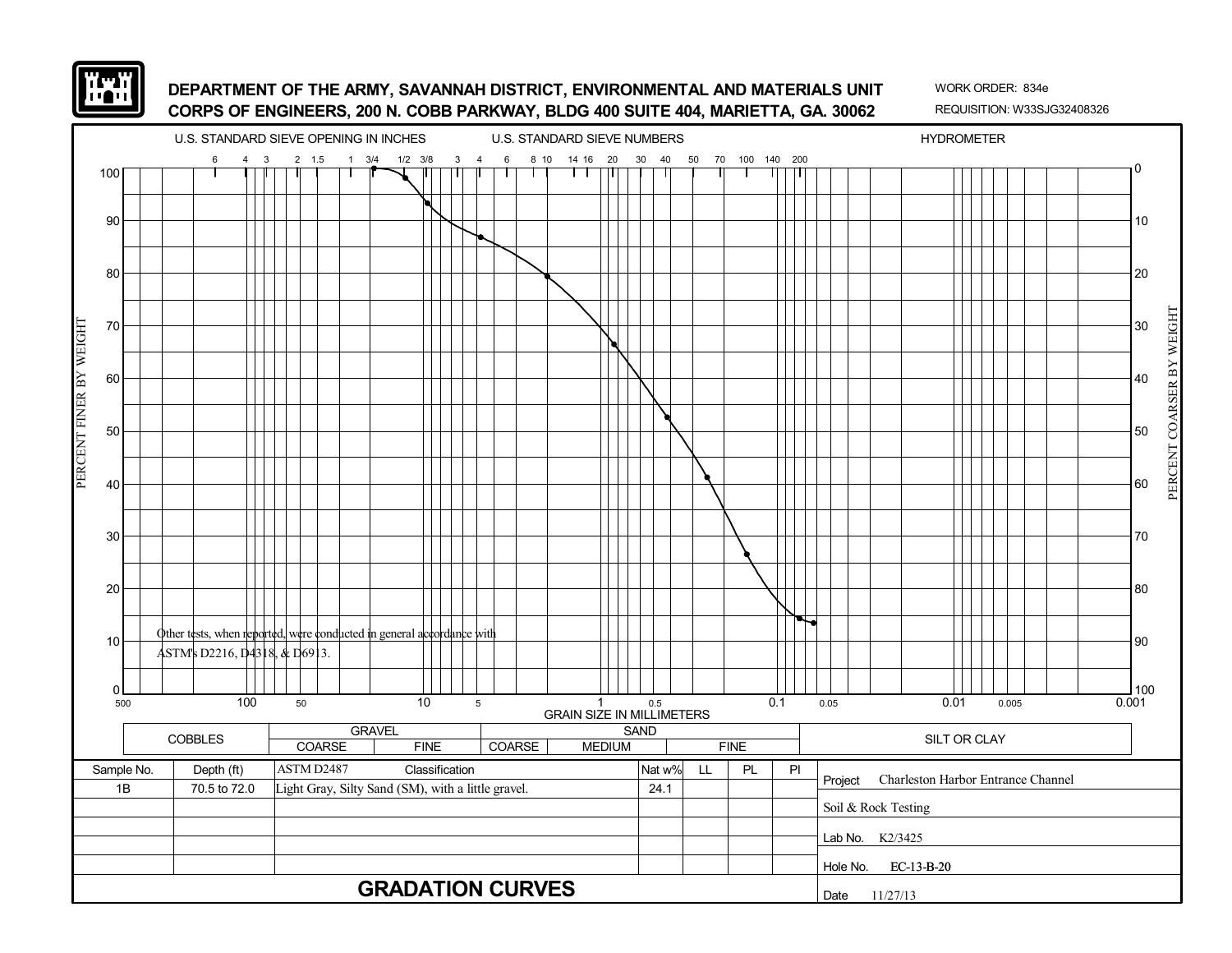![](_page_56_Picture_0.jpeg)

![](_page_56_Figure_3.jpeg)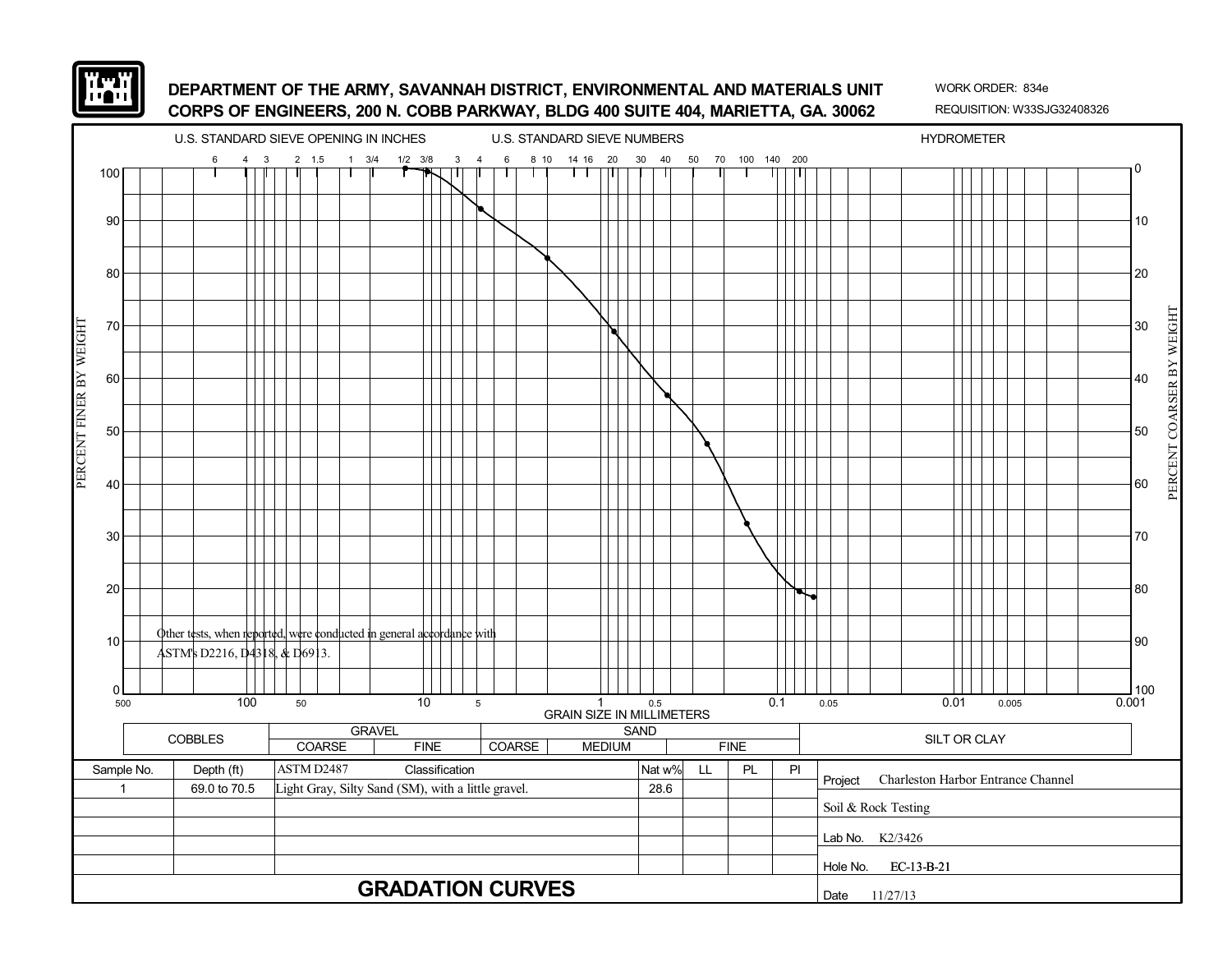![](_page_57_Picture_0.jpeg)

![](_page_57_Figure_3.jpeg)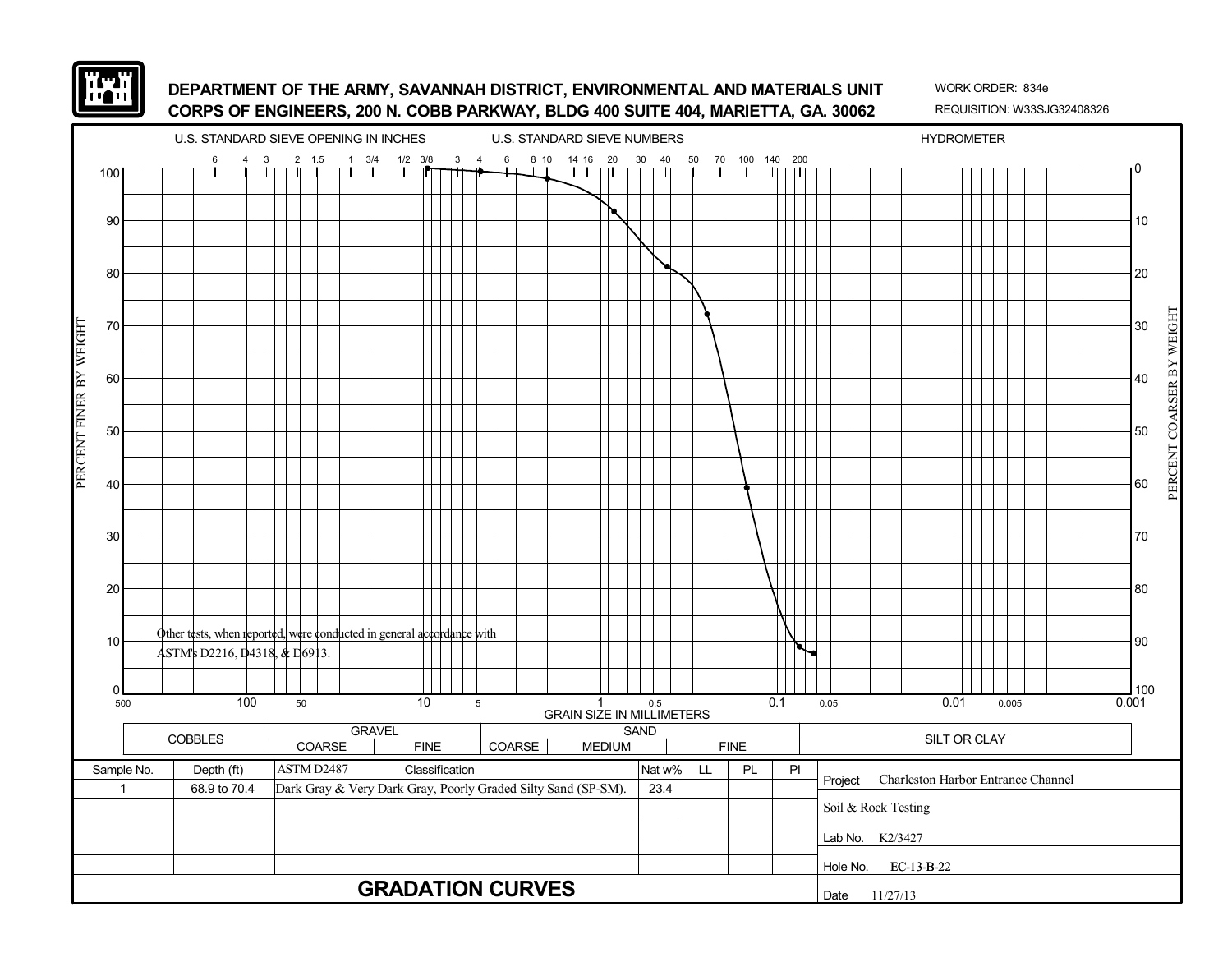![](_page_58_Picture_0.jpeg)

![](_page_58_Figure_3.jpeg)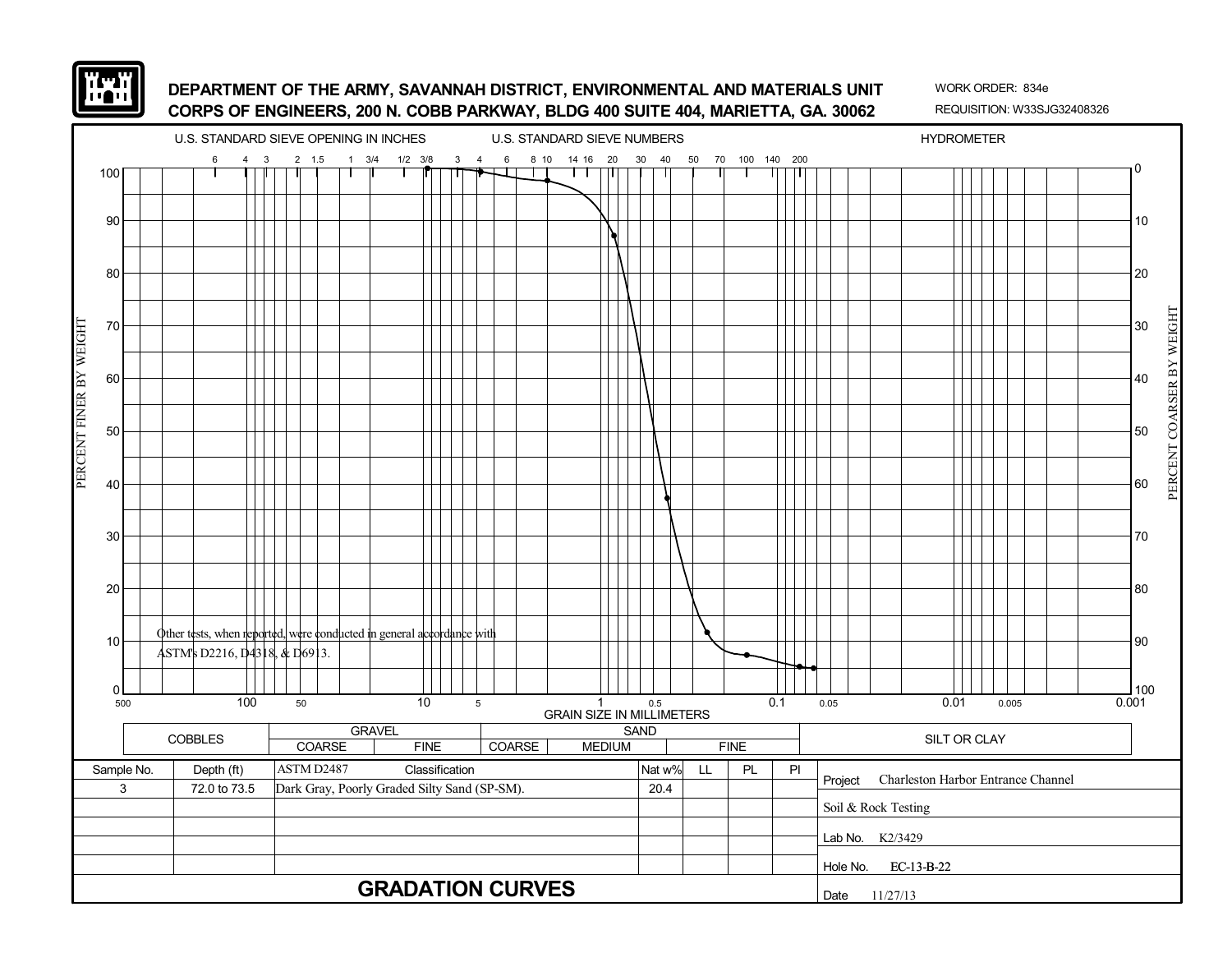![](_page_59_Picture_0.jpeg)

![](_page_59_Figure_3.jpeg)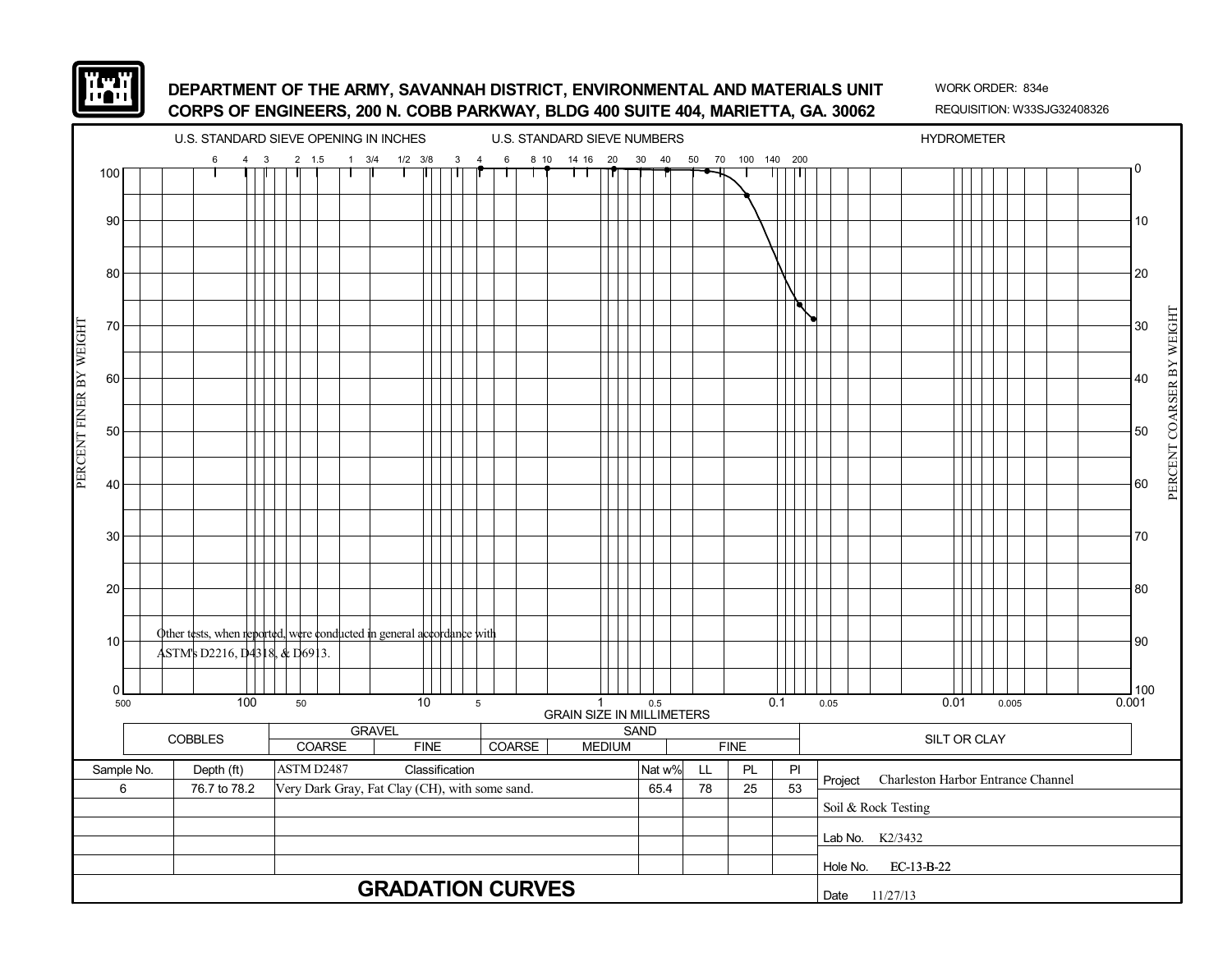![](_page_60_Picture_0.jpeg)

![](_page_60_Figure_3.jpeg)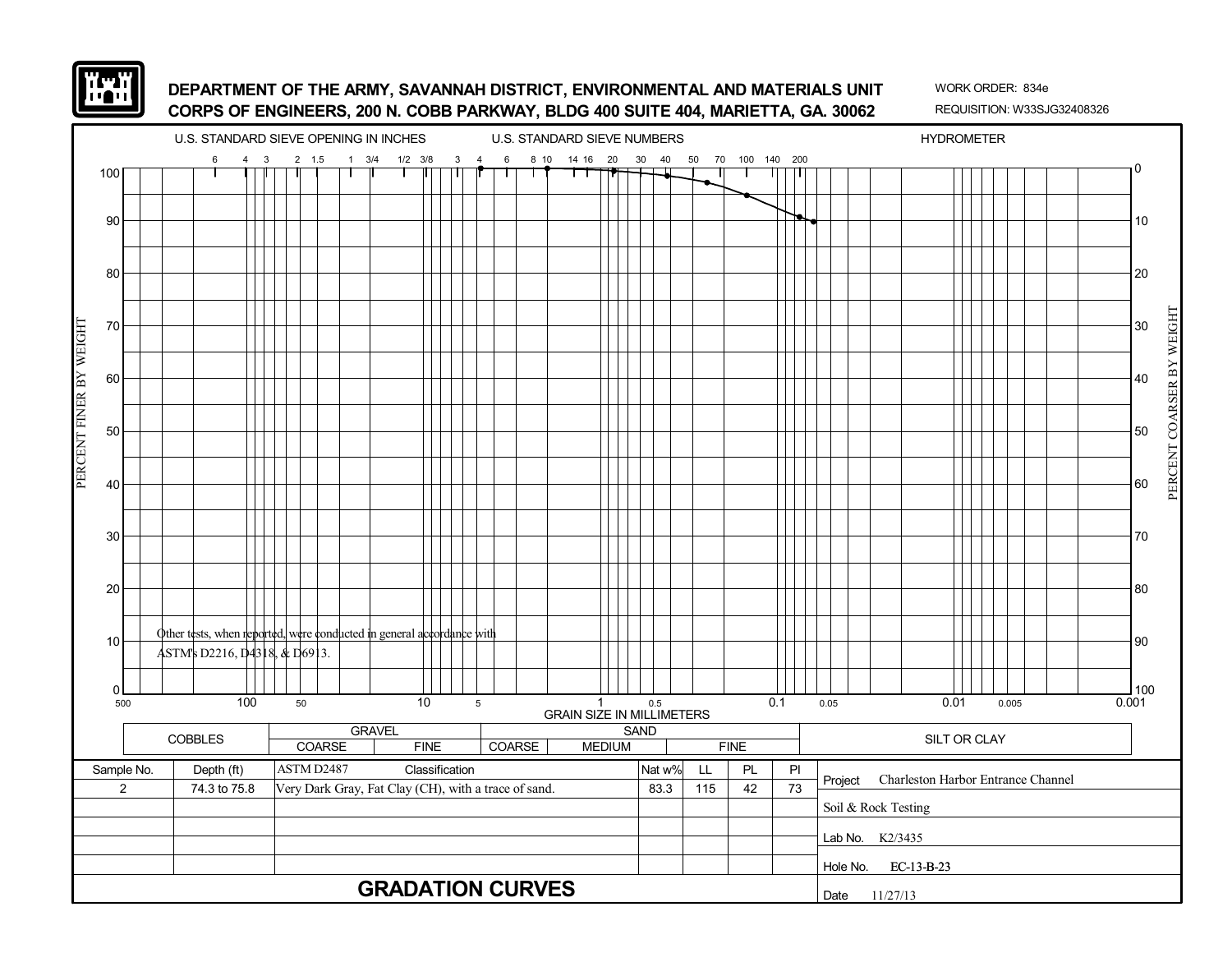![](_page_61_Picture_0.jpeg)

![](_page_61_Figure_3.jpeg)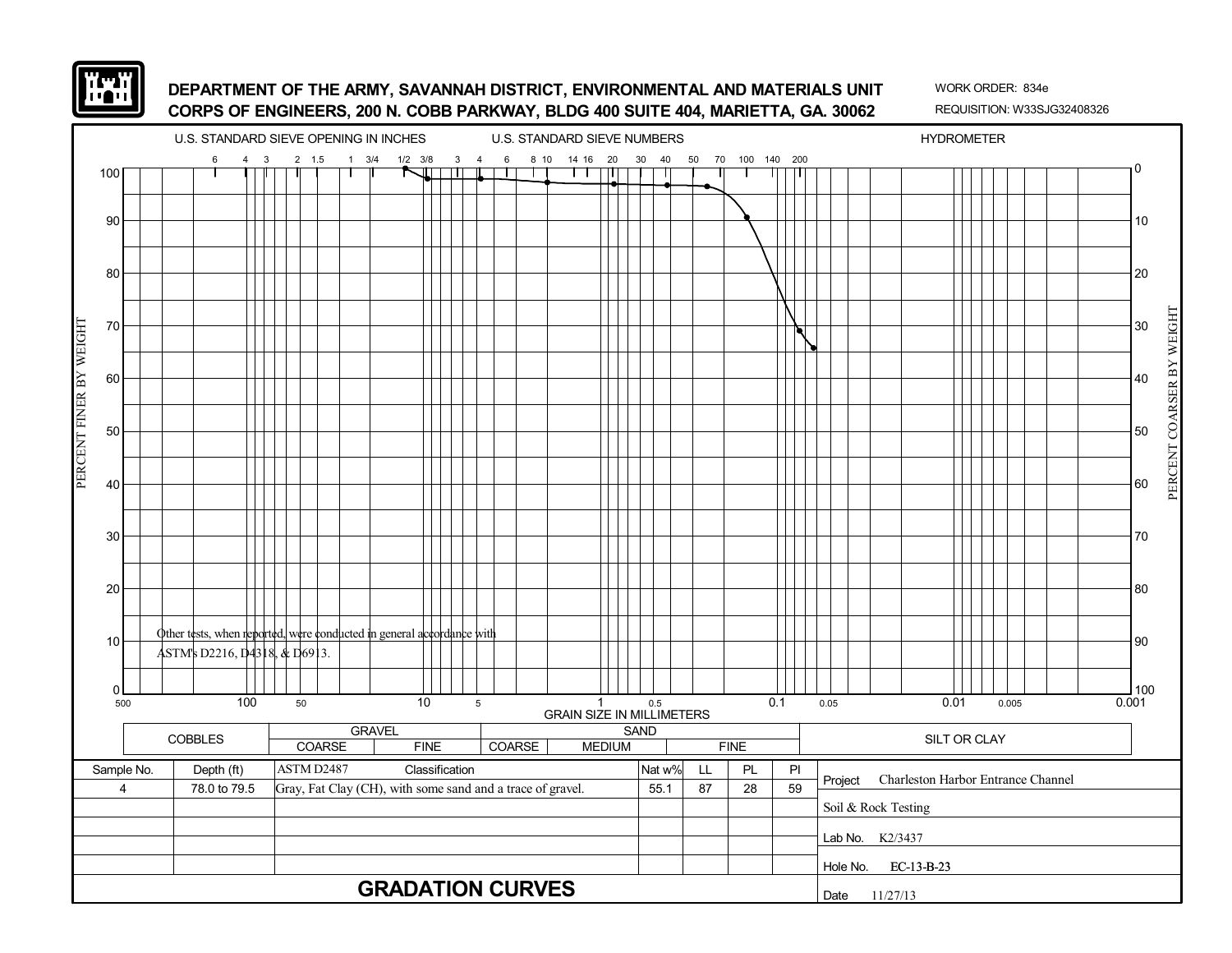![](_page_62_Picture_0.jpeg)

![](_page_62_Figure_3.jpeg)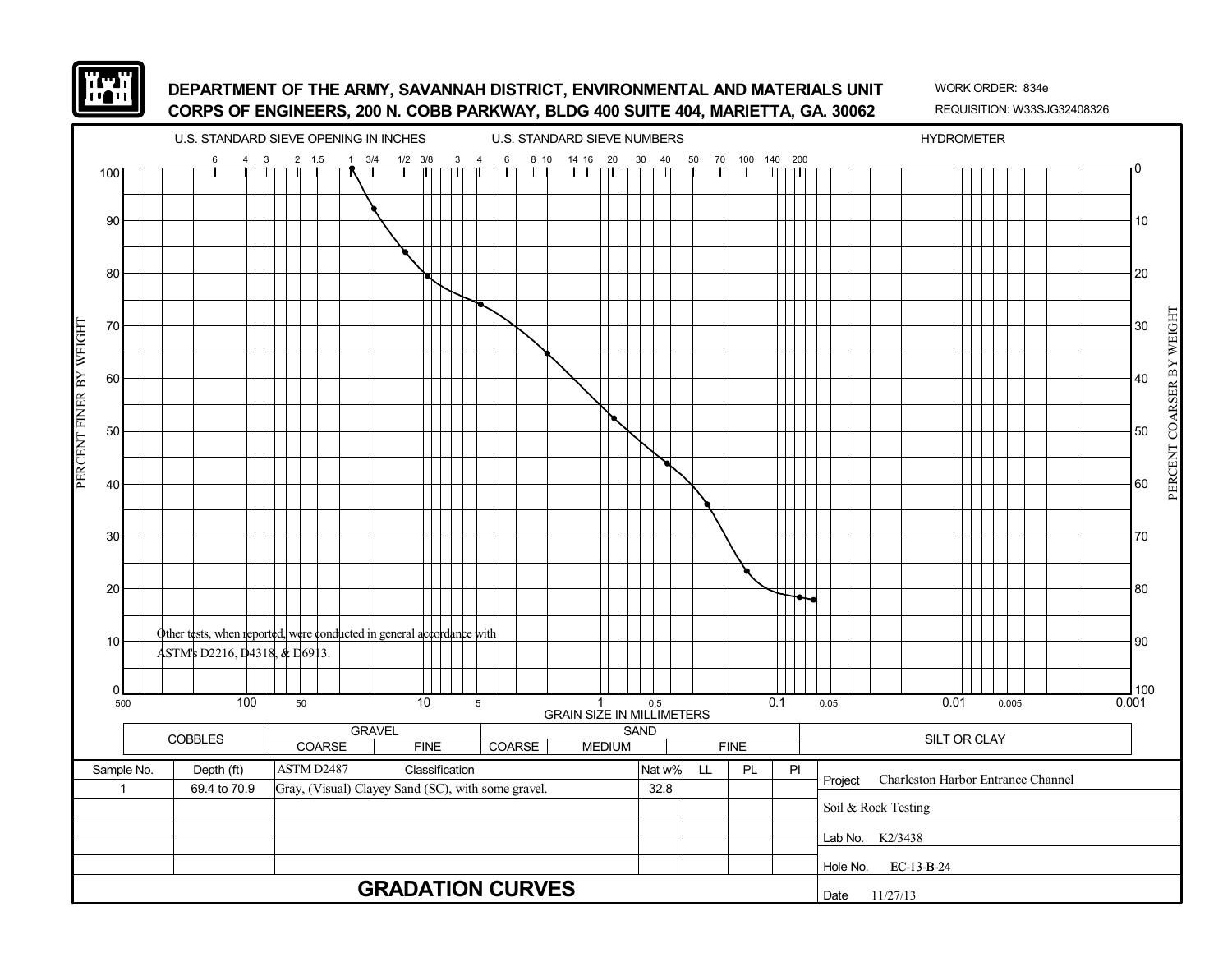![](_page_63_Picture_0.jpeg)

![](_page_63_Figure_3.jpeg)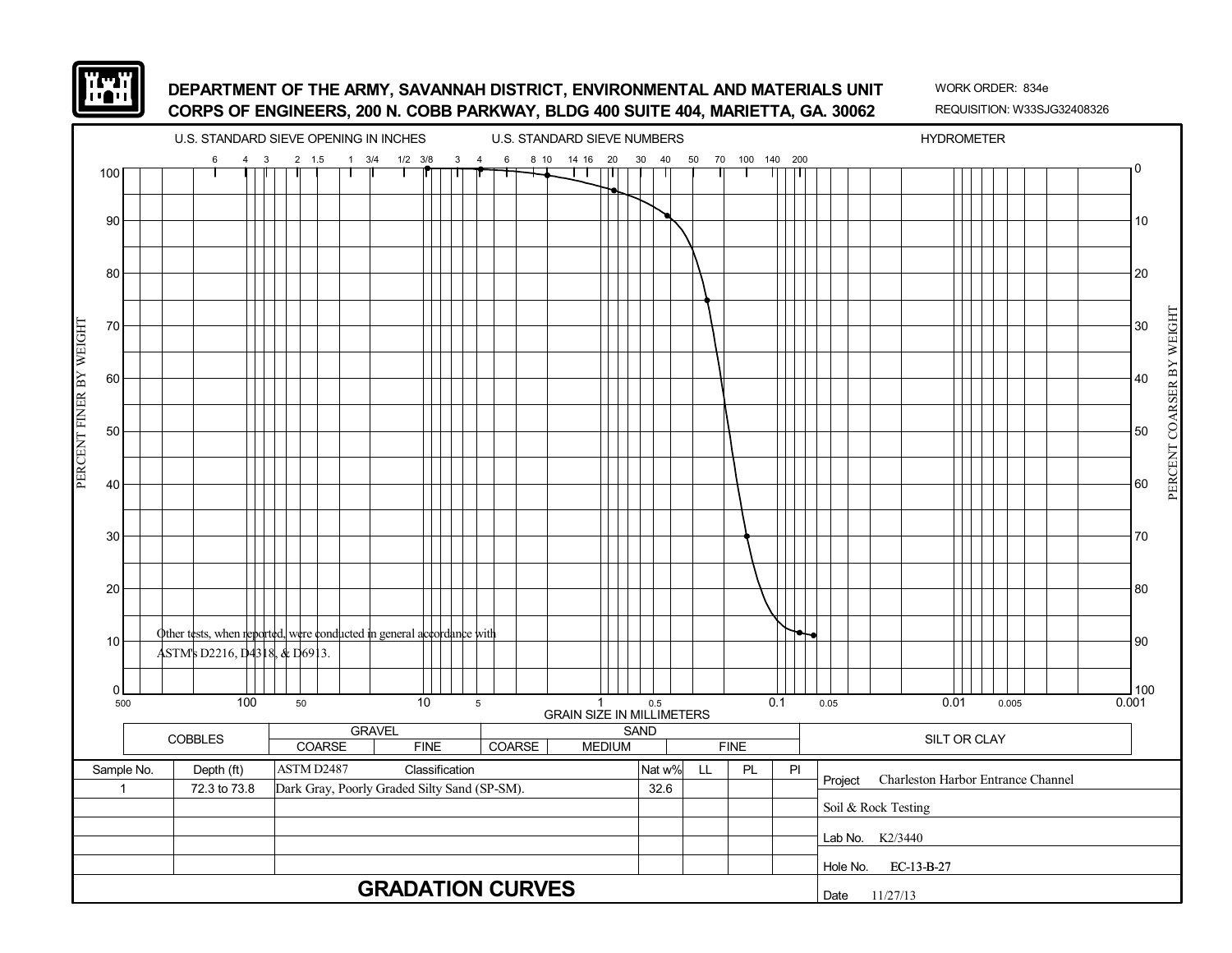![](_page_64_Picture_0.jpeg)

![](_page_64_Figure_3.jpeg)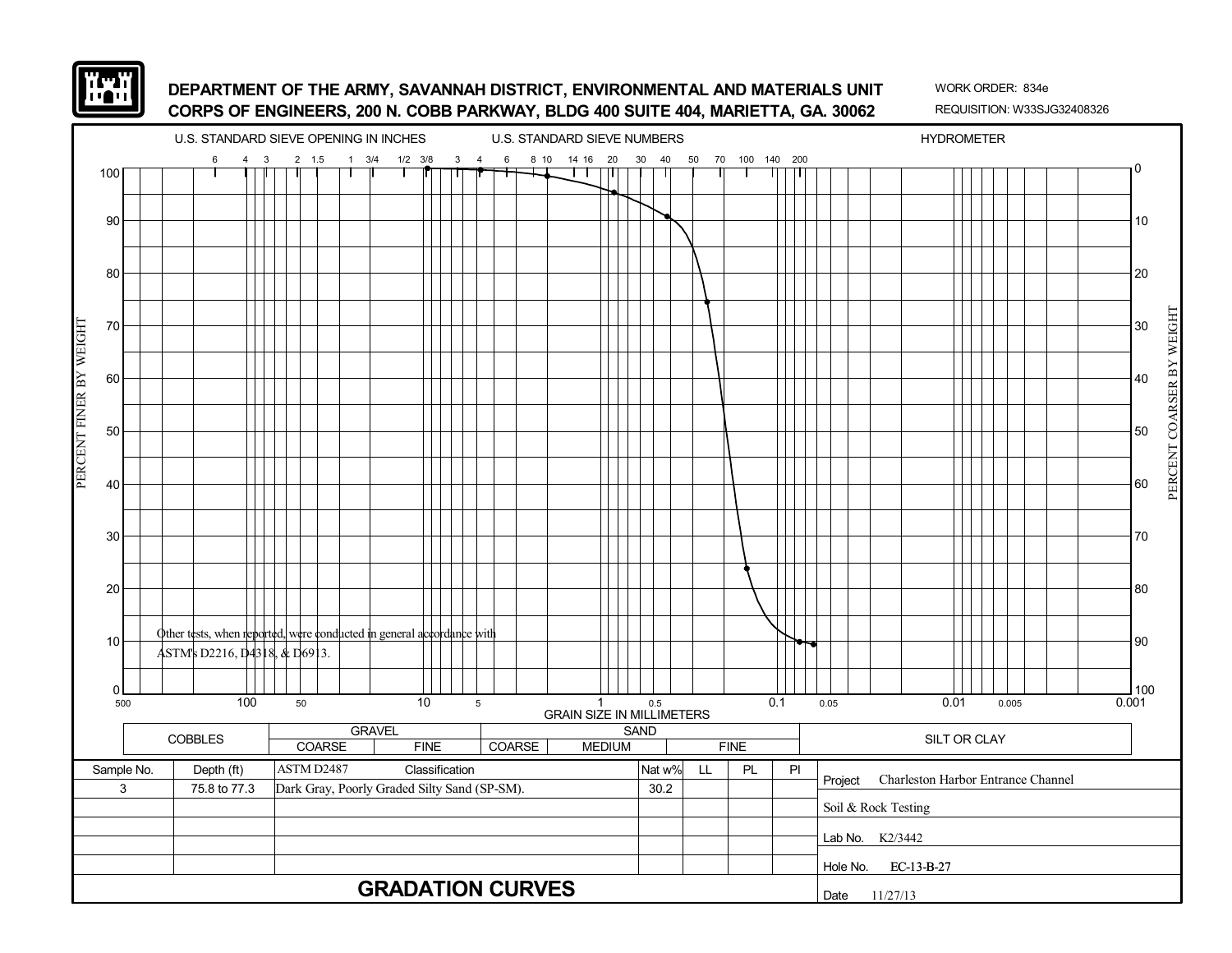![](_page_65_Picture_0.jpeg)

![](_page_65_Figure_3.jpeg)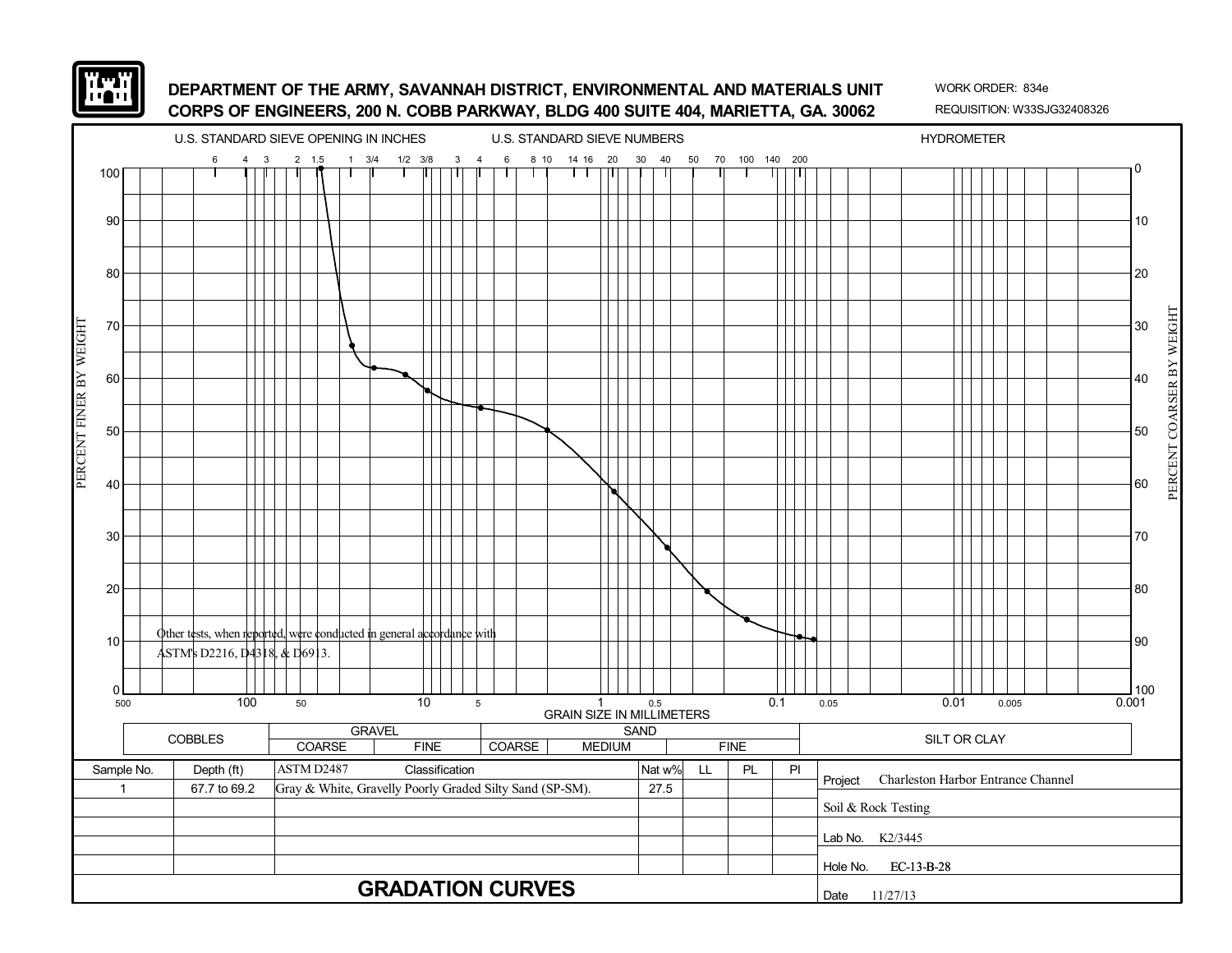![](_page_66_Picture_0.jpeg)

![](_page_66_Figure_3.jpeg)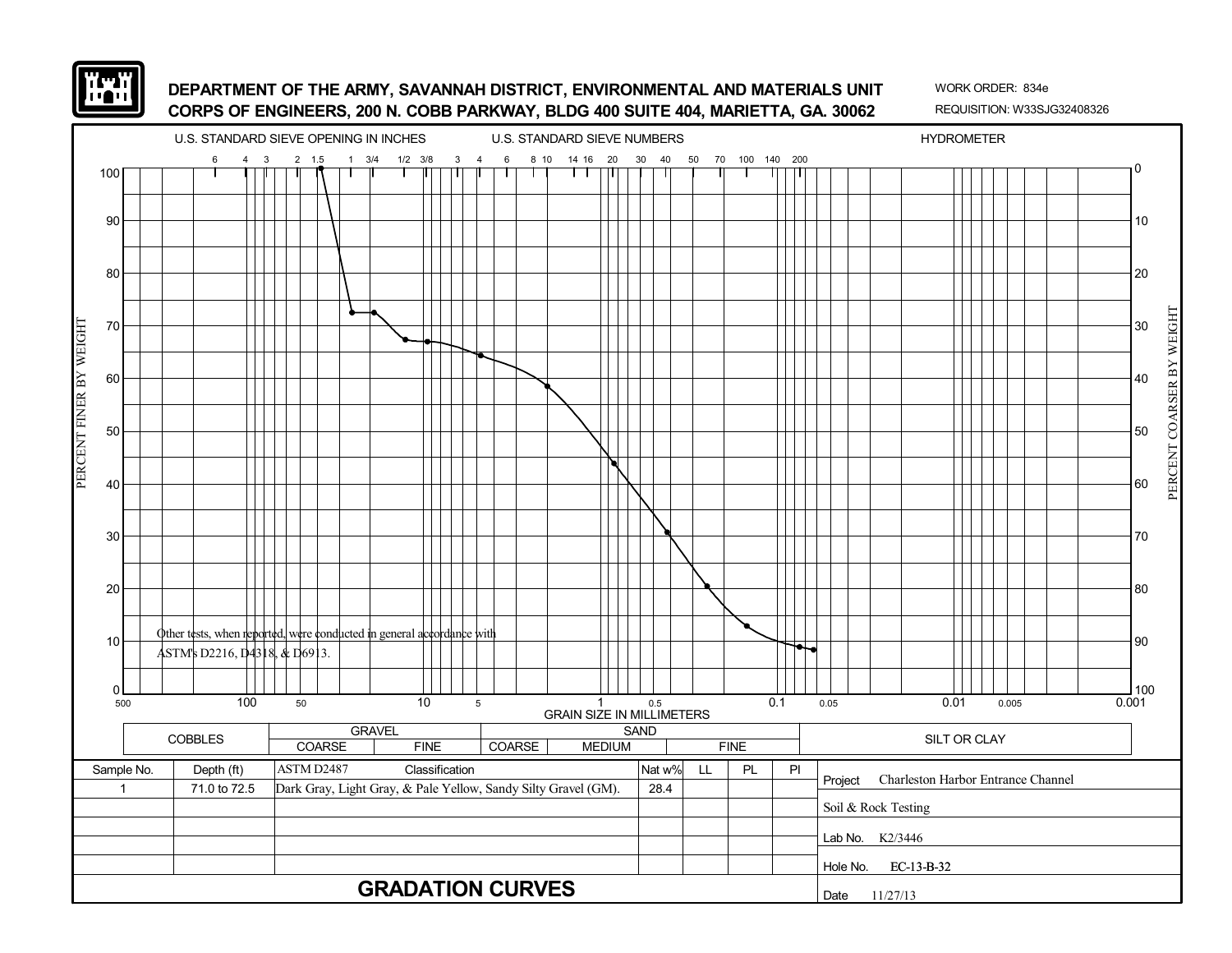![](_page_67_Picture_0.jpeg)

![](_page_67_Figure_3.jpeg)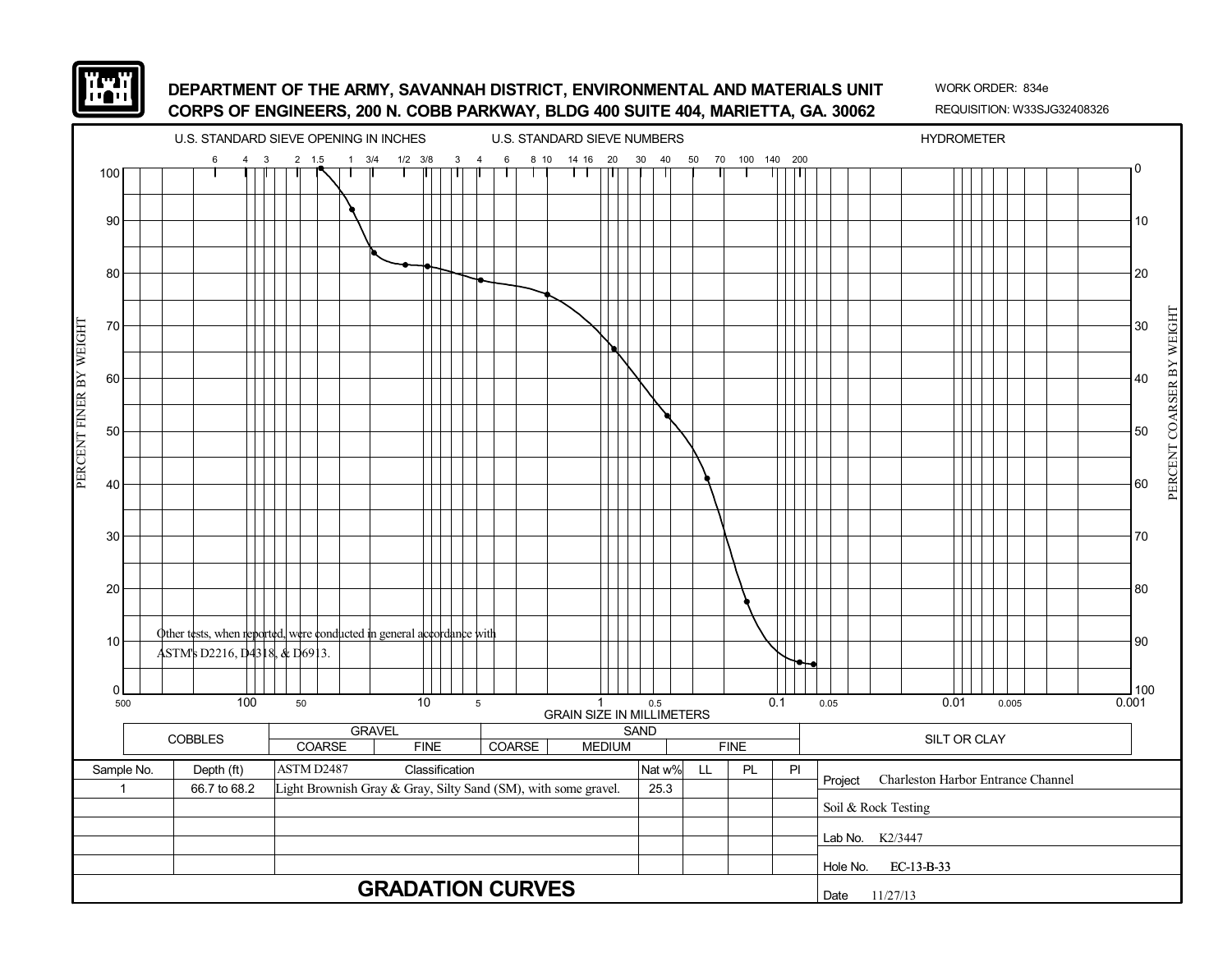![](_page_68_Picture_0.jpeg)

![](_page_68_Figure_3.jpeg)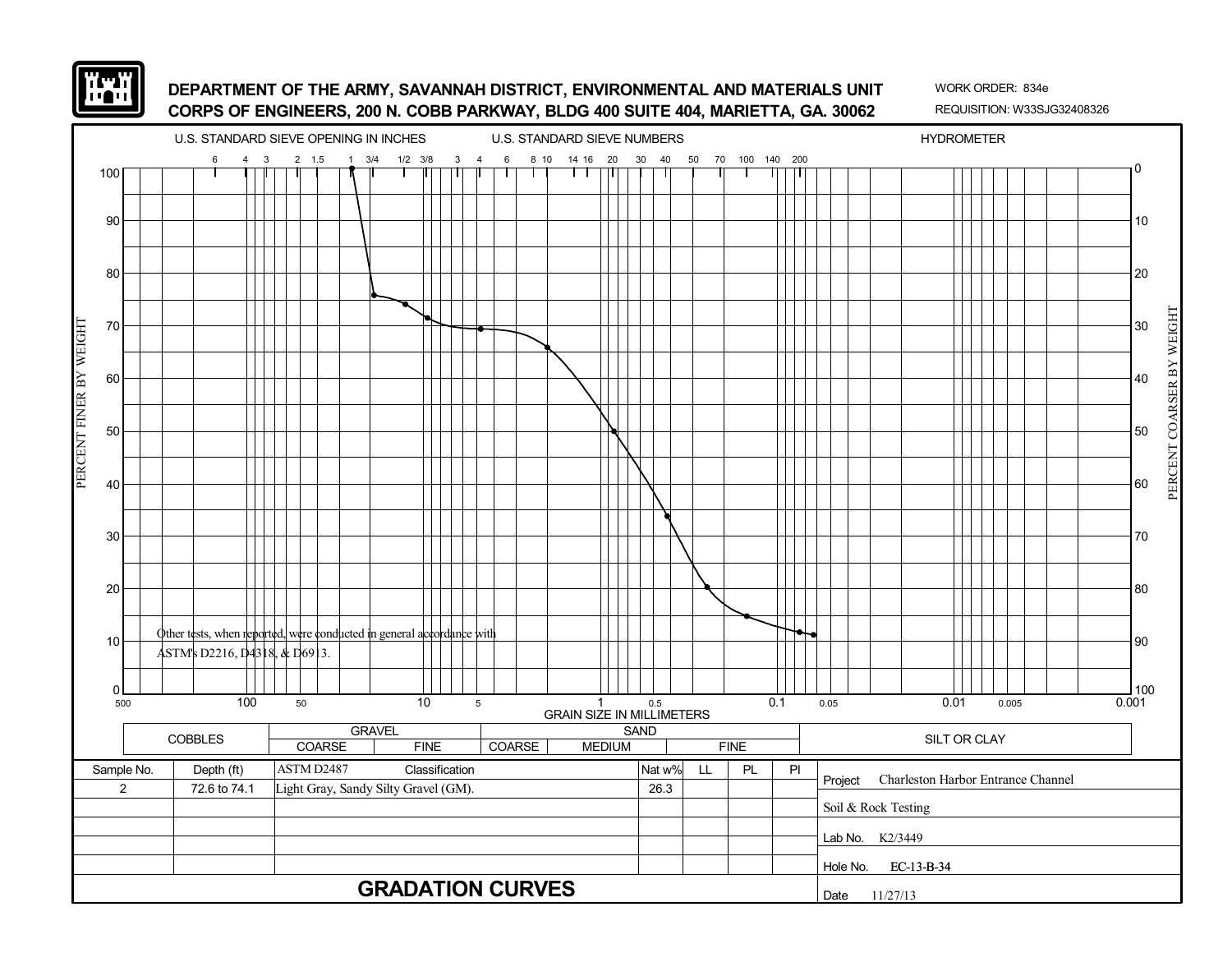![](_page_69_Picture_0.jpeg)

![](_page_69_Figure_3.jpeg)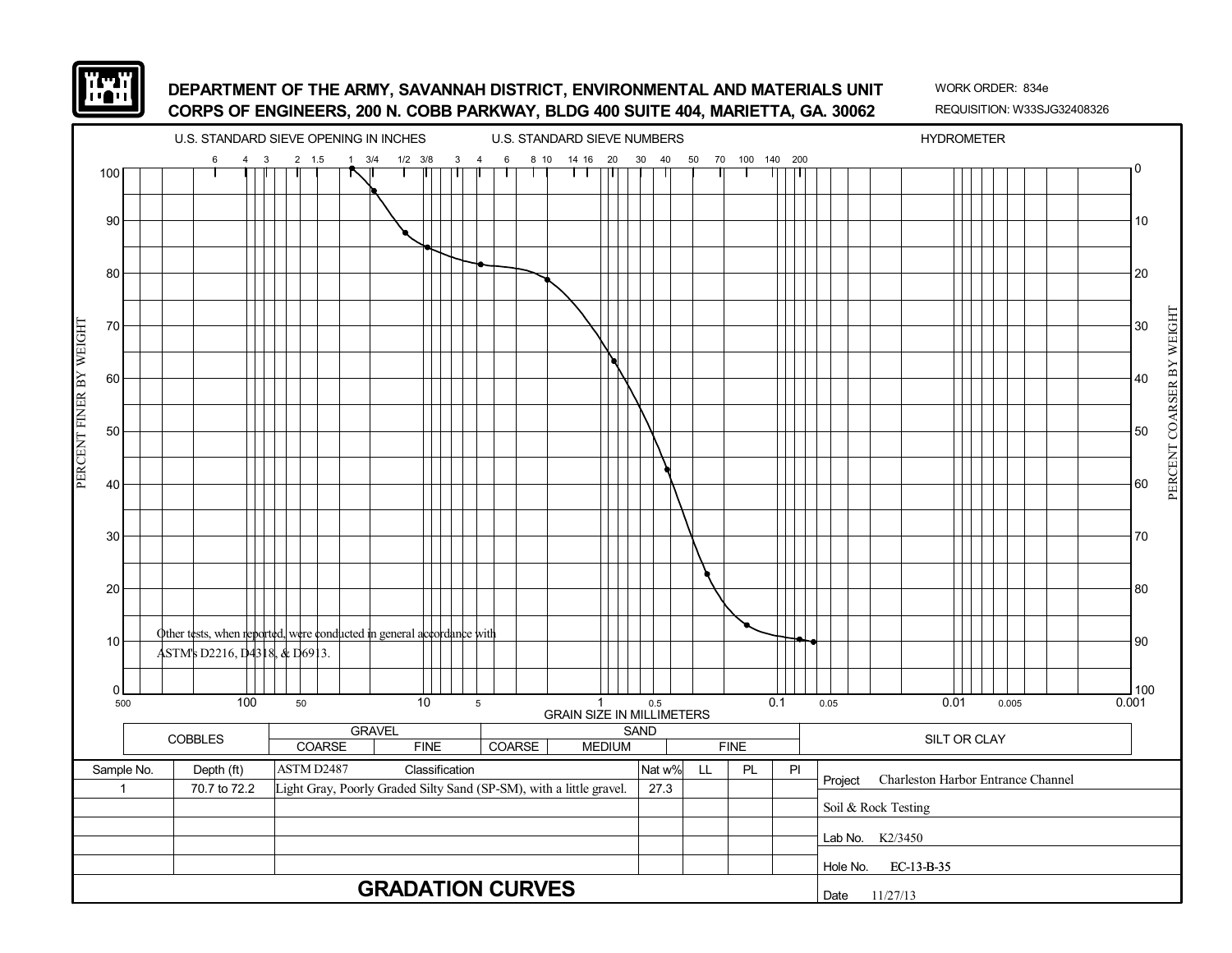![](_page_70_Picture_0.jpeg)

![](_page_70_Figure_3.jpeg)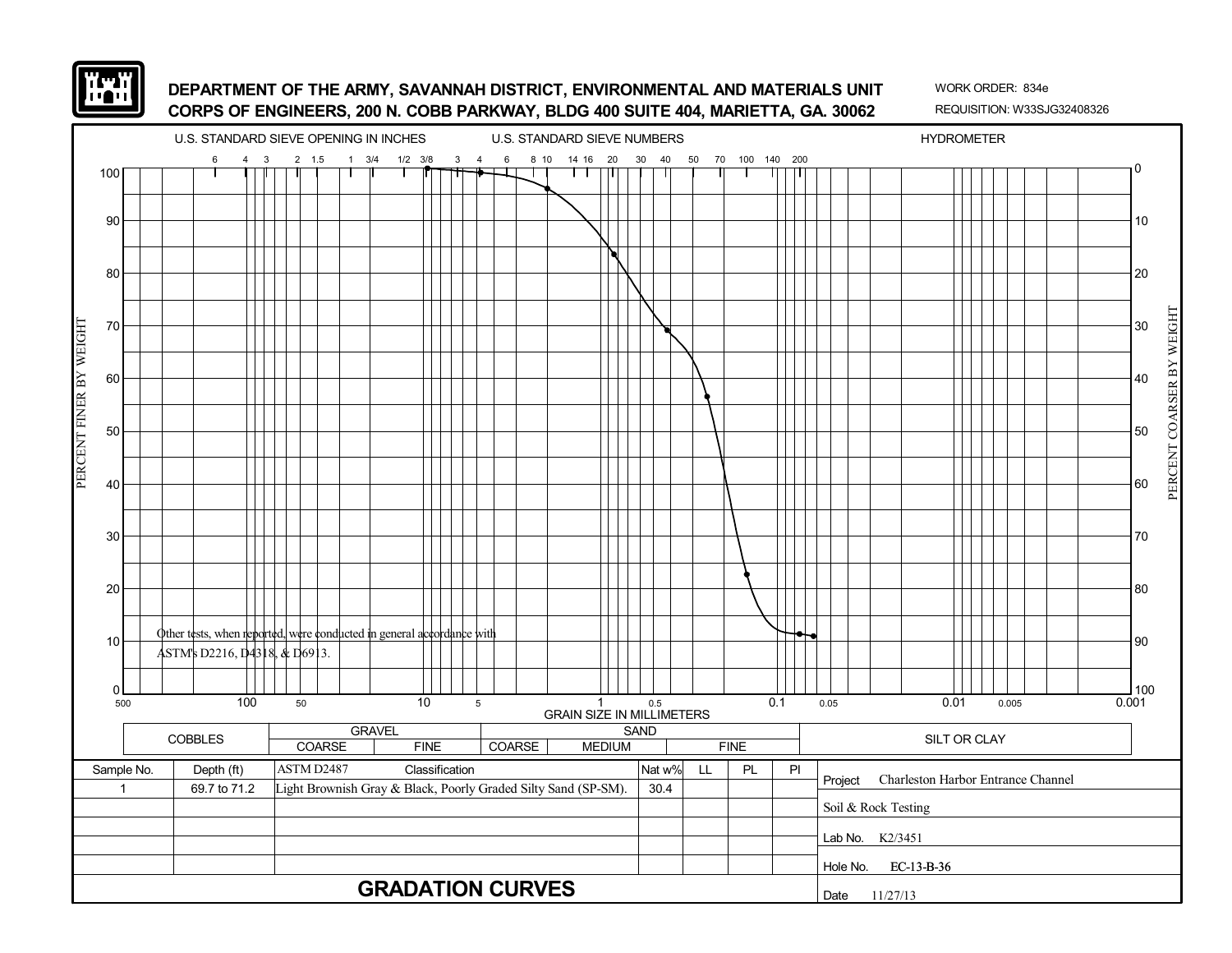![](_page_71_Picture_0.jpeg)

![](_page_71_Figure_3.jpeg)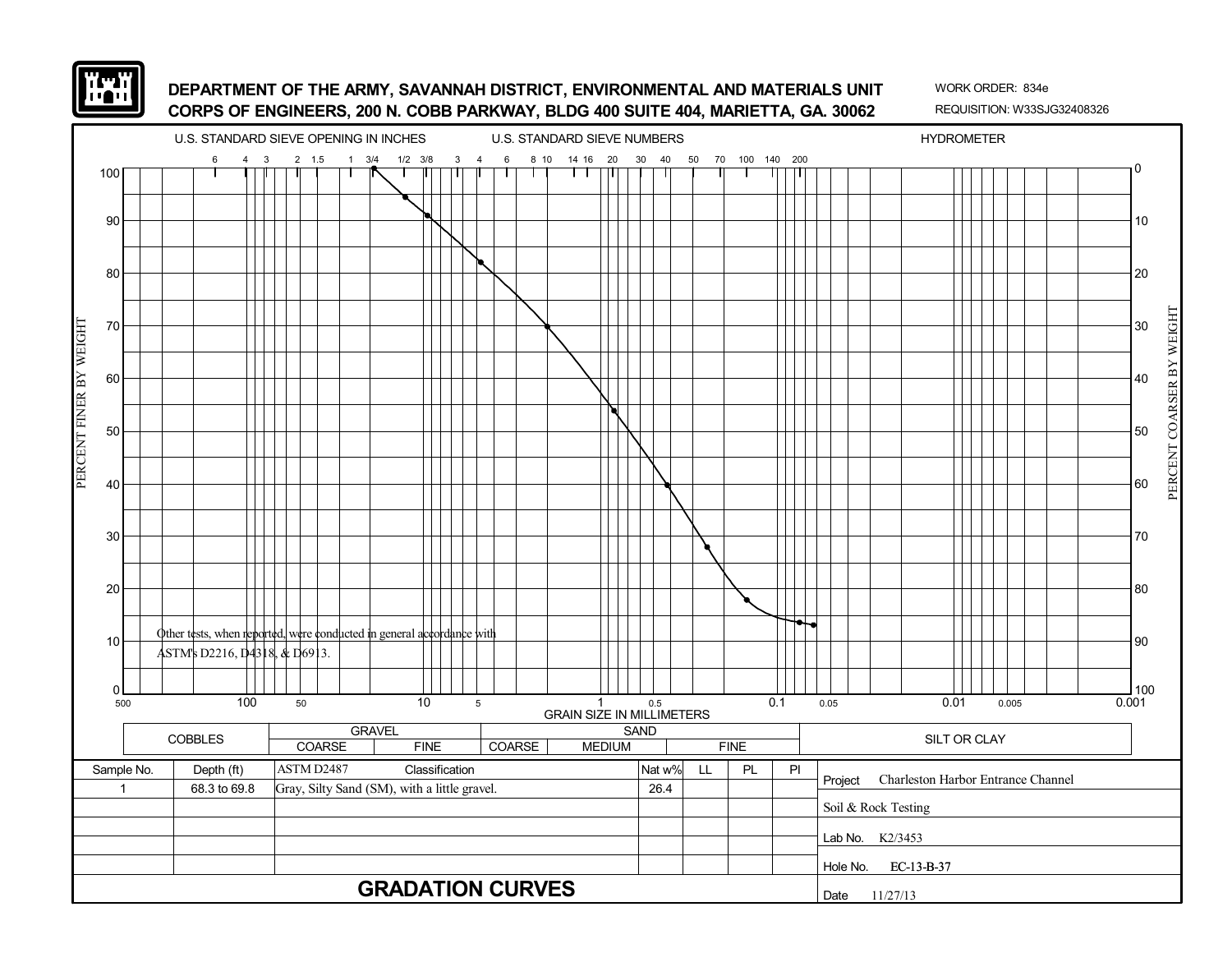

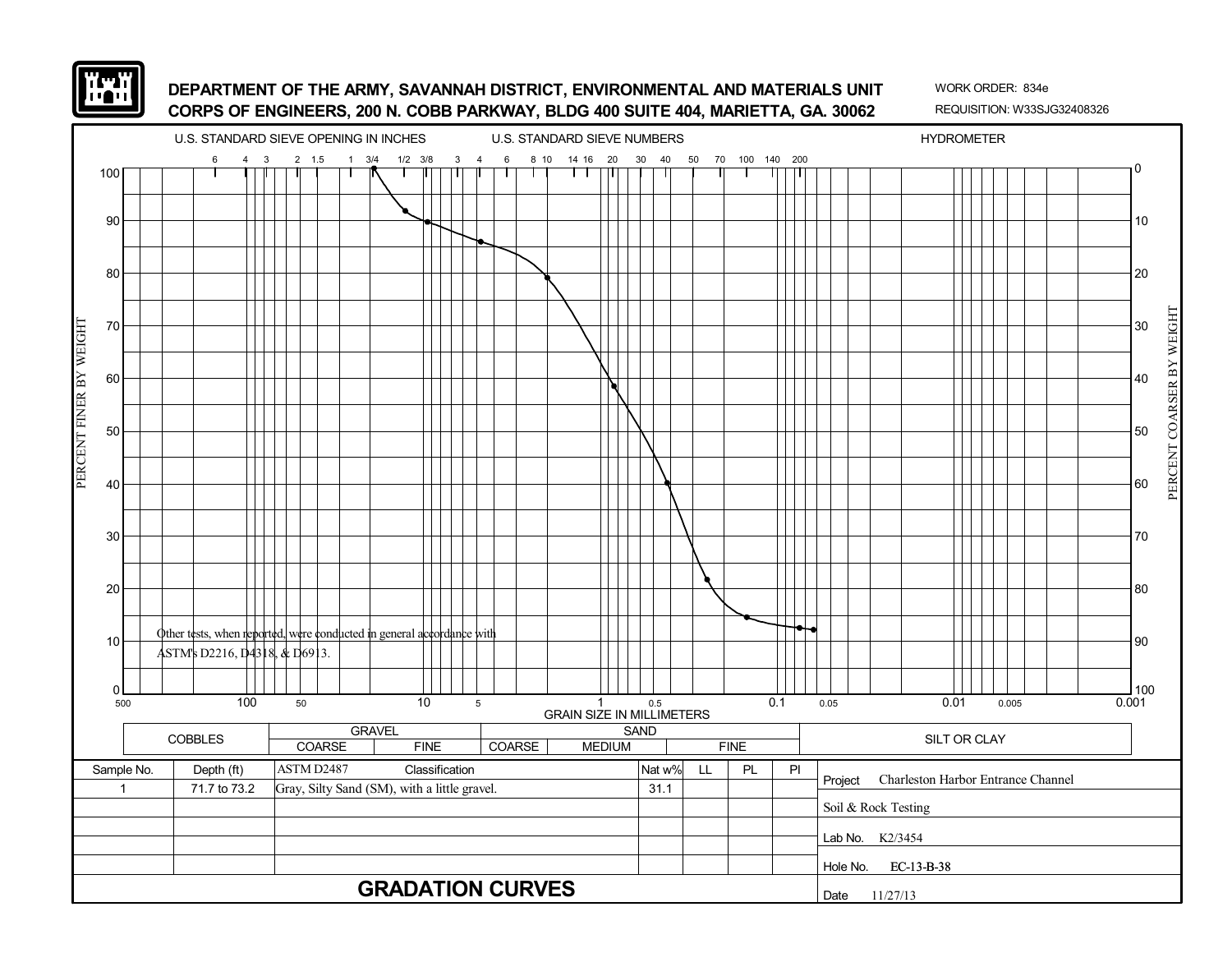

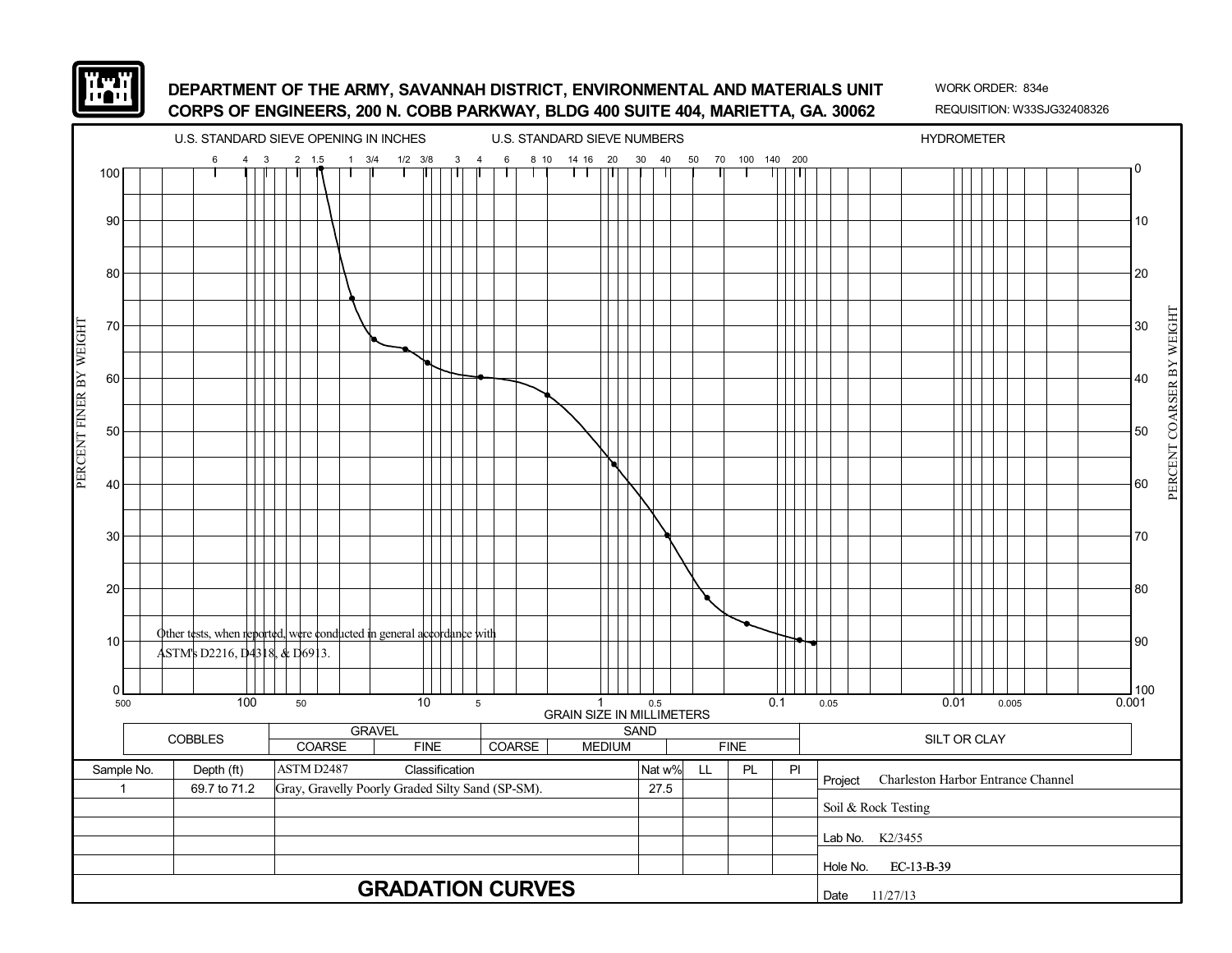

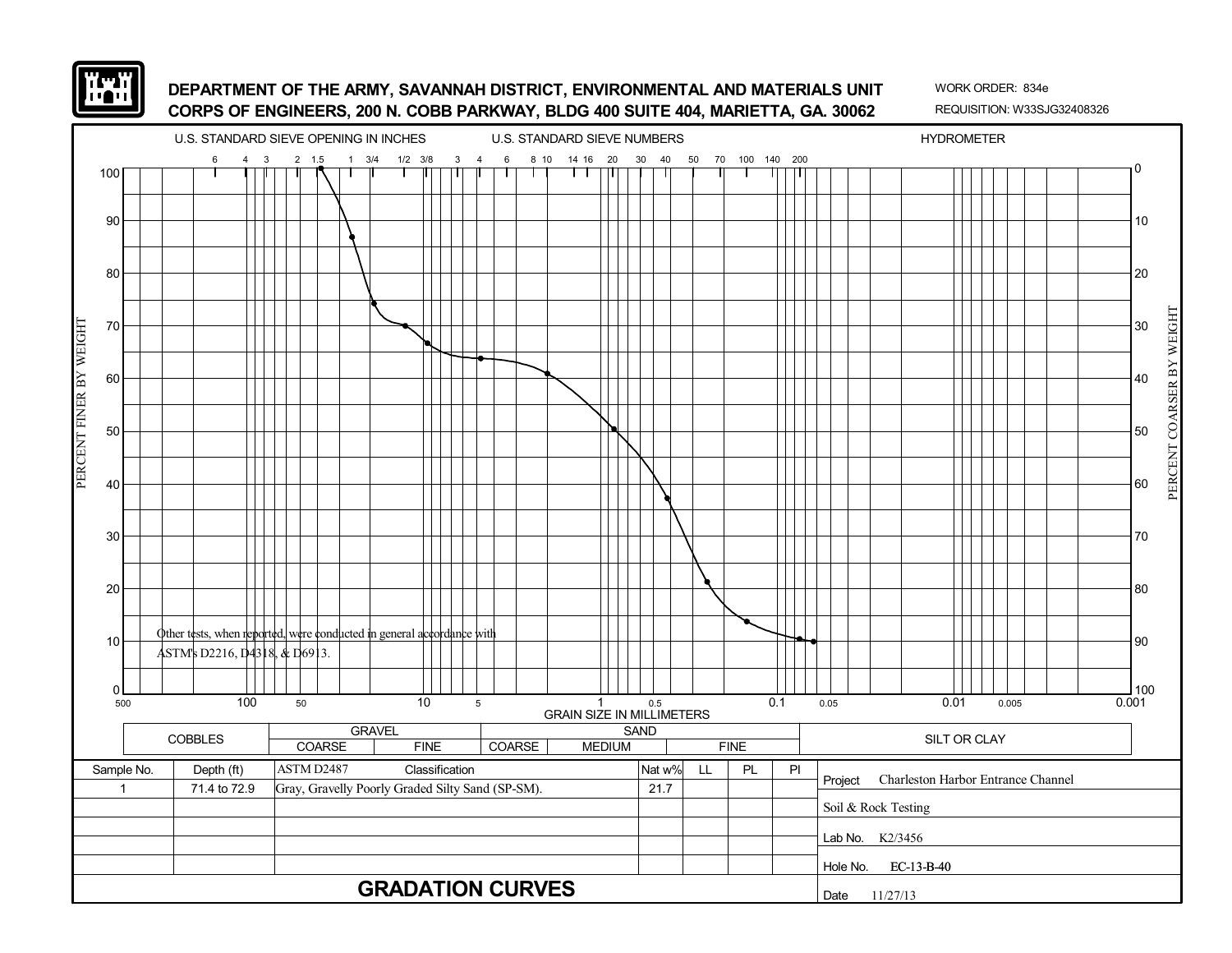

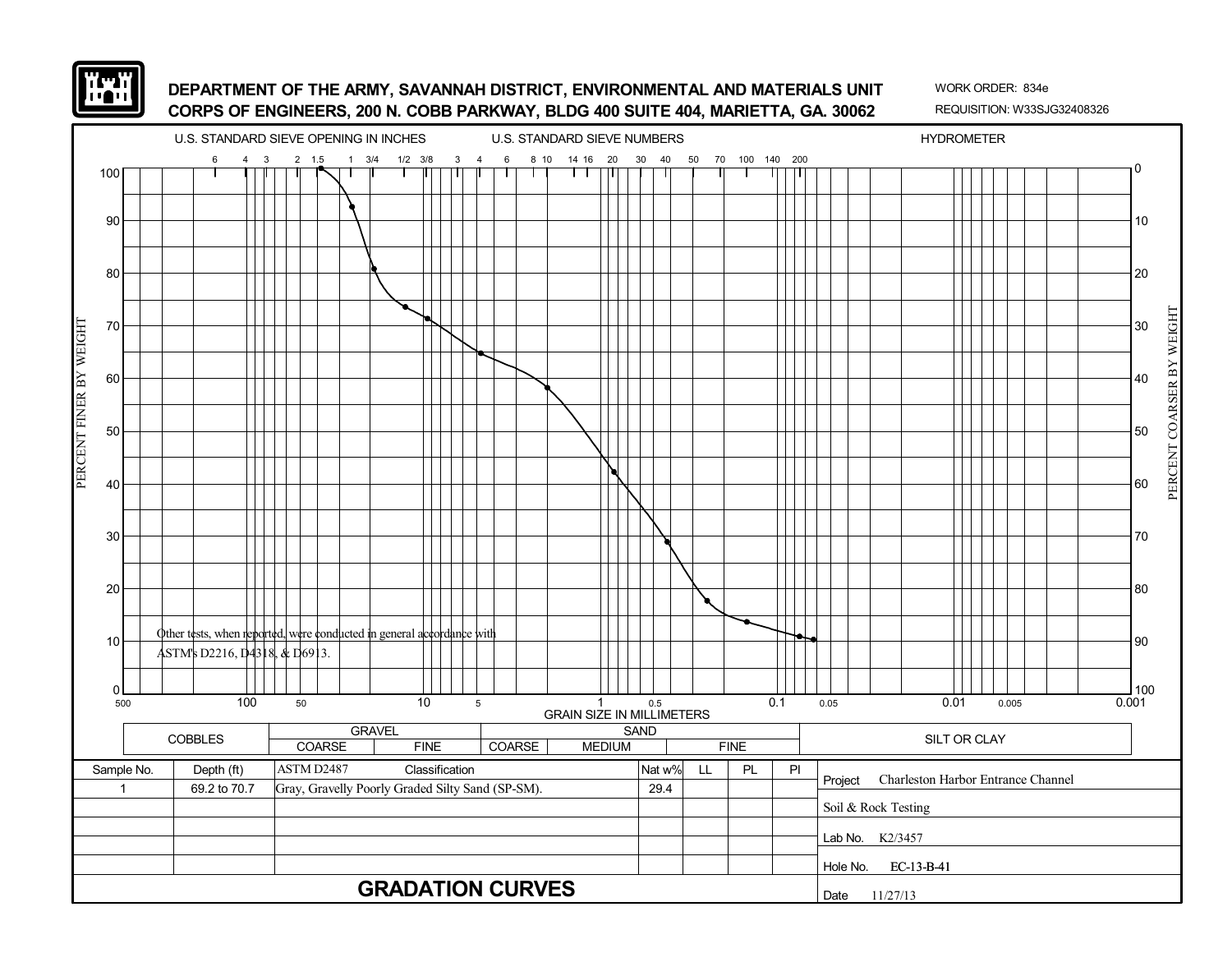

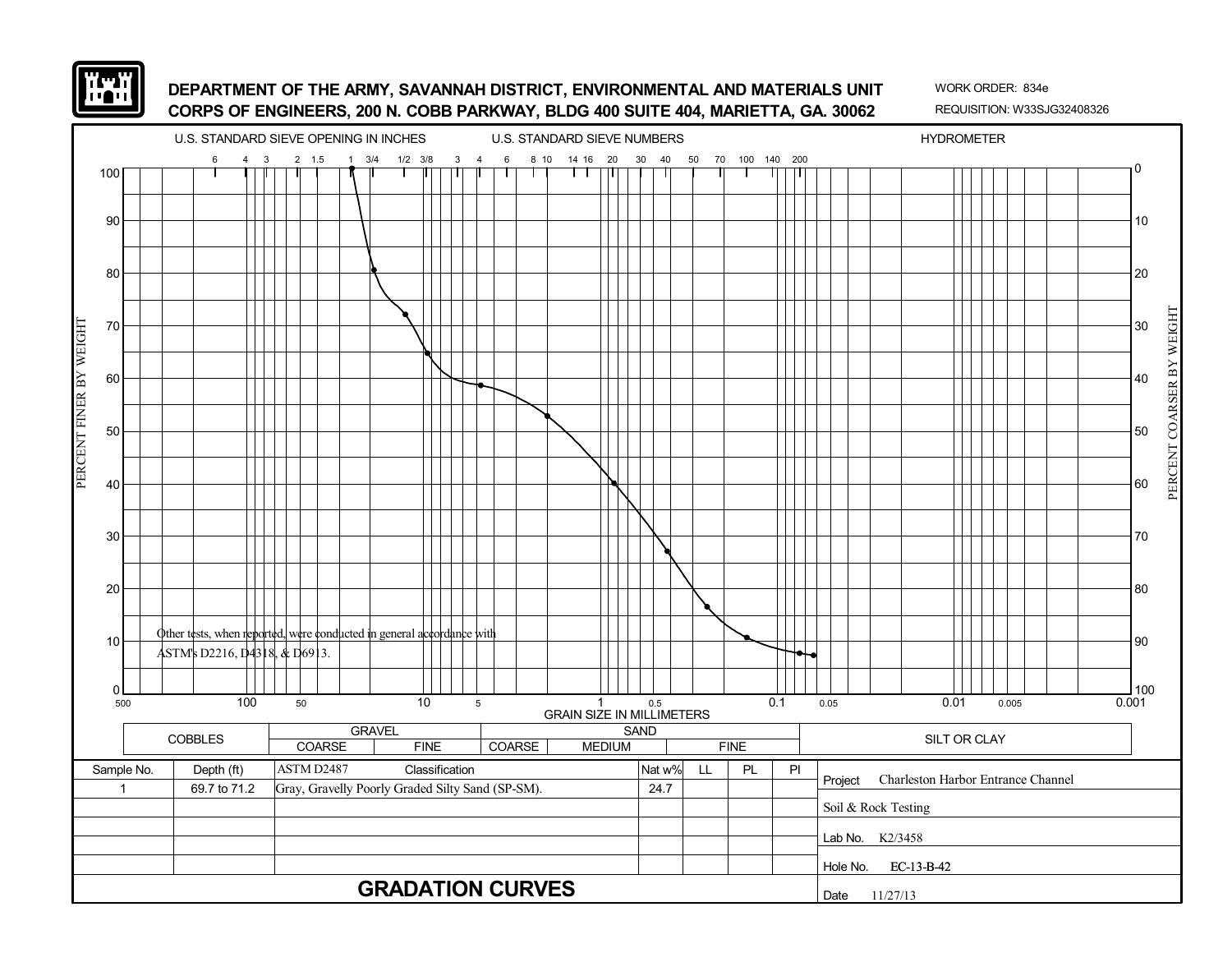

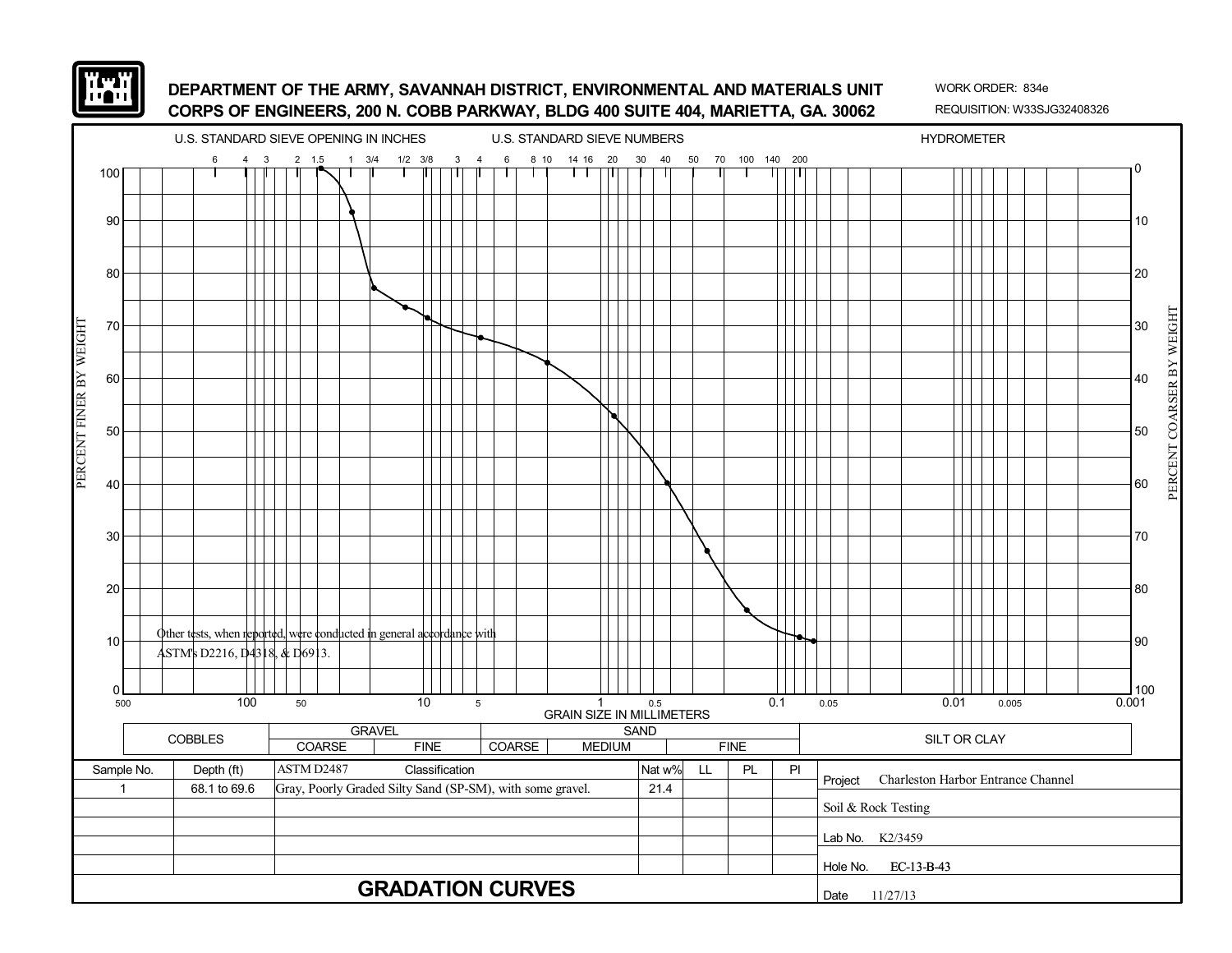

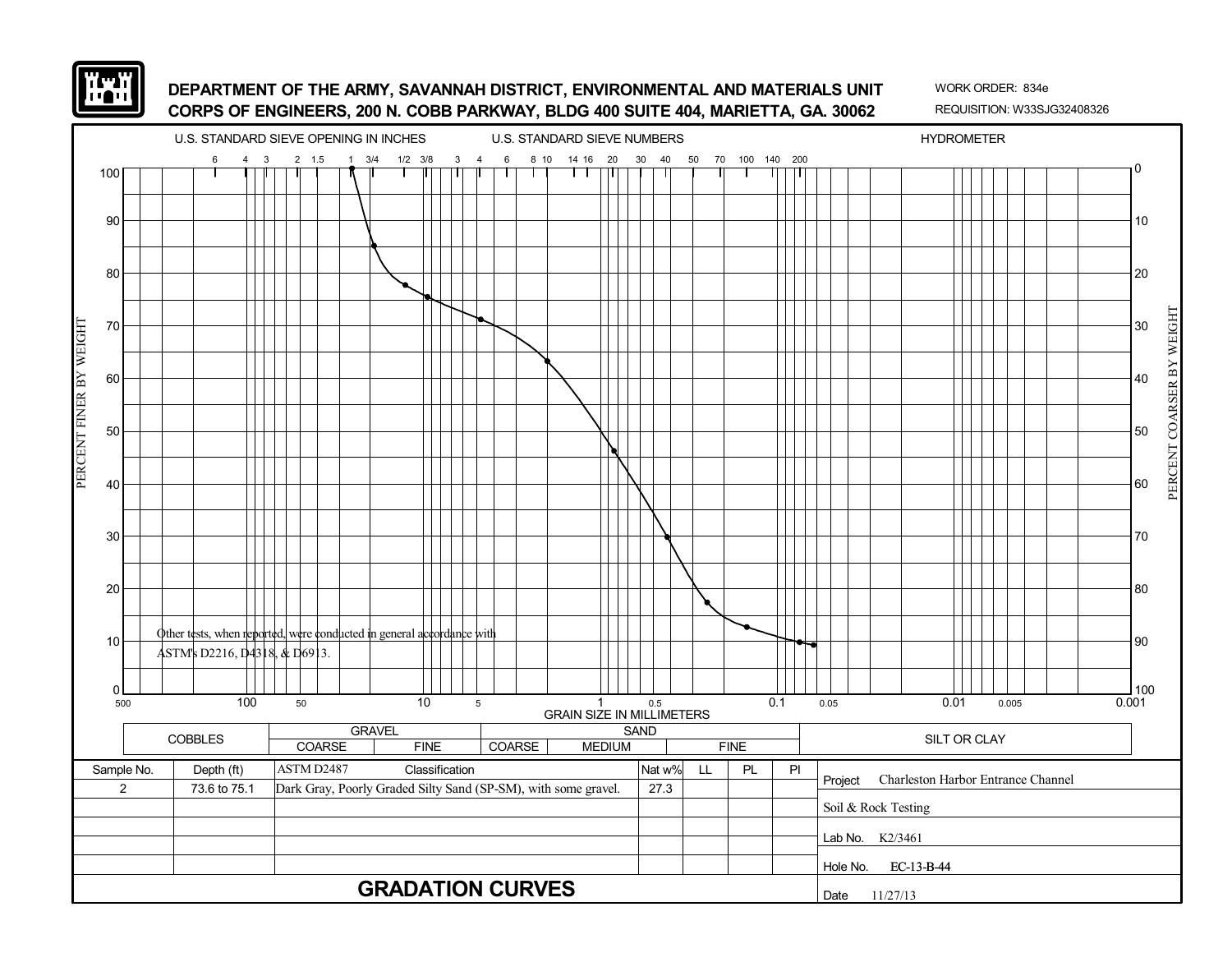

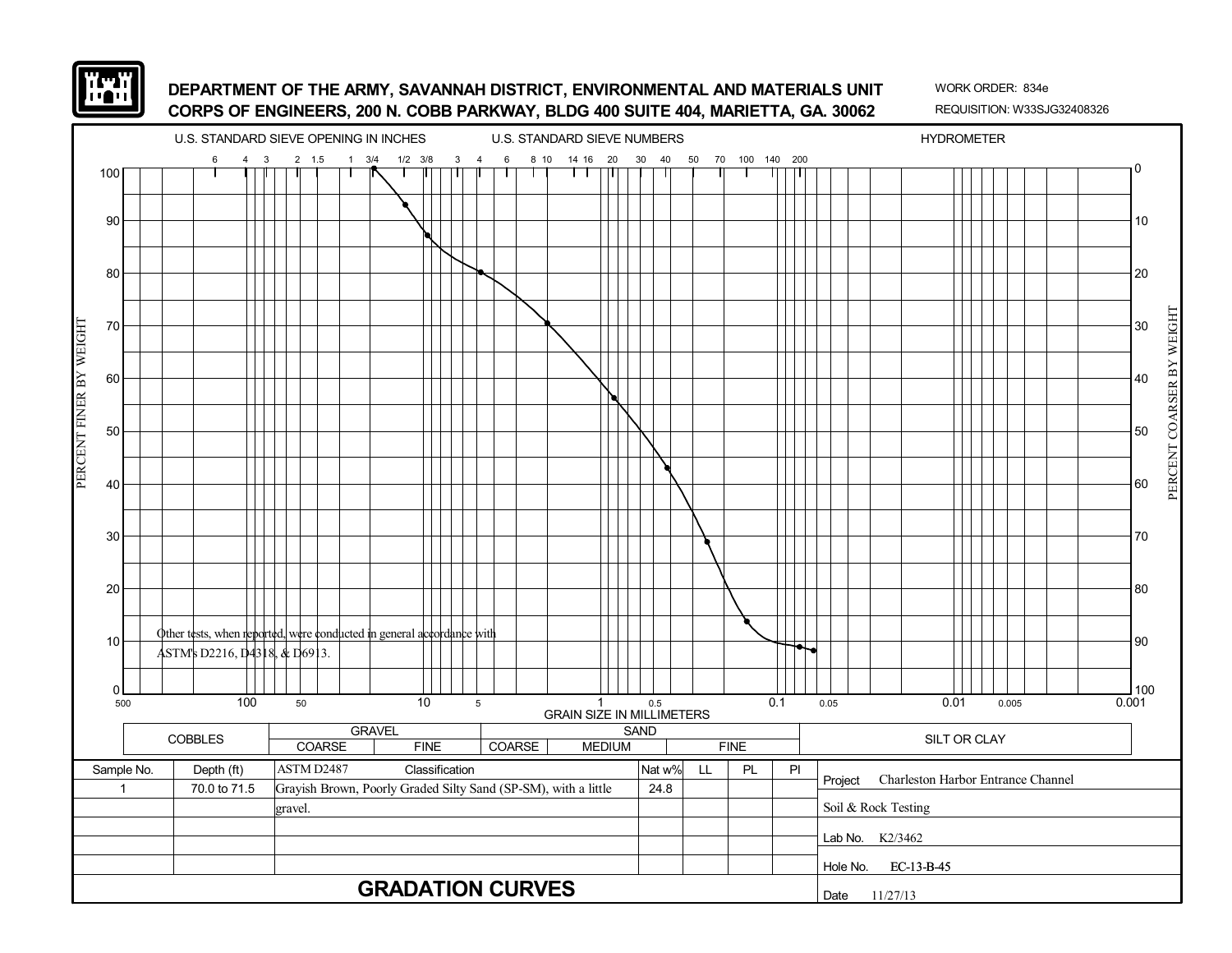

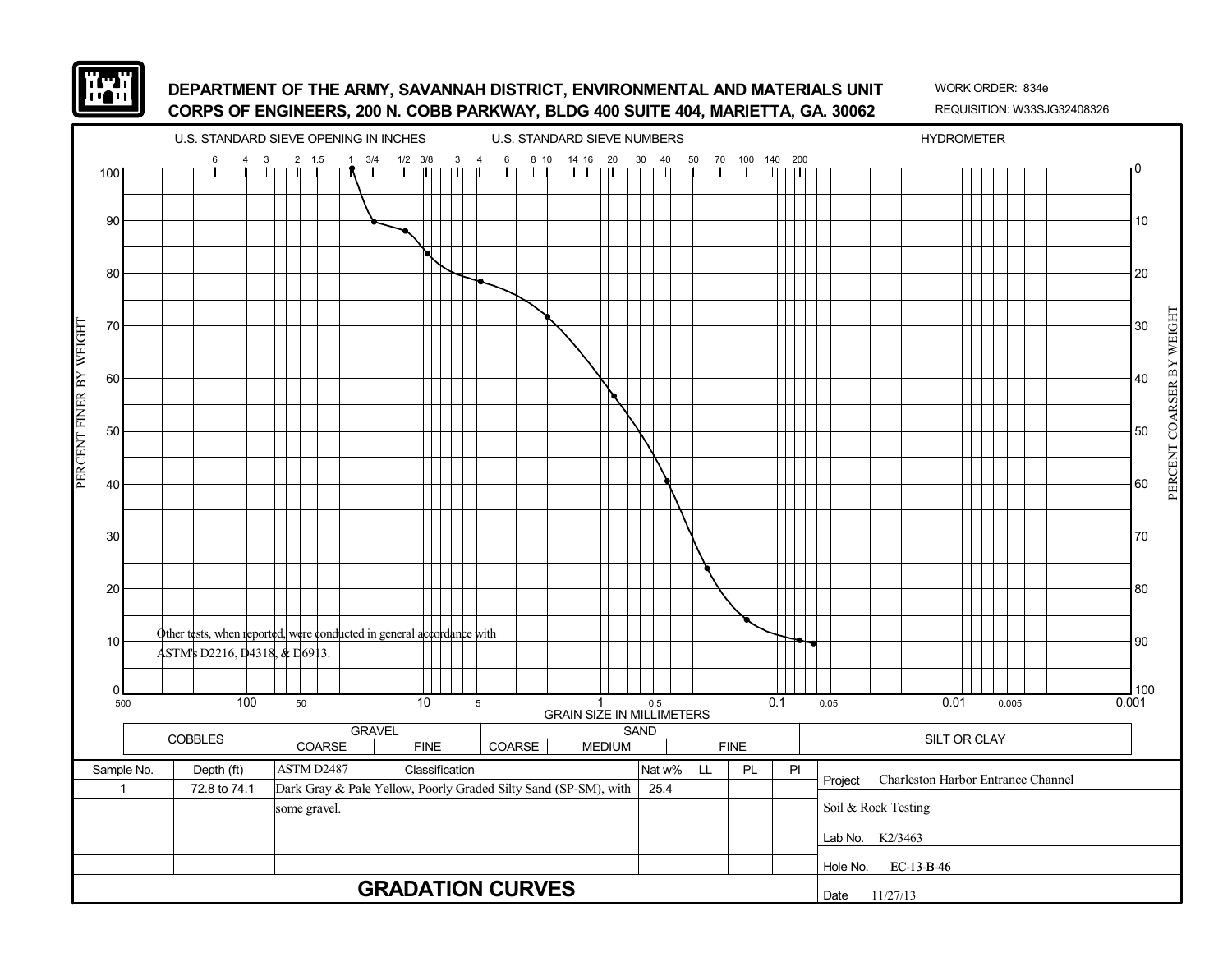

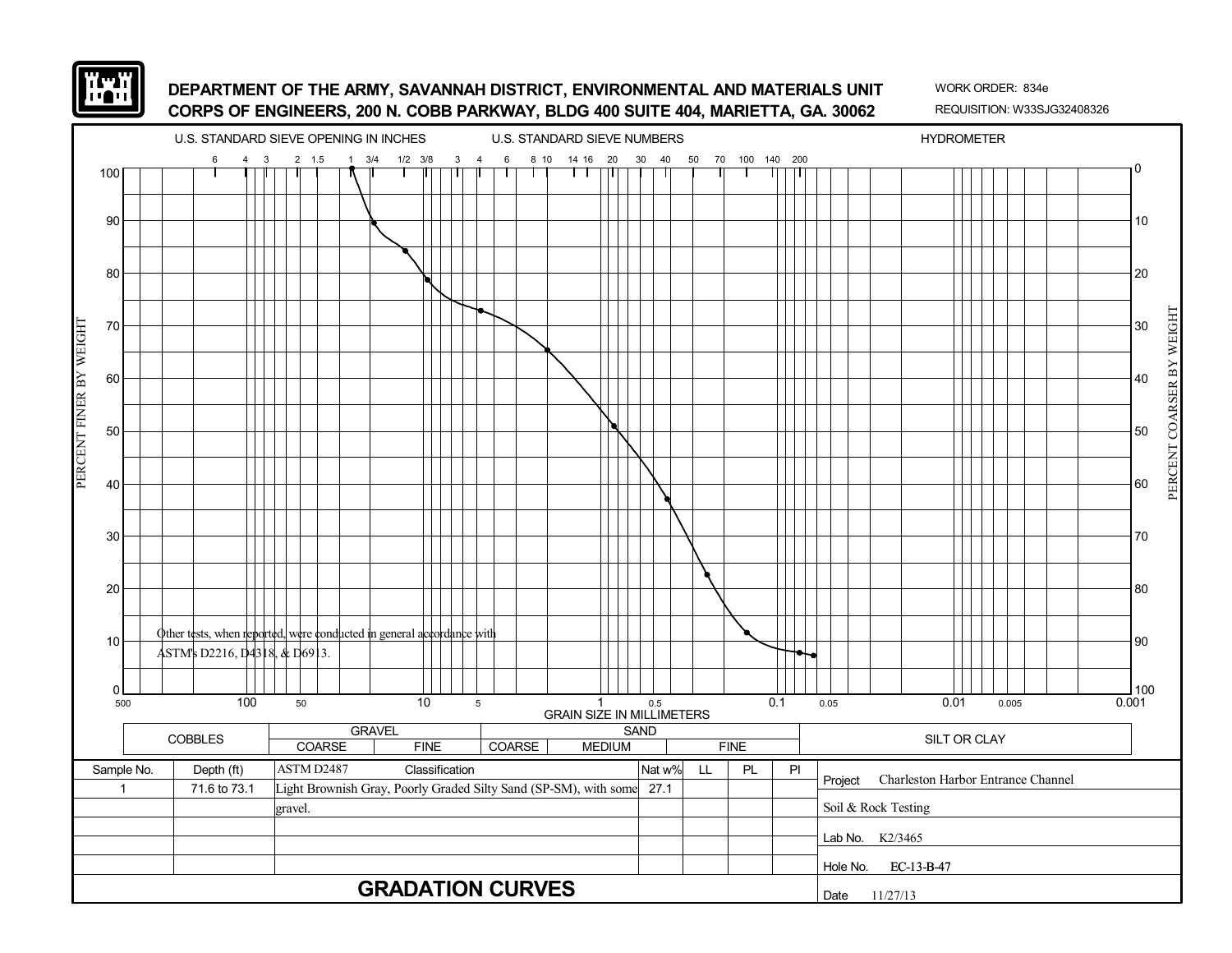

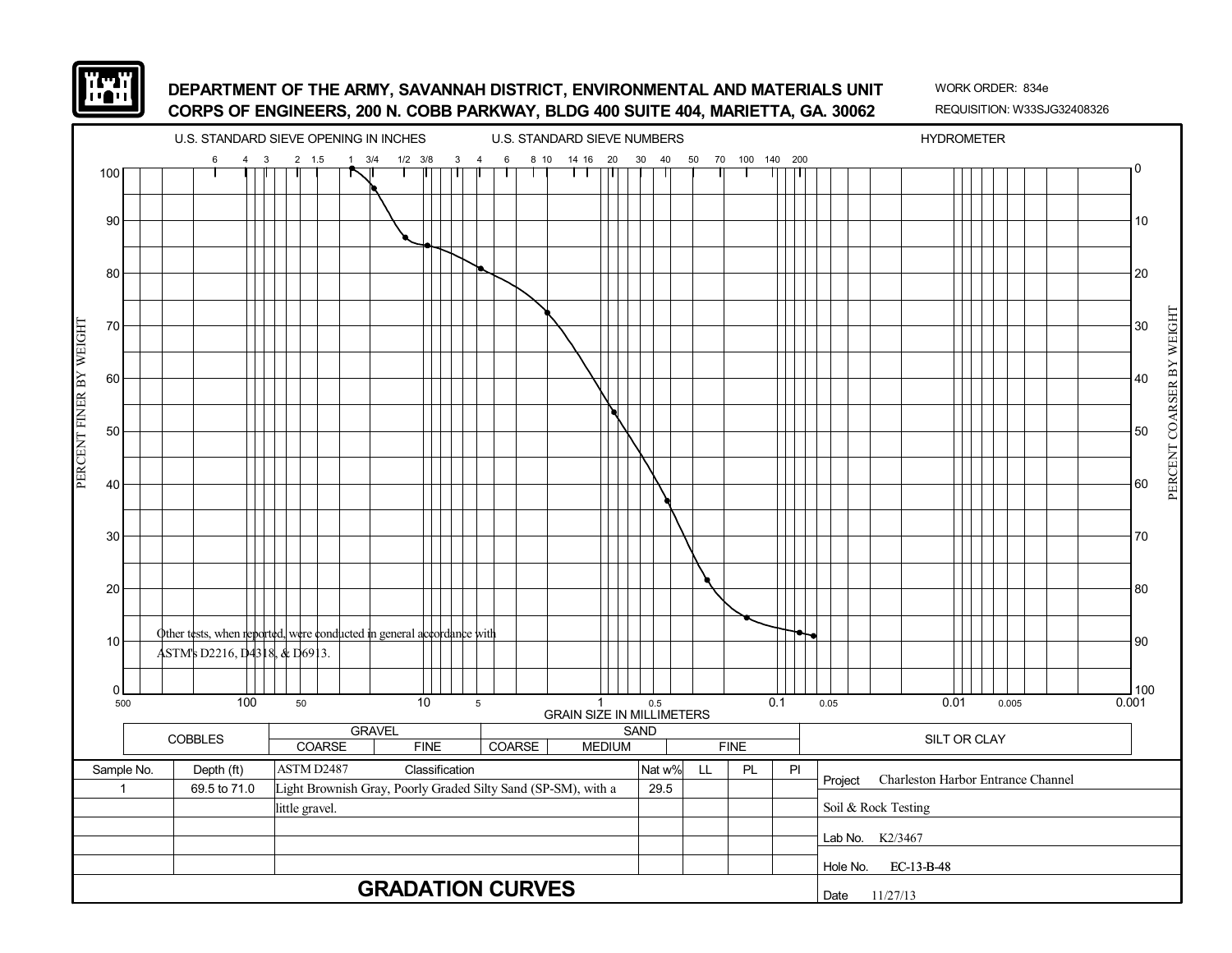

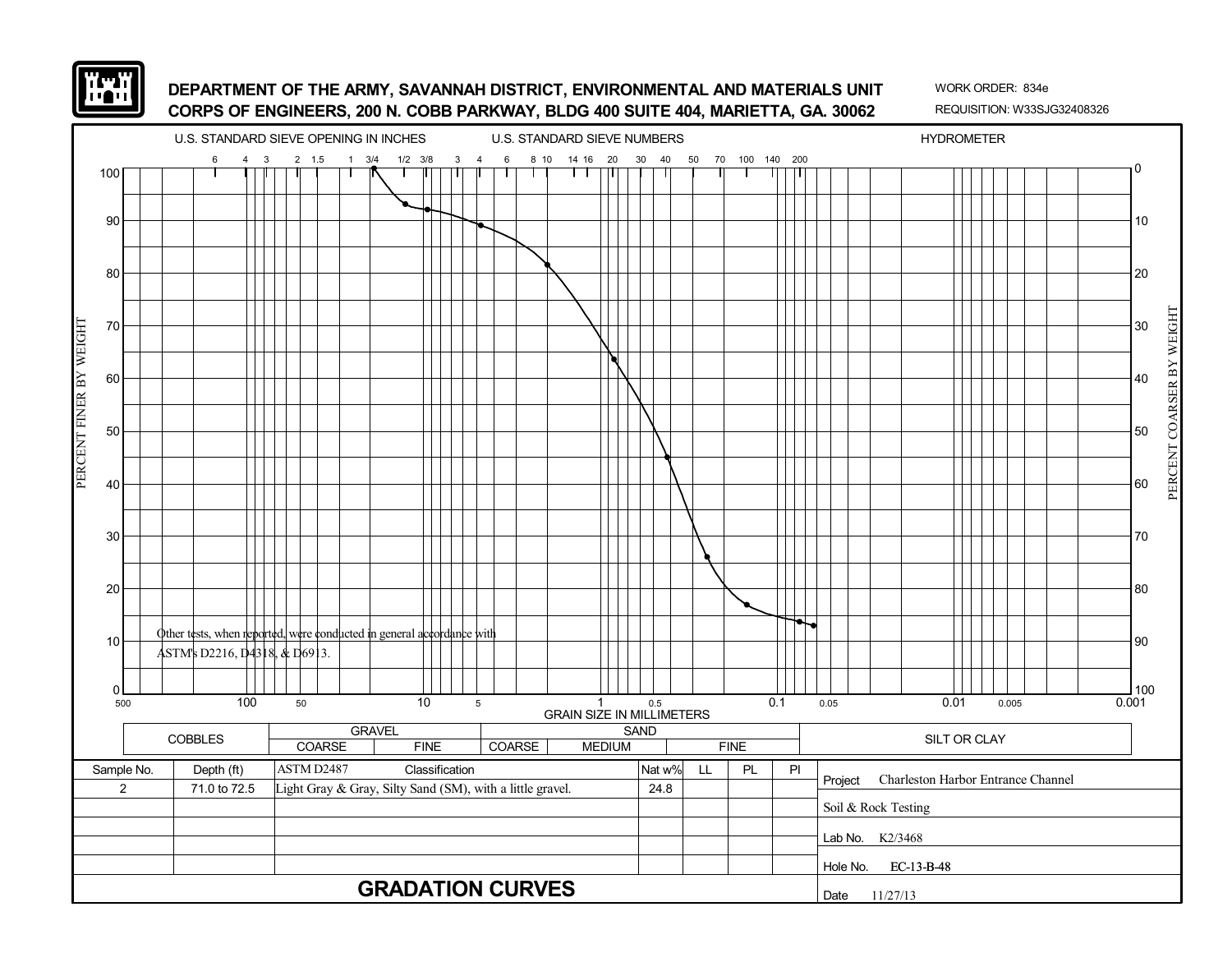

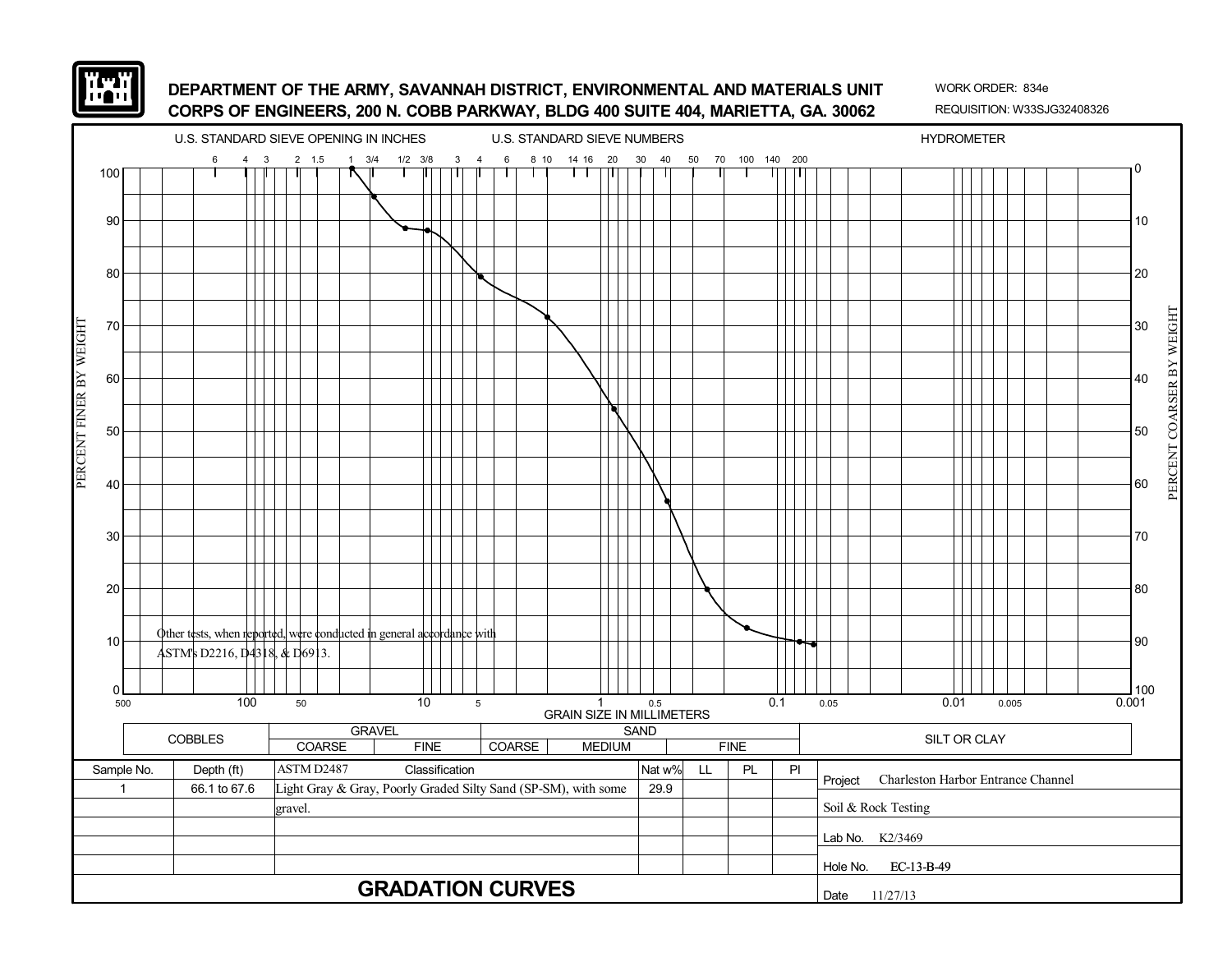

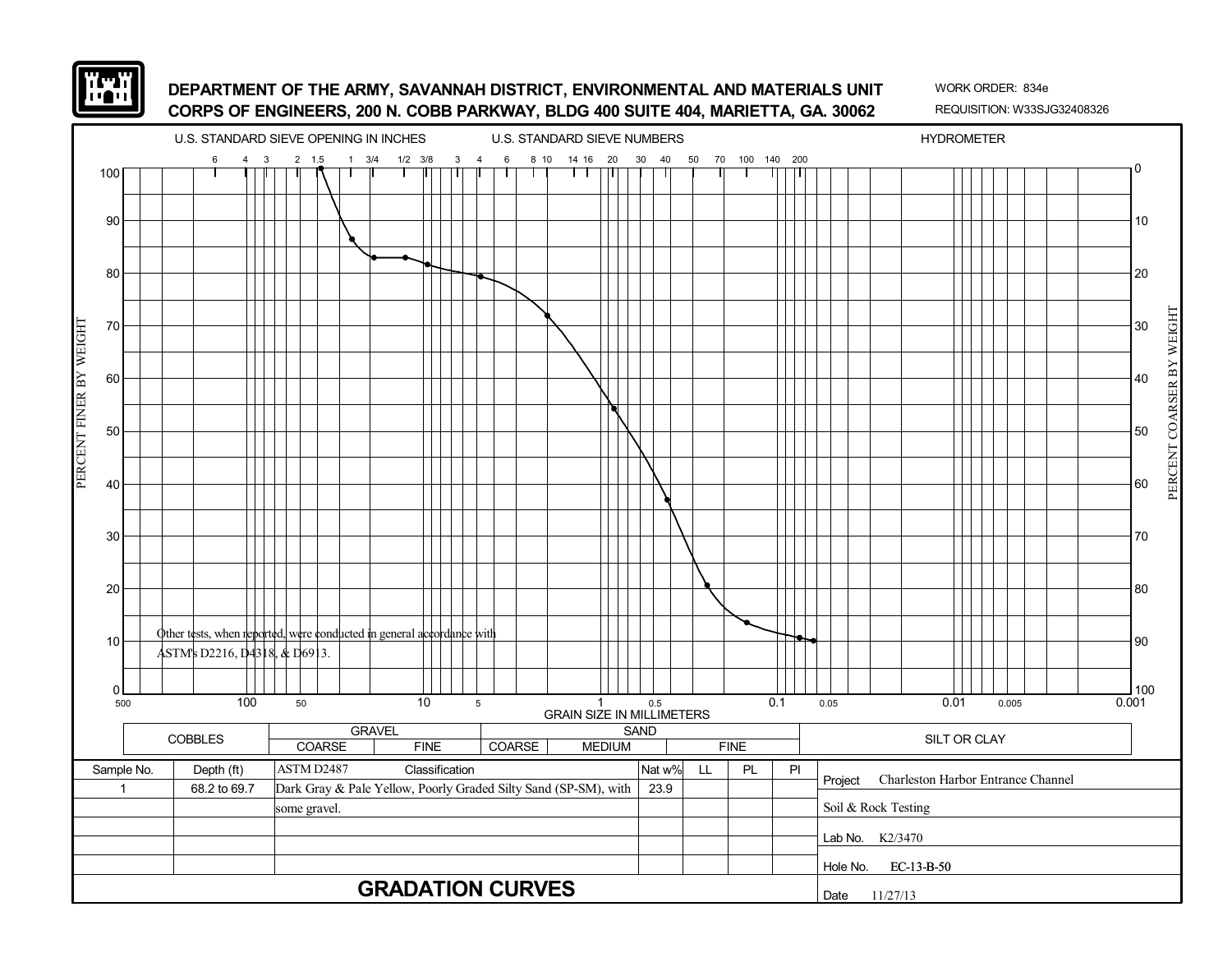

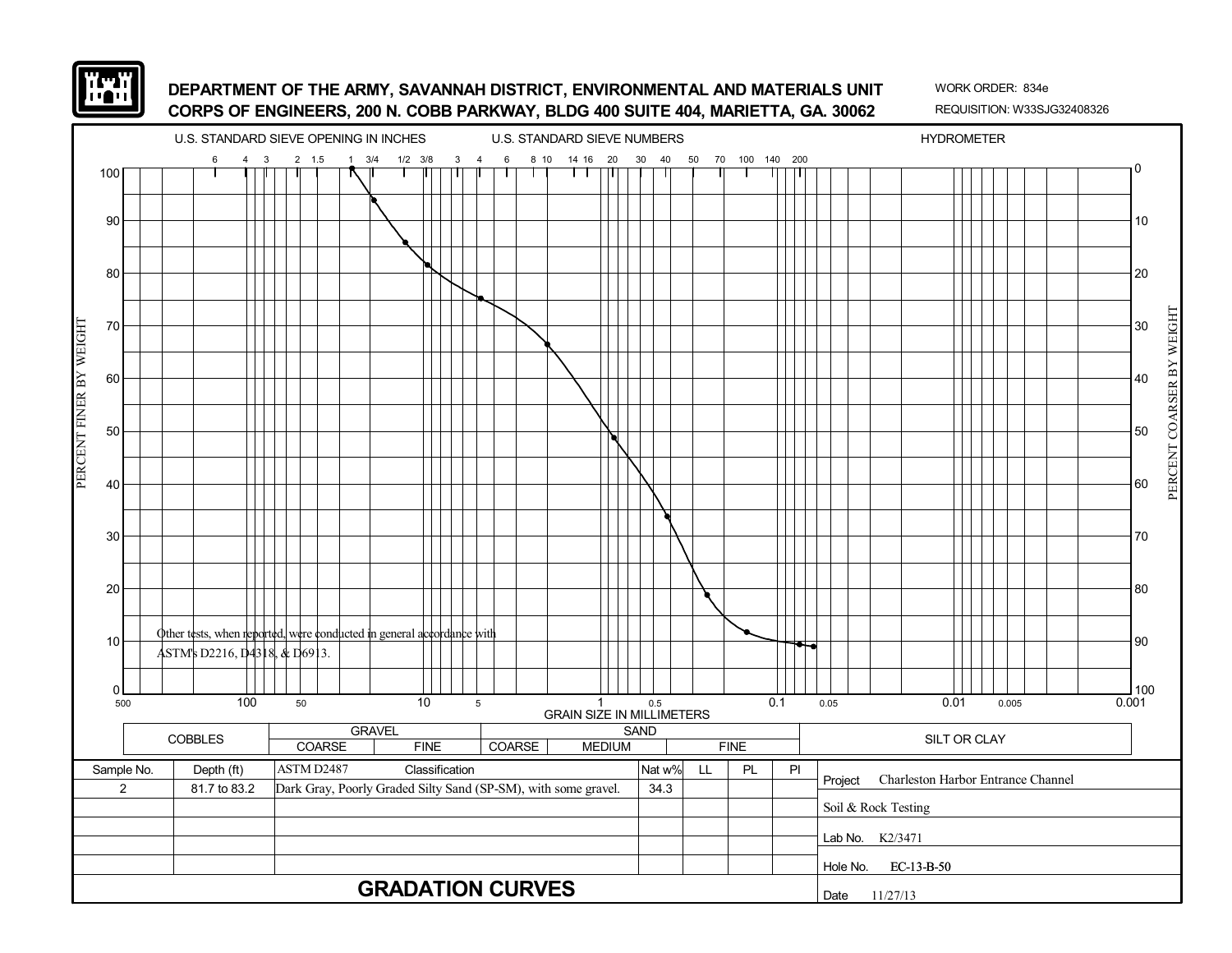

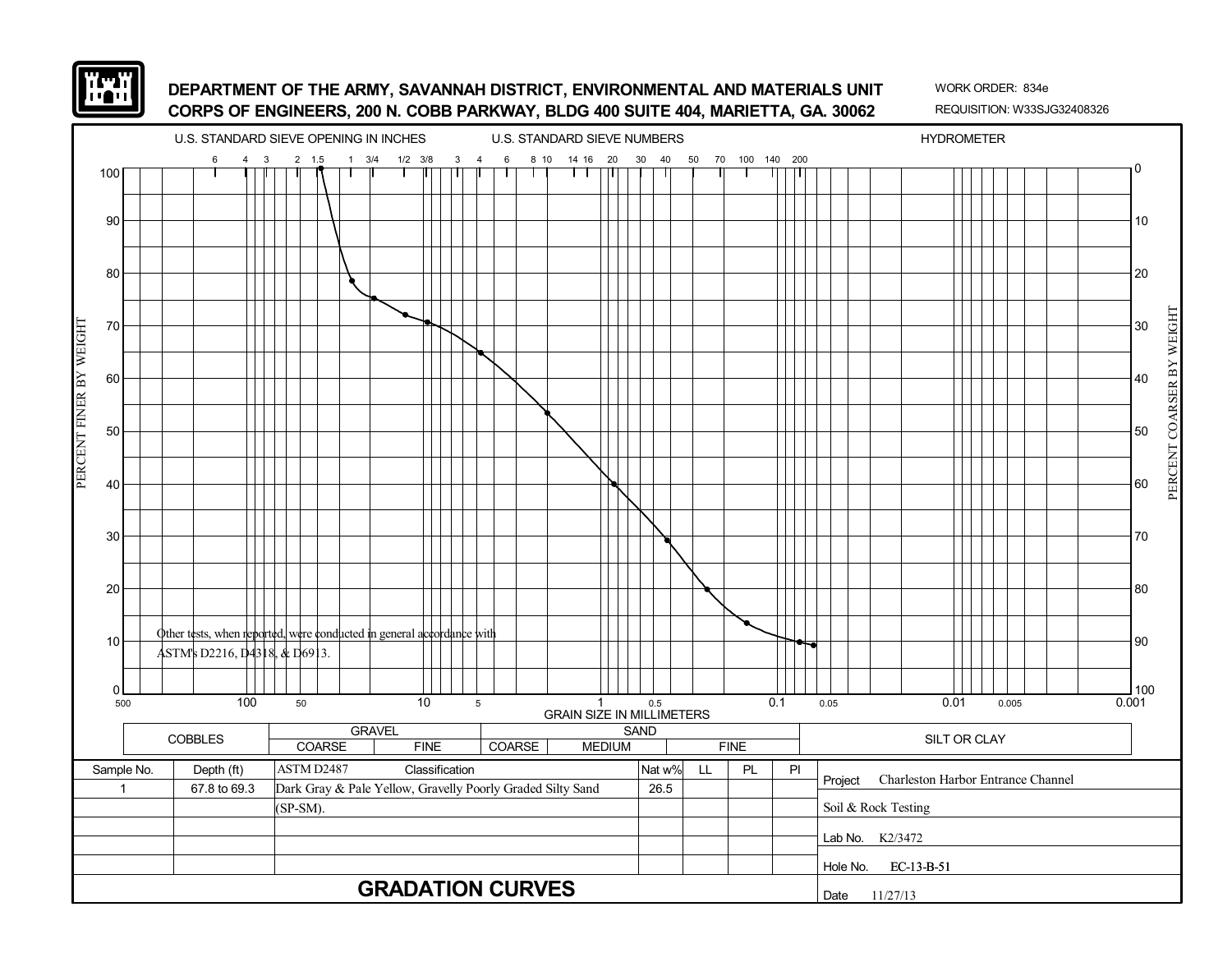

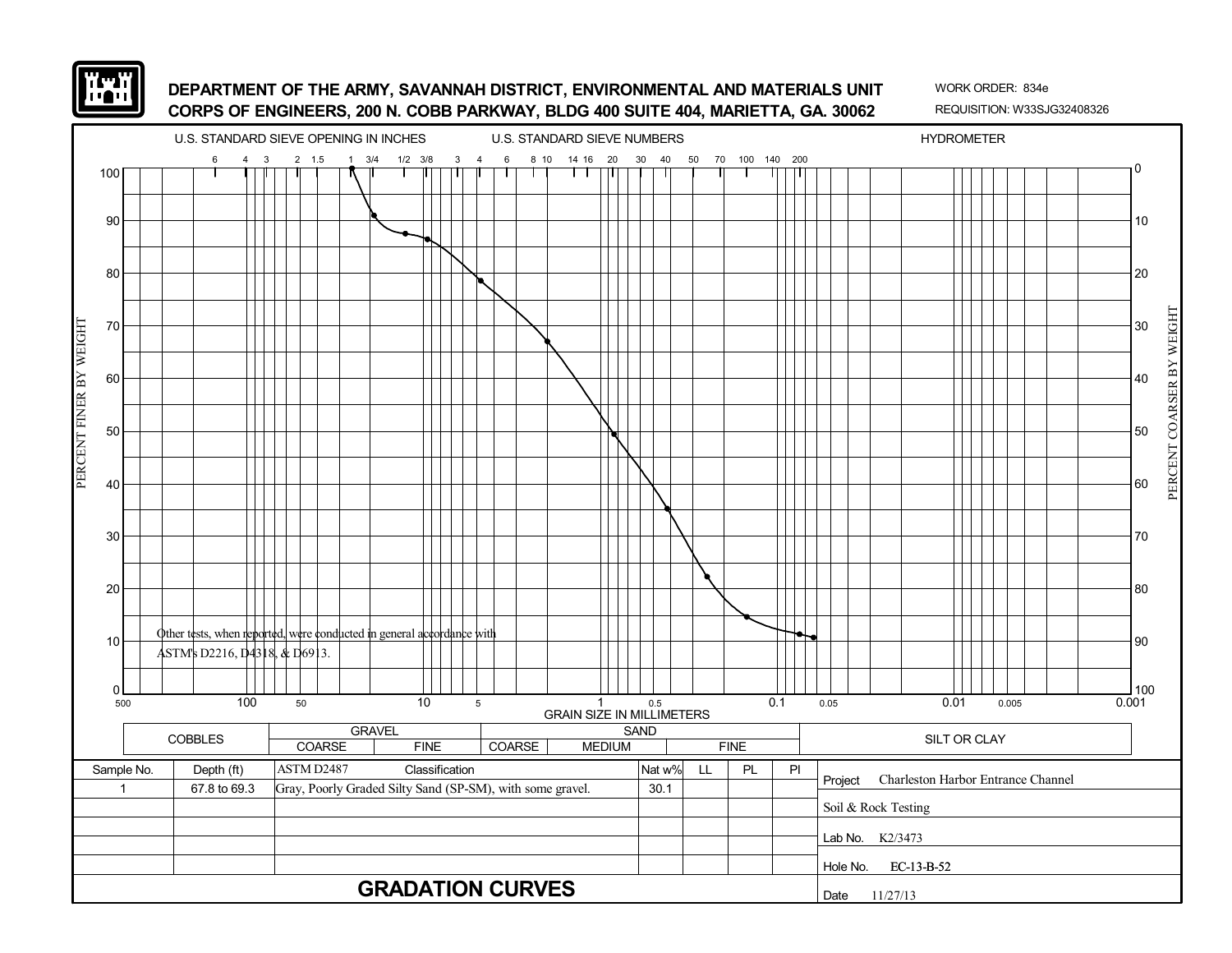

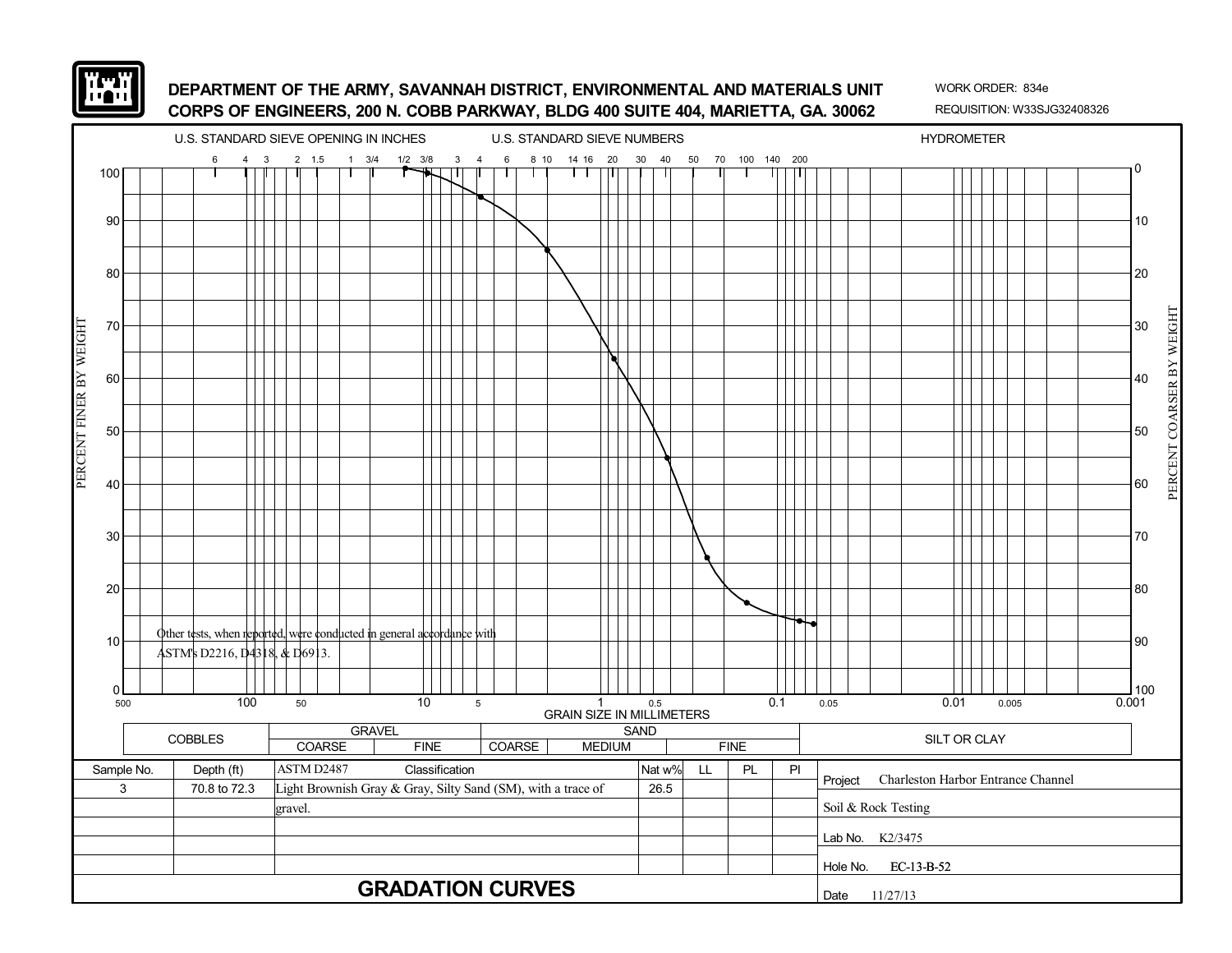

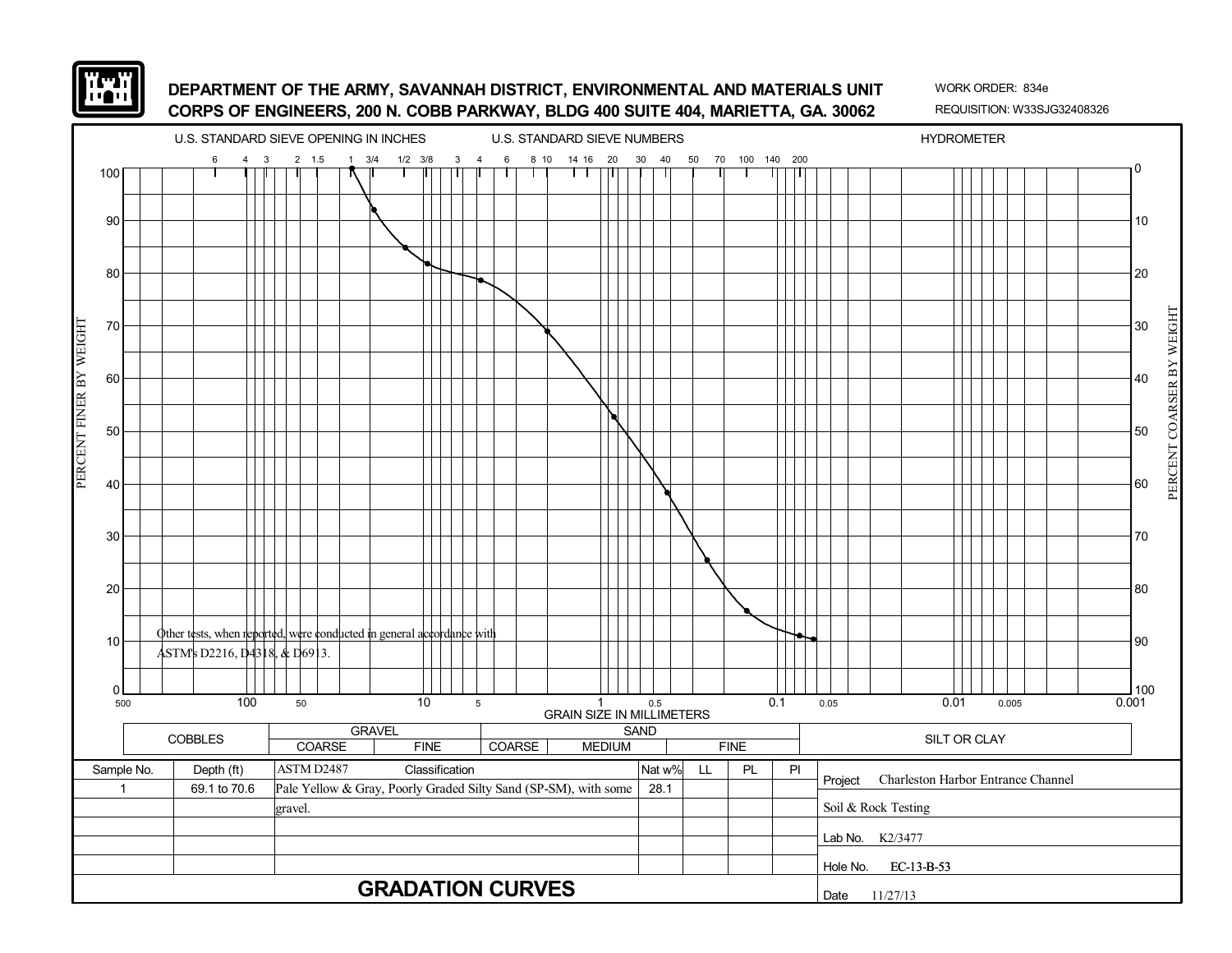

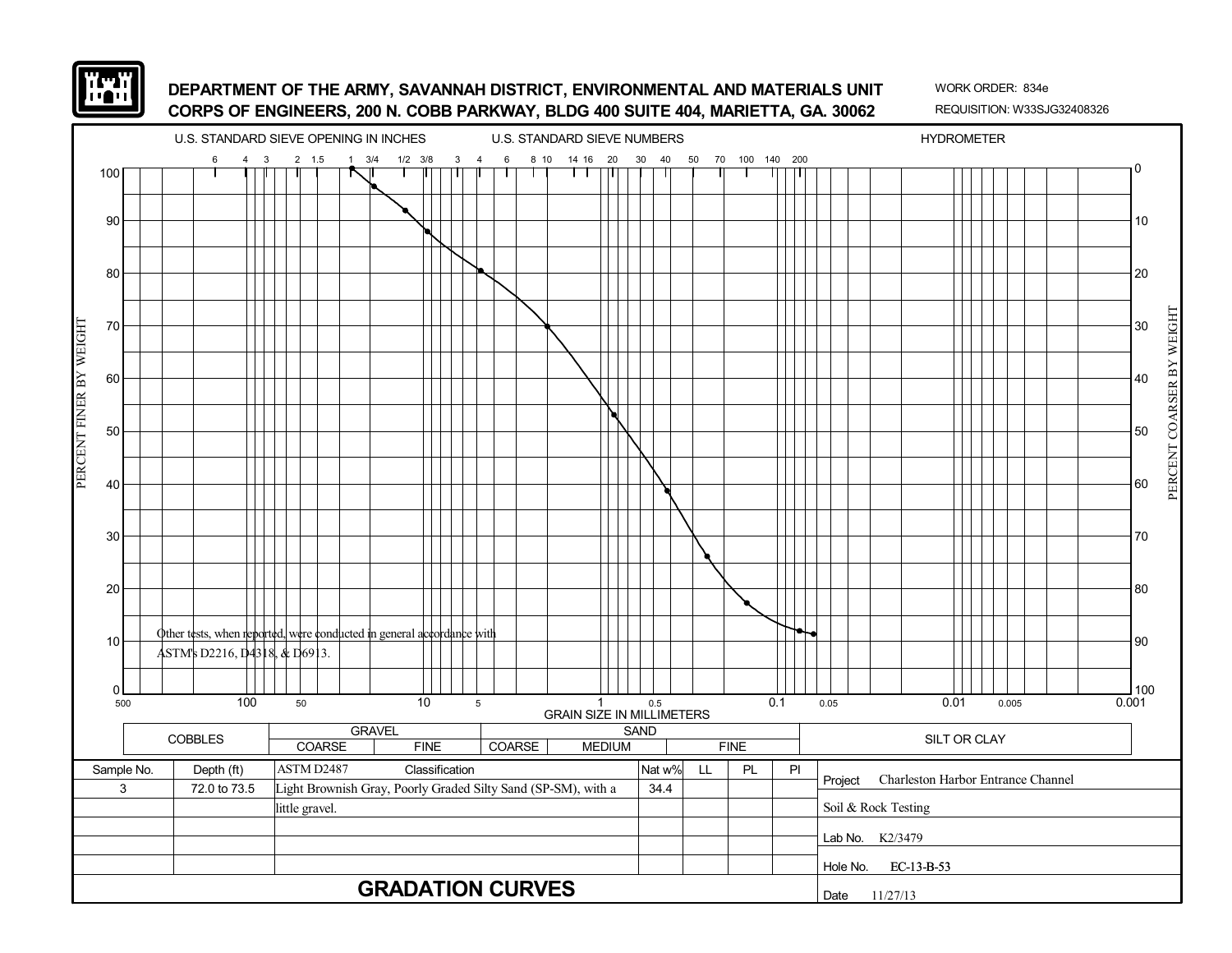

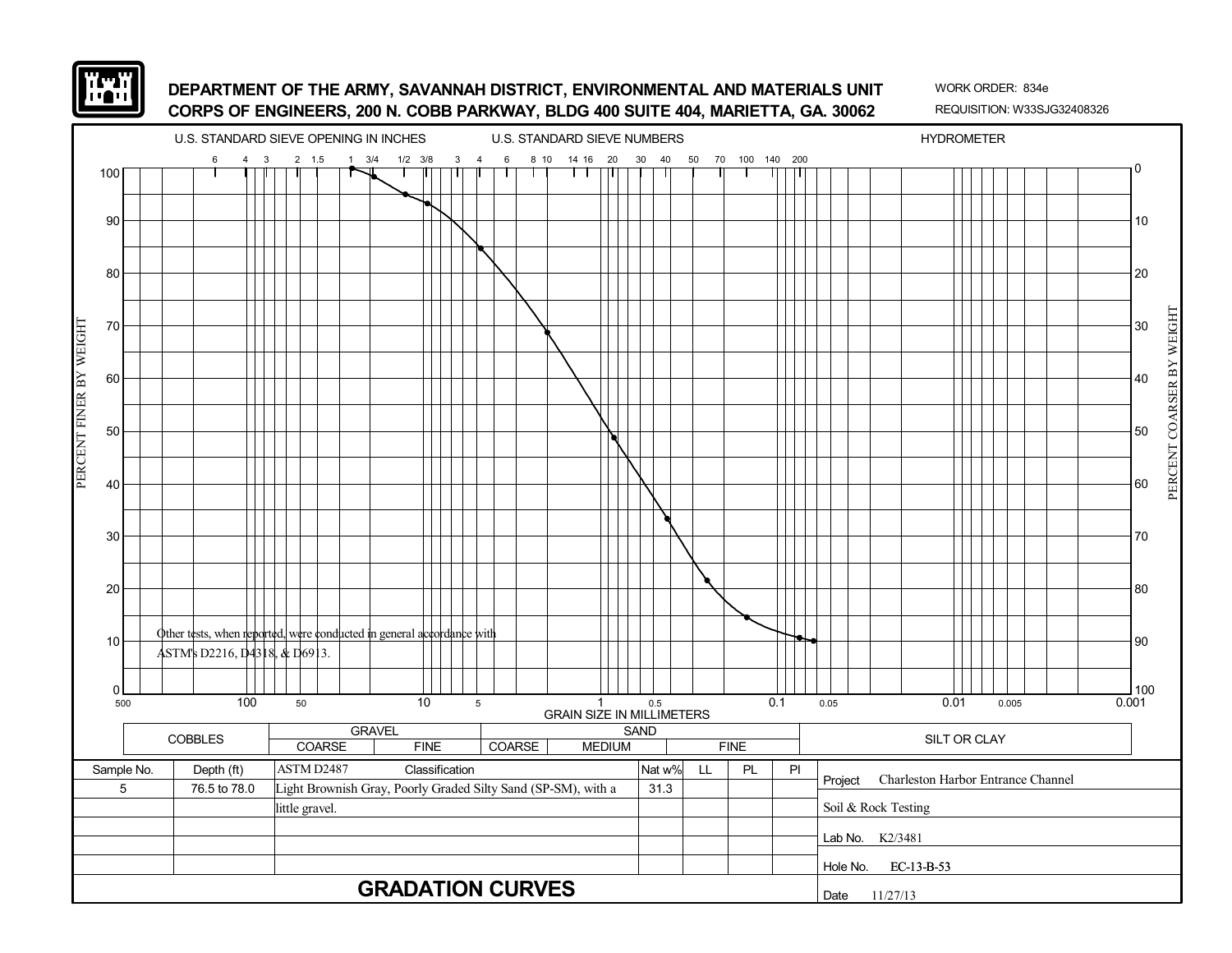

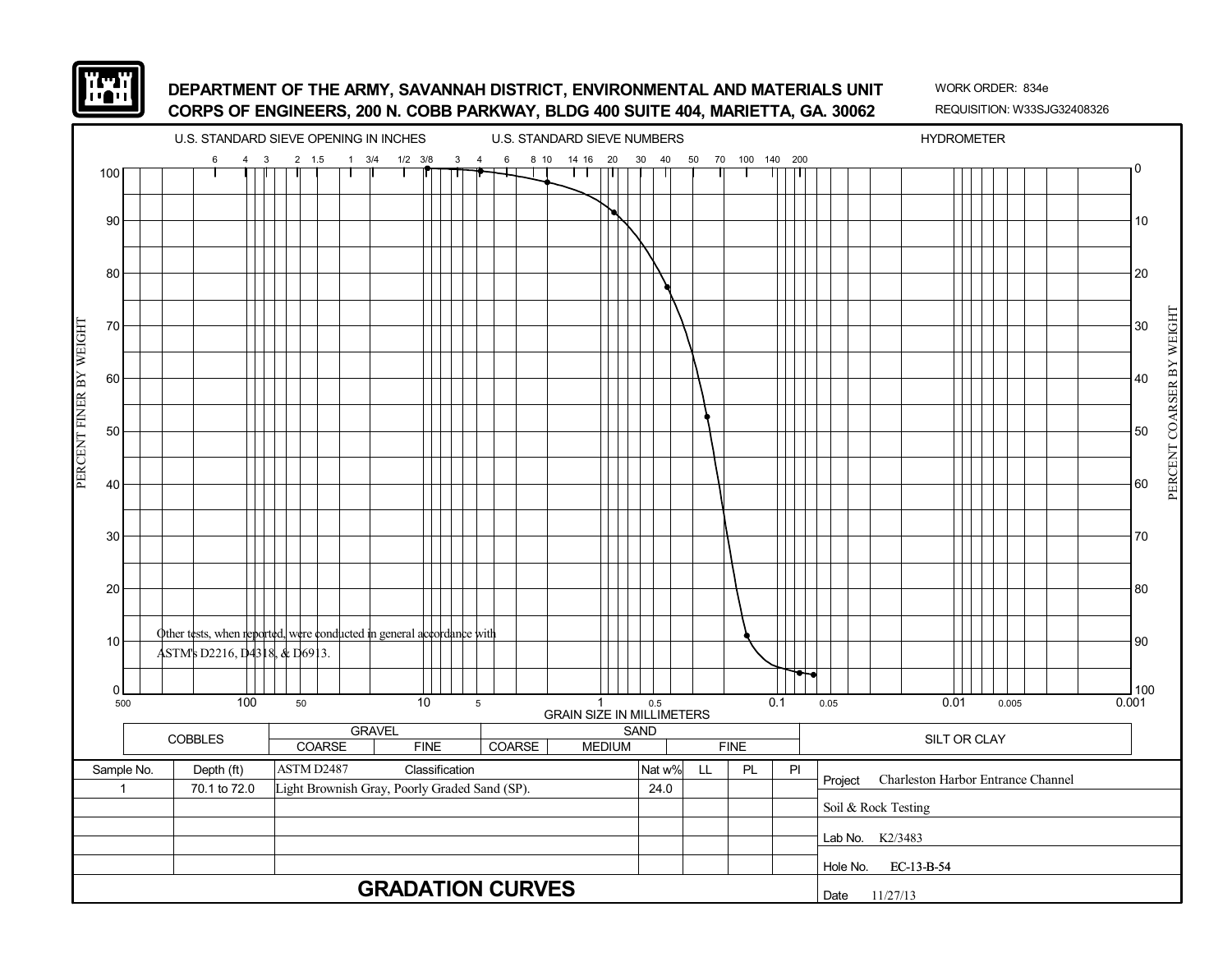

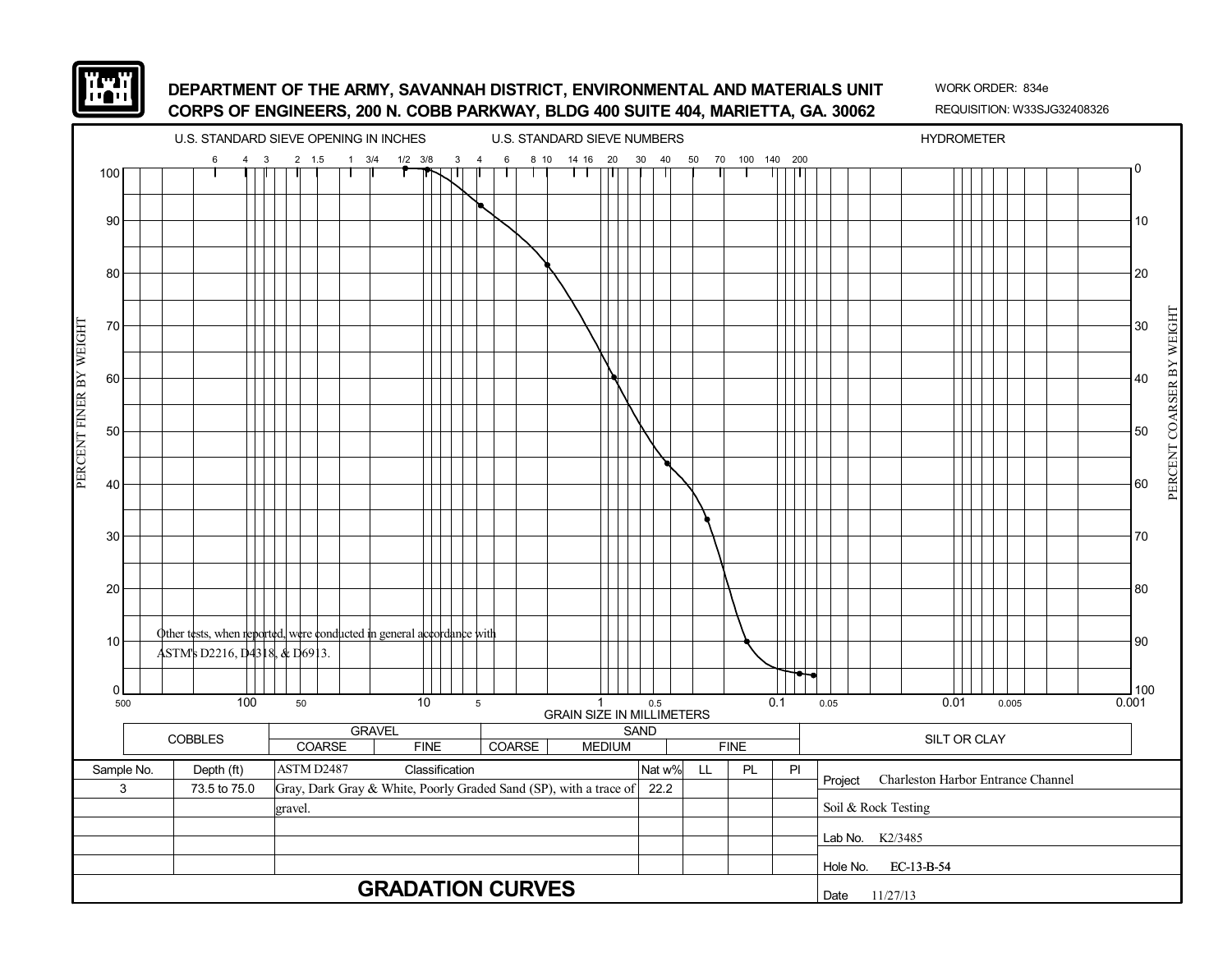

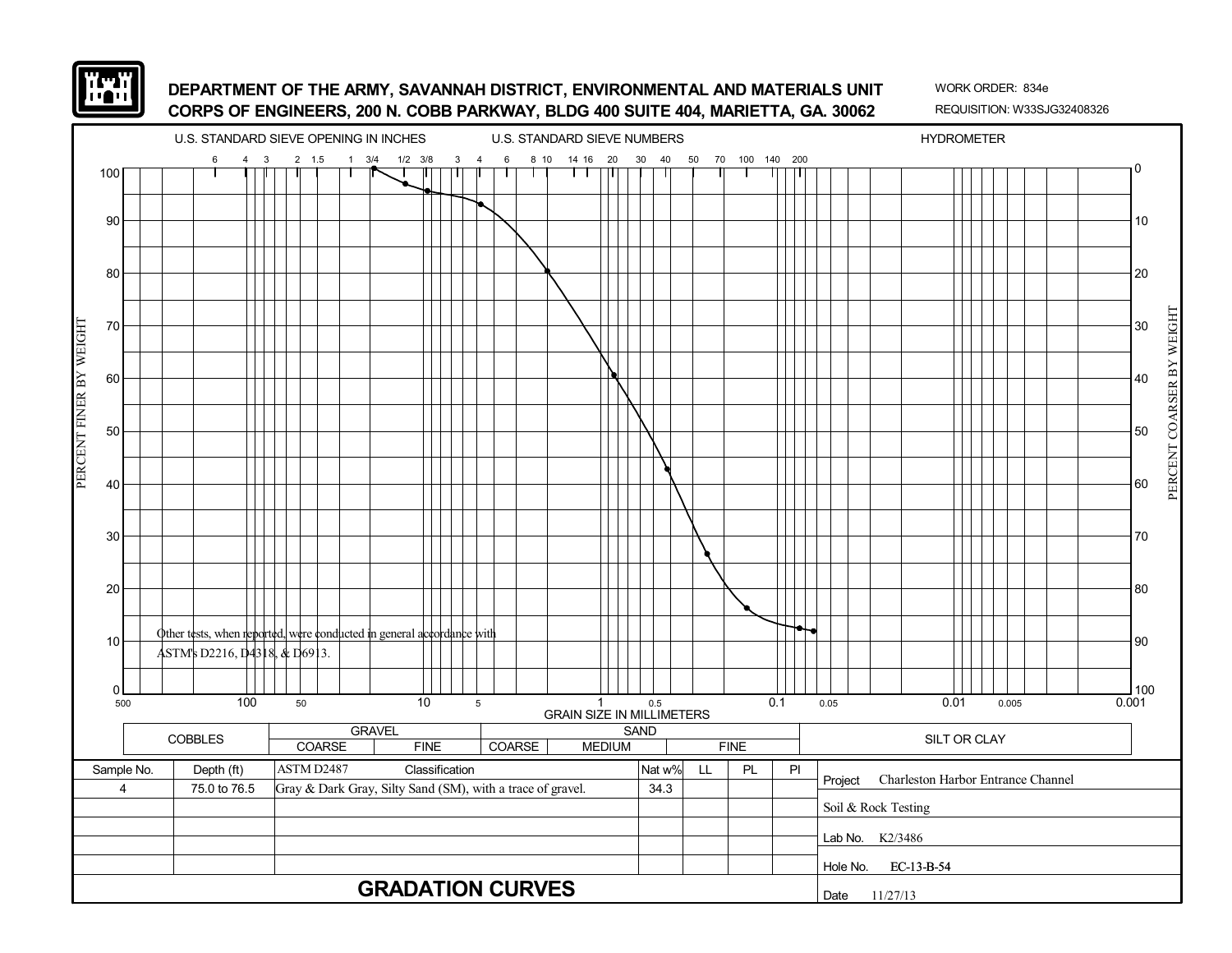

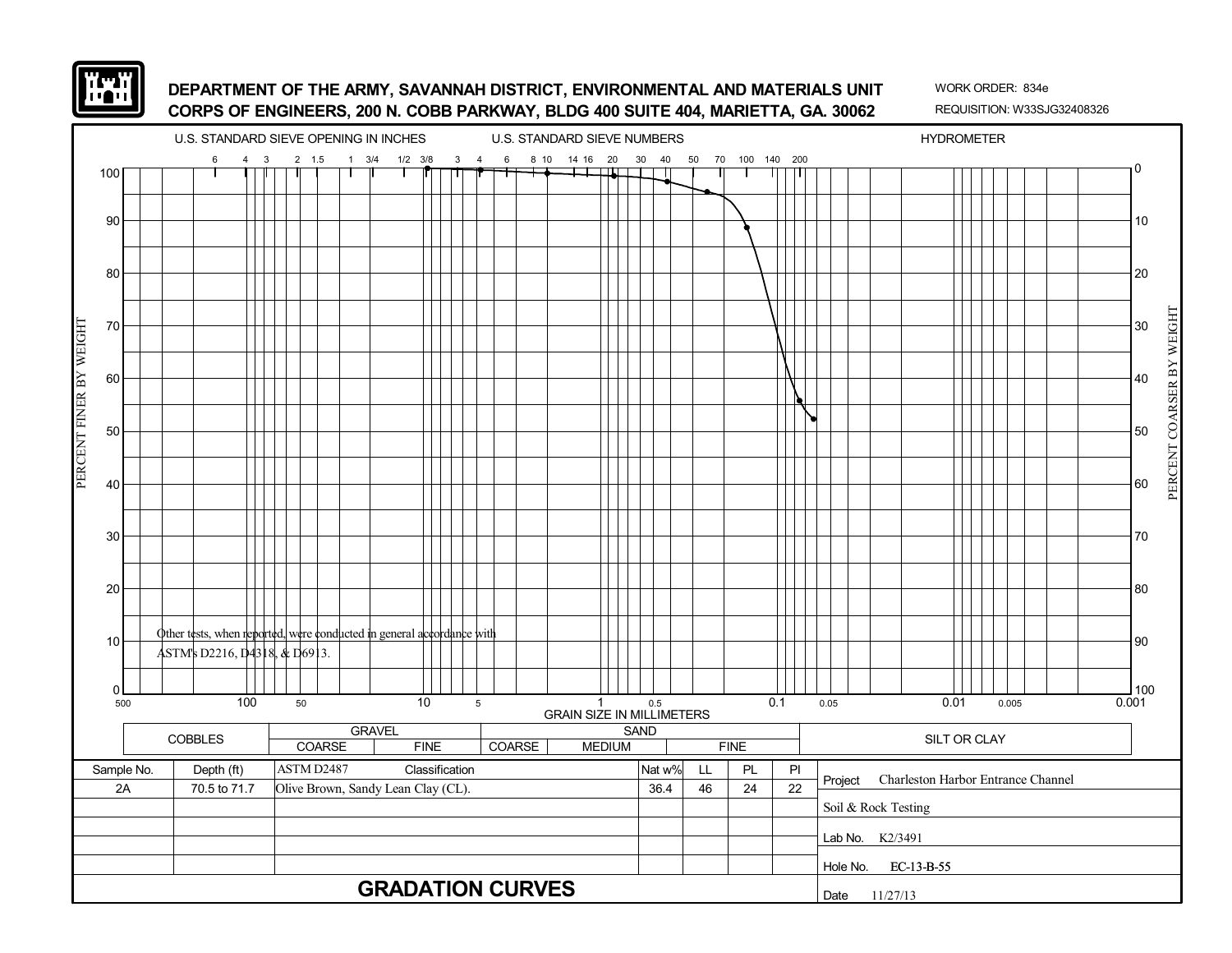

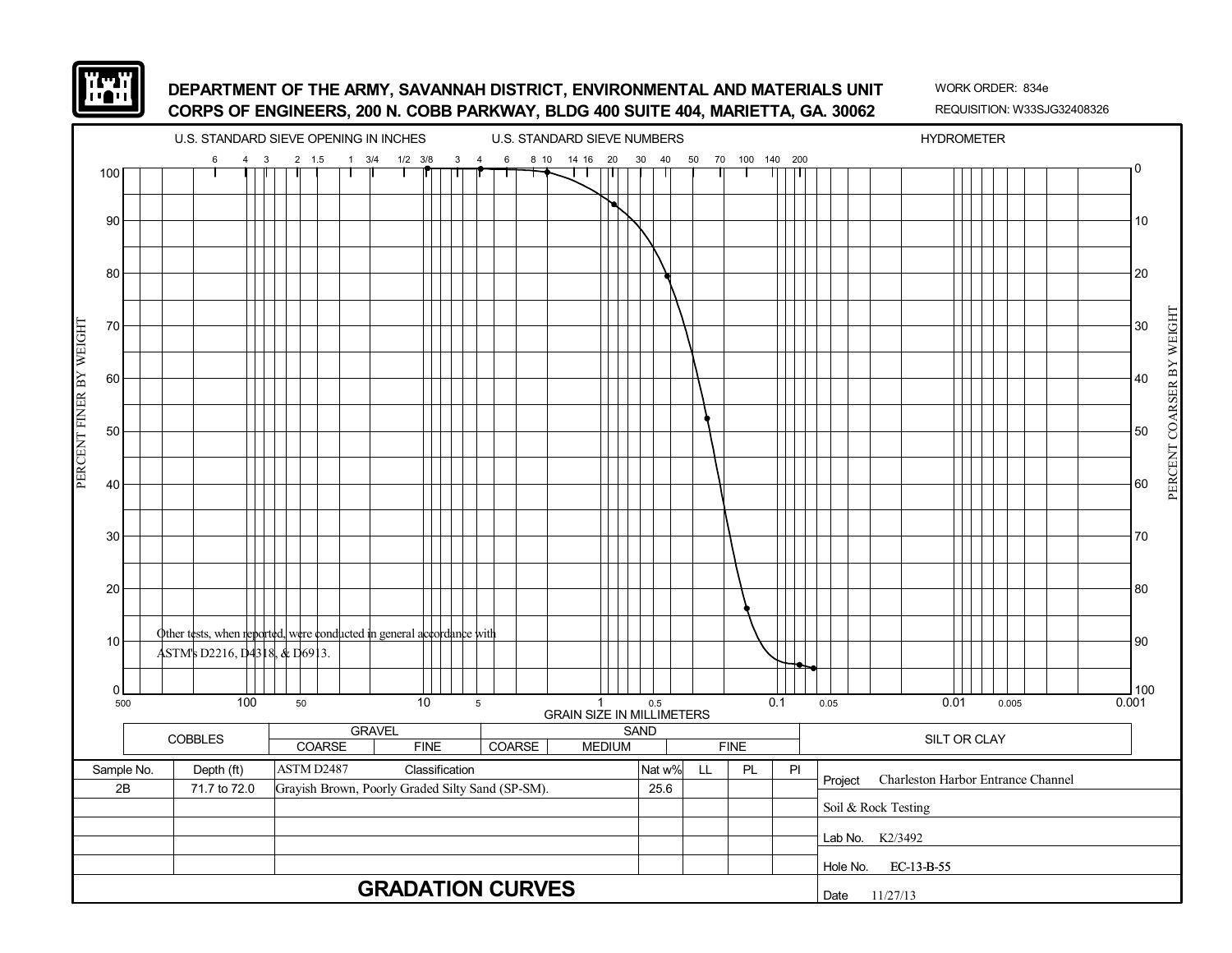

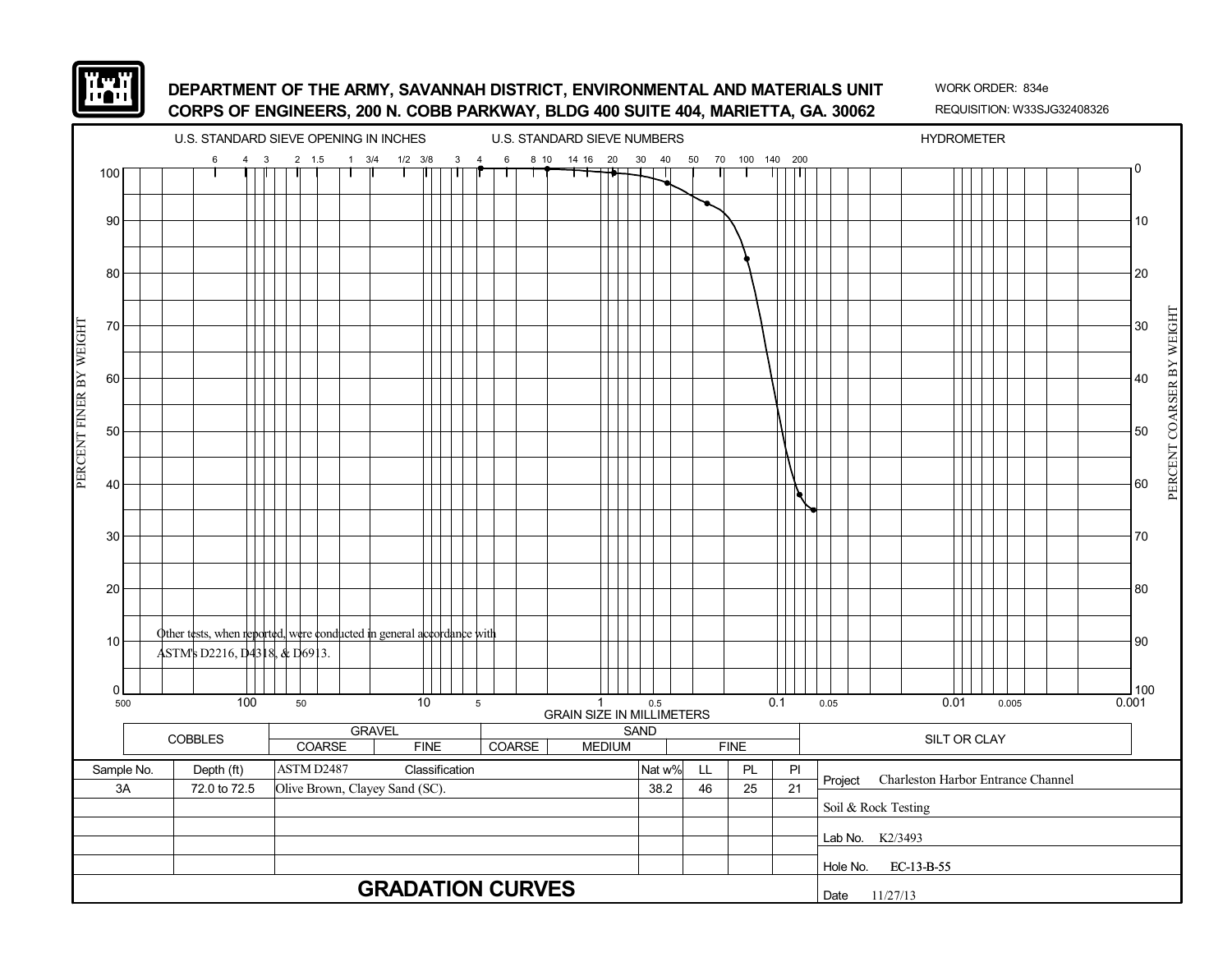

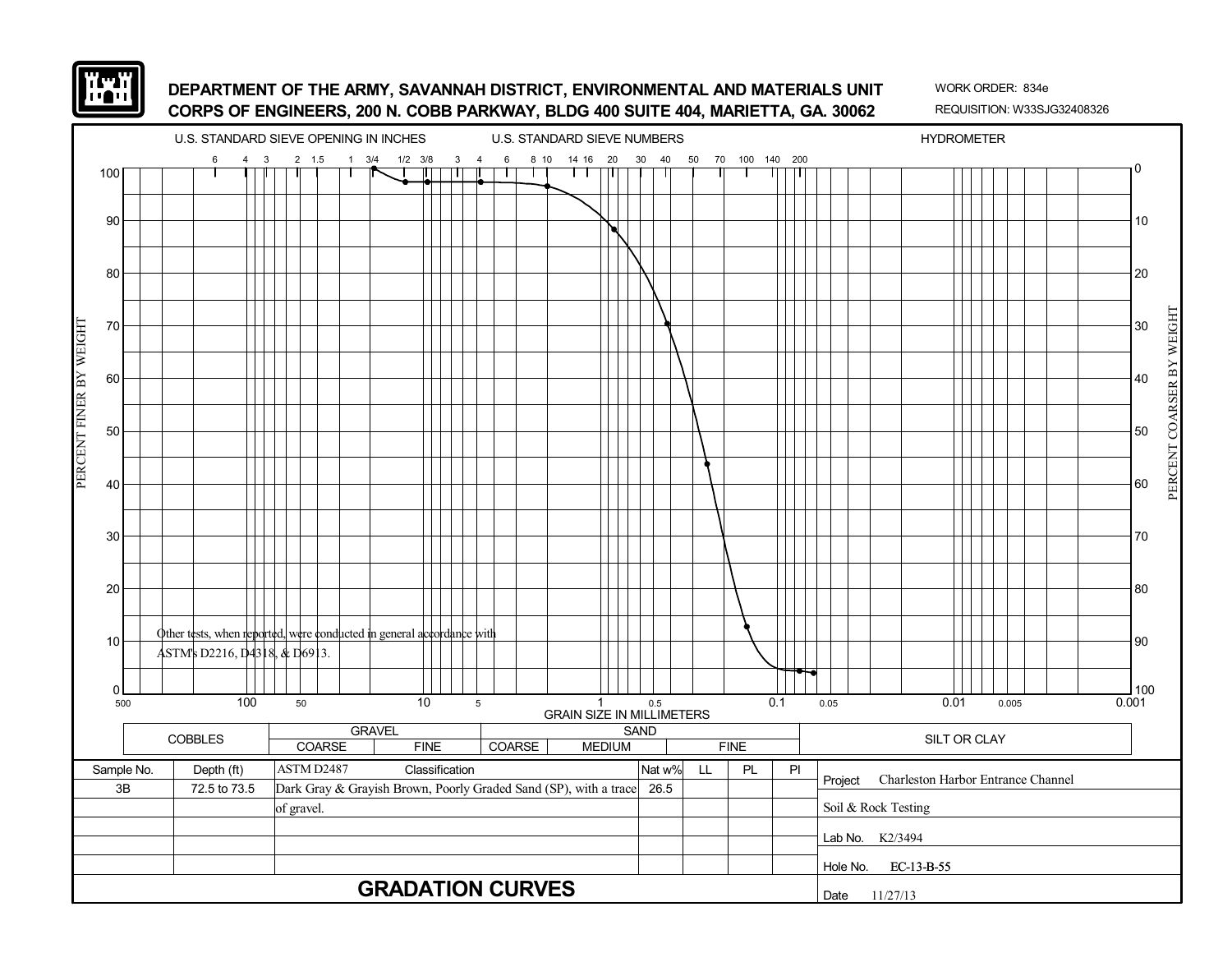

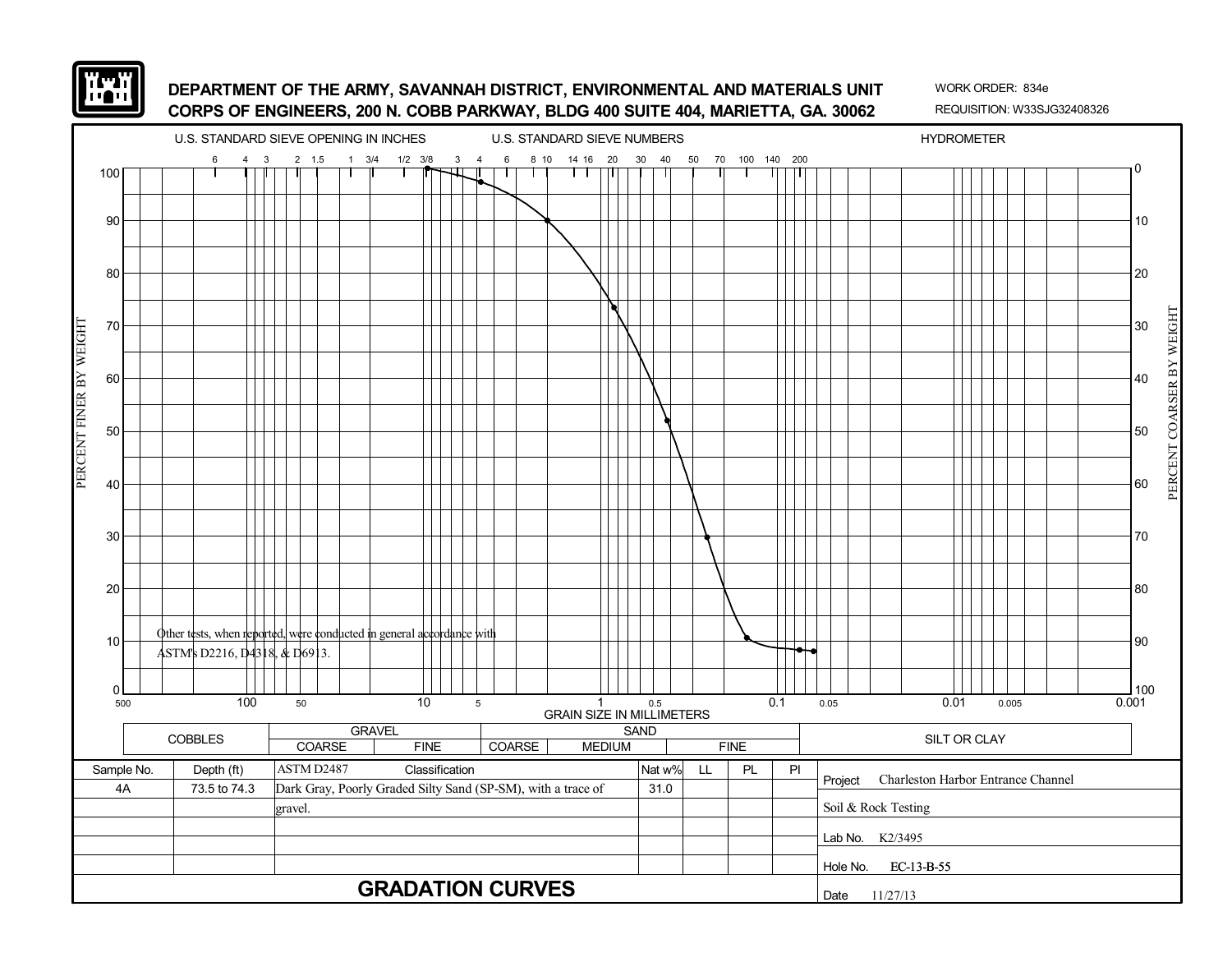